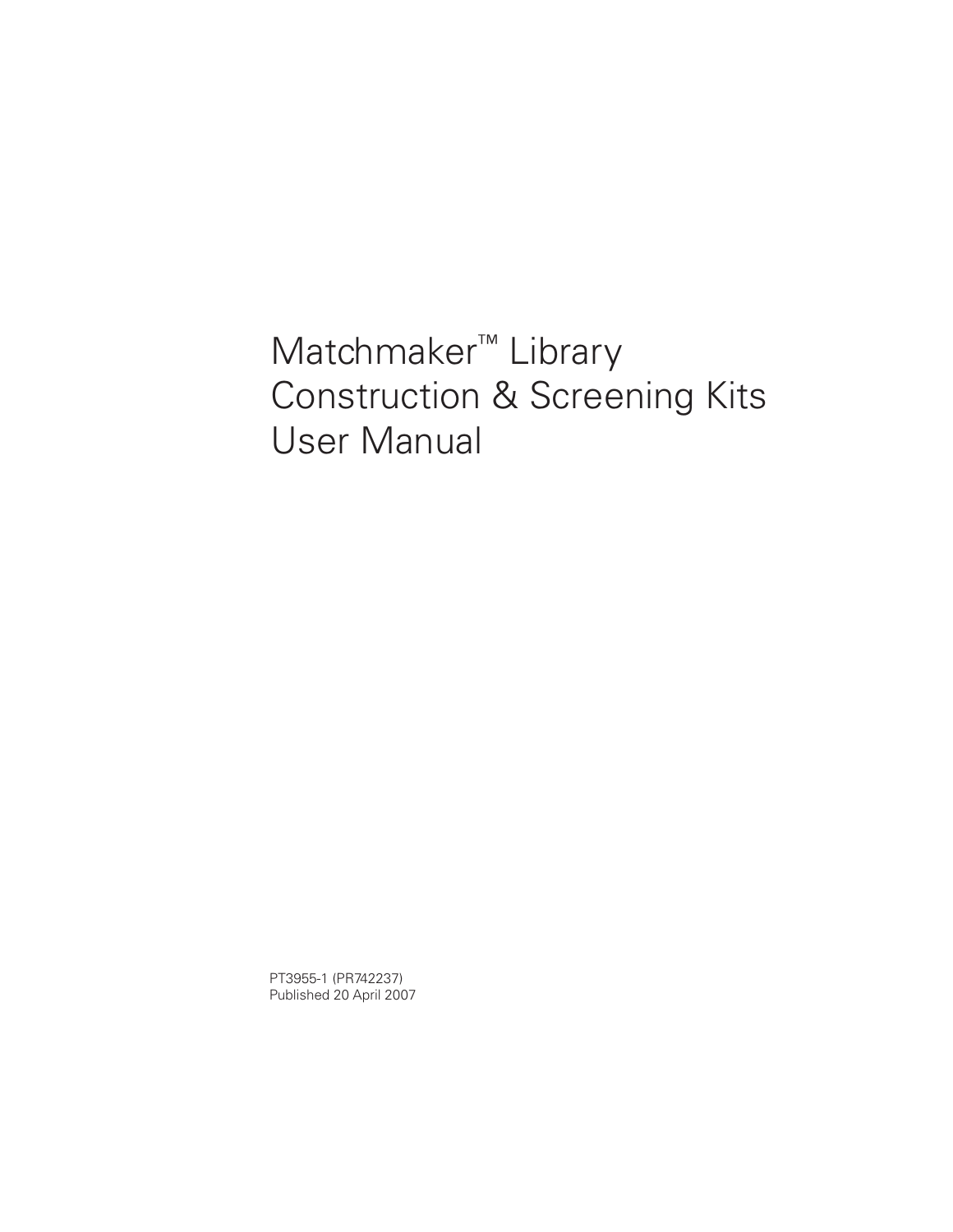# **Table of Contents**

| I. Introduction                                                            | 4  |
|----------------------------------------------------------------------------|----|
| II. List of Components                                                     | 7  |
| III. Additional Materials Required                                         | 9  |
| <b>IV. Yeast Strains</b>                                                   | 11 |
| V. Yeast Vectors                                                           | 14 |
| VI. Protocol Overview: One-Hybrid Library Construction & Screening         | 16 |
| VI. Protocol Overview: One-Hybrid Library Construction & Screening         | 17 |
| VII. Constructing a Reporter Vector for One-Hybrid Analysis                | 18 |
| VIII. Constructing a DNA-BD Fusion Vector for Two-Hybrid Analysis          | 19 |
| IX. Generating a cDNA Library                                              | 21 |
| X. Constructing & Screening One-Hybrid and Two-Hybrid Libraries (overview) | 27 |
| XI. Constructing & Screening a One-Hybrid Library                          | 28 |
| XII. Constructing & Screening a Two-Hybrid Library                         | 30 |
| Protocol A: Screen by Yeast Mating                                         | 30 |
| Protocol B: Screen by Cotransformation                                     | 35 |
| <b>XIII. Analyzing Positive Interactions</b>                               | 38 |
| <b>XIV. Troubleshooting Guide</b>                                          | 44 |
| <b>XV. References</b>                                                      | 47 |
| <b>XVI. Related Products</b>                                               | 50 |
| <b>Appendix A: Typical Results of ds cDNA Synthesis</b>                    | 52 |
| Appendix B: Preparation of Competent Yeast Cells-LiAc Method               | 53 |
| <b>Appendix C: One-Hybrid Control Vector Information</b>                   | 54 |
| <b>Appendix D: Two-Hybrid Control Vector Information</b>                   | 55 |

# **List ofTables**

| Table I.    | Matchmaker Yeast Strain Genotypes                                       | 11 |
|-------------|-------------------------------------------------------------------------|----|
| Table II.   | Matchmaker Yeast Strain Phenotypes                                      | 11 |
| Table III.  | One-Hybrid System Vectors                                               | 14 |
| Table IV.   | <b>Two-Hybrid System Vectors</b>                                        | 15 |
| Table V.    | <b>Comparison of Matchmaker DNA-BD Vectors</b>                          | 19 |
| Table VI.   | Relationship Between Amount of RNA and Optimal Number of Thermal Cycles | 24 |
| Table VII.  | Set-Up for One-Hybrid Control Cotransformations                         | 29 |
| Table VIII. | <b>Control One-Hybrid Cotransformations: Expected Results</b>           | 29 |
| Table IX.   | Set-Up for Control Two-Hybrid Transformations                           | 33 |
| Table X.    | Set-Up for Control Two-Hybrid Matings                                   | 34 |
| Table XI.   | Set-Up for Control Two-Hybrid Cotransformations                         | 36 |
| Table XII.  | Control Two-Hybrid Cotransformations: Expected Results                  | 37 |
| Table XIII. | Assembling Master Mixes for PCR Colony Screening                        | 40 |
|             |                                                                         |    |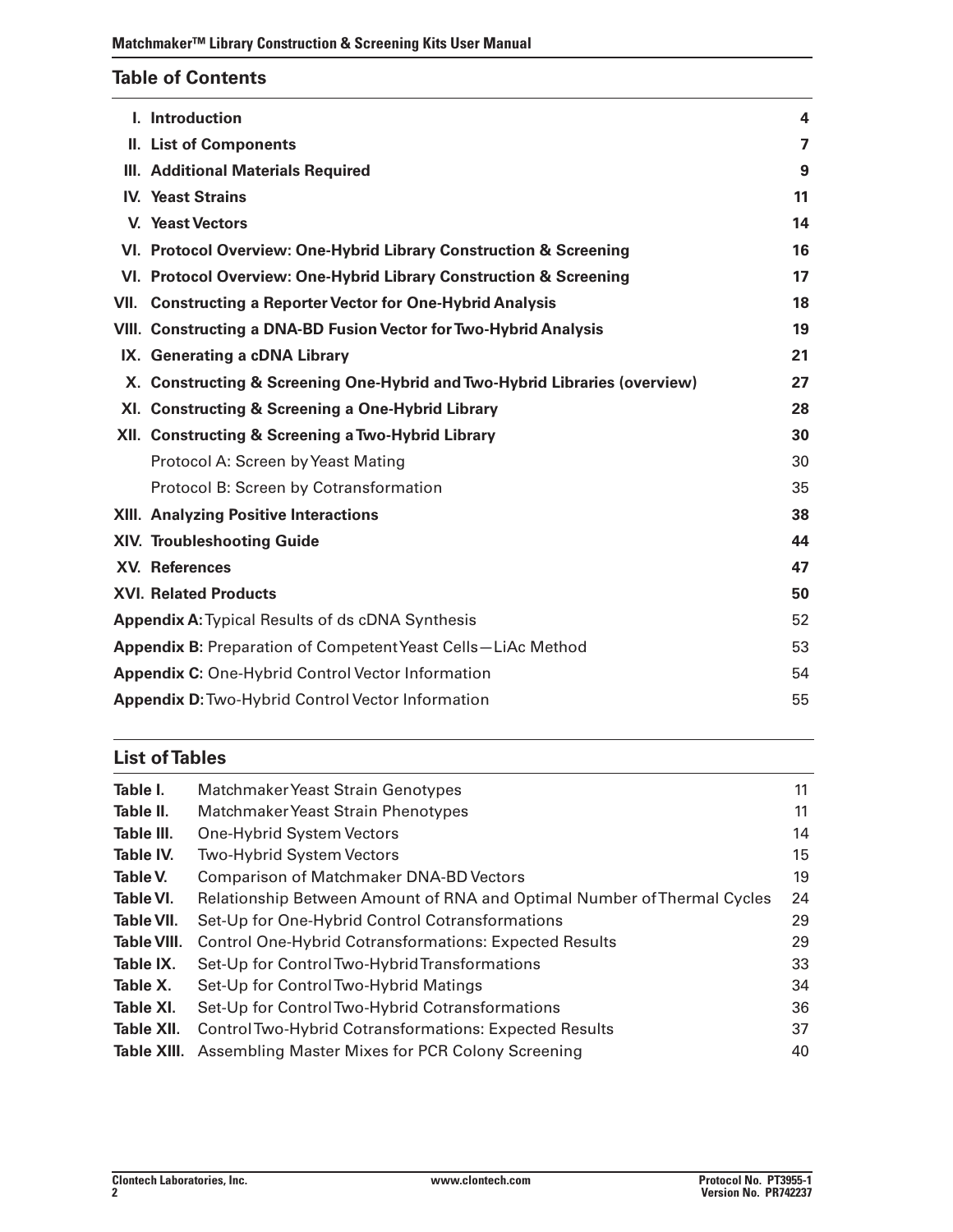### **Table of Contents** *continued*

# **List of Figures**

| Figure 1.              | Screening for protein-DNA interactions with the Matchmaker<br>One-Hybrid System.                                                        | 4       |
|------------------------|-----------------------------------------------------------------------------------------------------------------------------------------|---------|
| Figure 2.              | Screening for protein-protein interactions with the Matchmaker<br>Two-Hybrid System.                                                    | 4       |
| Figure 3.              | General steps of yeast one-hybrid and two-hybrid screening.                                                                             | 5       |
| Figure 4.<br>Figure 5. | Constructing and screening Matchmaker One-Hybrid and Two-Hybrid libraries.<br>Reporter gene constructs in yeast strains AH109 and Y187. | 6<br>12 |
| Figure 6.              | Matchmaker One-Hybrid Library Construction & Screening.                                                                                 | 16      |
| Figure 7.              | Matchmaker Two-Hybrid Library Construction & Screening.                                                                                 | 17      |
| Figure 8.              | Synthesis of high-quality ds cDNA using SMART™ technology.                                                                              | 21      |
| Figure 9.              | CHROMA SPIN Column and Collection Tubes.                                                                                                | 26      |
| Figure 10.             | Constructing AD fusion libraries by recombination-mediated cloning in yeast.                                                            | 27      |
| Figure 11.             | Screening an AD fusion library for two-hybrid interactions.                                                                             | 32      |
| <b>Figure 12.</b>      | Strategies for analyzing and verifying putative positive<br>one-hybrid and two-hybrid interactions.                                     | 39      |
|                        | <b>Figure 13.</b> Yeast mating to verify protein-protein (two-hybrid) interactions.                                                     | 42      |
|                        | Figure 14. Double-stranded cDNA synthesized from Control Human Placenta Poly A <sup>+</sup> RNA.                                        | 52      |
|                        | Figure 15. Map of p53HIS2 Control Vector.                                                                                               | 54      |
|                        | Figure 16. Map of pGAD-Rec2-53 AD Control Vector.                                                                                       | 54      |
| Figure 17.             | Map of pGADT7-RecT AD Control Vector.                                                                                                   | 55      |
|                        | Figure 18. Map of pGBKT7-53 DNA-BD Control Vector.                                                                                      | 55      |
|                        | Figure 19. Map of pGBKT7-Lam DNA-BD Control Vector.                                                                                     | 56      |

#### **Notice to Purchaser**

Clontech products are to be used for research purposes only. They may not be used for any other purpose, including, but not limited to, use in drugs, *in vitro* diagnostic purposes, therapeutics, or in humans. Clontech products may not be transferred to third parties, resold, modified for resale, or used to manufacture commercial products or to provide a service to third parties without written approval of Clontech Laboratories, Inc.

Practice of the two-hybrid system is covered by U.S. Patent Nos. 5,283,173,5,468,614, and 5,667,973 assigned to the Research Foundation of the State University of NewYork. Purchase of any Clontech two-hybrid reagent does not imply or convey a license to practice the two-hybrid system covered by these patents. Commercial entities purchasing these reagents must obtain a license from the Research Foundation of the State University of NewYork before using them. Clontech is required by its licensing agreement to submit a report of all purchasers of two-hybrid reagents to SUNY Stony Brook. Please contact the Office ofTechnology Licensing & Industry Relations at SUNY Stony Brook for license information (Tel: 631.632.9009; Fax: 631.632.1505).

SMART™ Technology is covered by U.S. Patent Nos. 5,962,271 and 5,962,272. For-Profit and Not-For-Profit purchasers of SMART™ Products are entitled to use the reagents for internal research. However, the following uses are expressly prohibited: (1) performing services for third parties; (2) identifying nucleic acid sequences to be included on nucleic acid arrays, blots, or in libraries or other cDNA collections which are then sold to third parties. Reproduction, modification, reformulation, or resale of the reagents provided in SMART™ Products is not permitted. For information on licensing SMART<sup>™</sup>Technology for commercial purposes, please contact a licensing representative by phone at 650.919.7320 or by e-mail at licensing@clontech.com.

The pBridge Vector is the property of the Institut National de la Santé et de la Recherche Médicale (INSERM). Inquiries regarding the commercial use or resale of this vector must be directed to INSERM, France.

NucleoSpin® and NucleoBond® are a registered trademarks of Macherey-Nagel GmbH & Co.

Parafilm® is a registered trademark of the American National Can Co.

Clontech, Clontech logo and all other trademarks are the property of Clontech Laboratories, Inc. Clontech is aTakara Bio Company. ©2006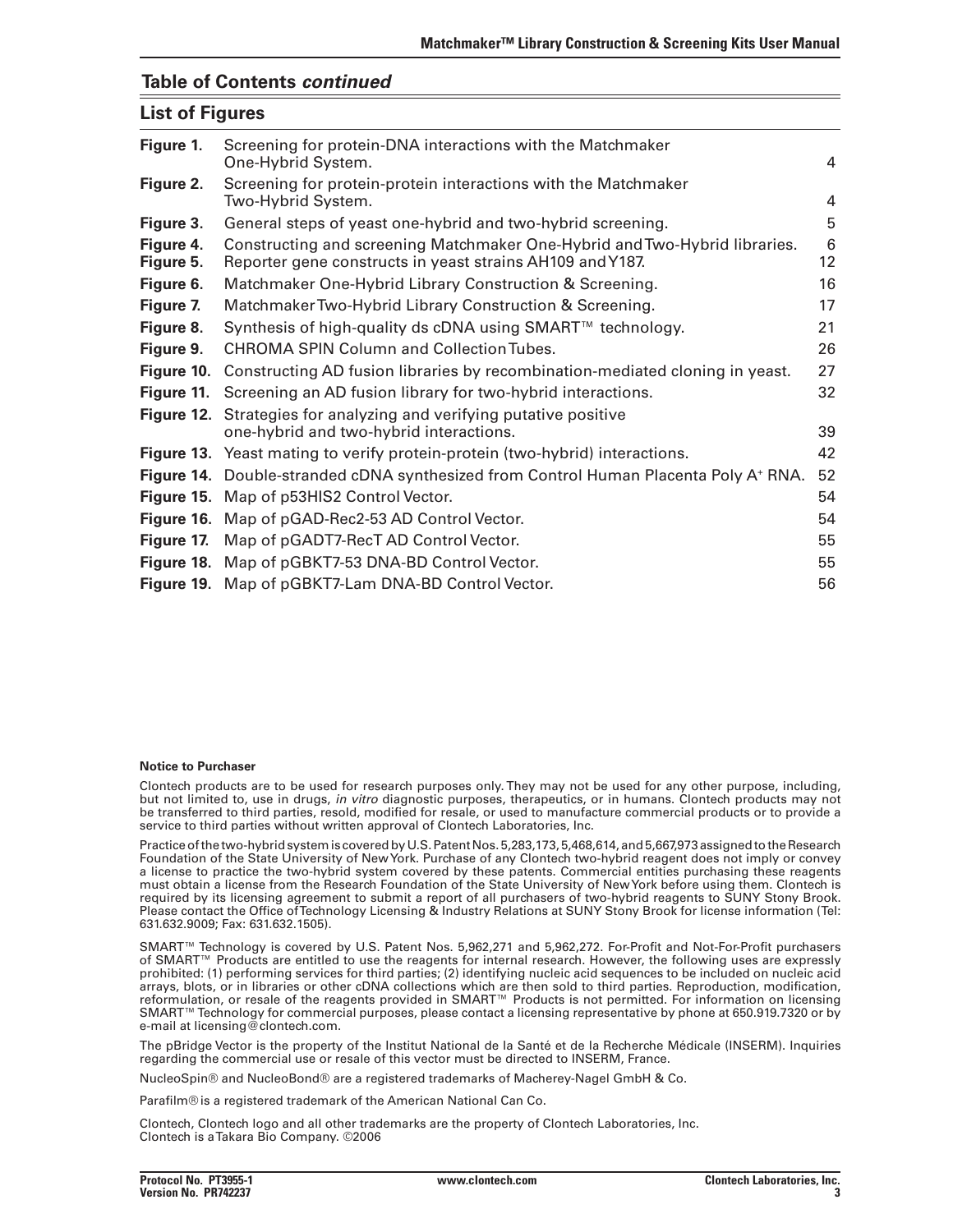# **I.** Introduction

**Matchmaker™ Library Construction & Screening Kits** provide a simple method for constructing cDNA libraries for yeast two-hybrid and one-hybrid screening.These kits combine Matchmaker Systems with SMART cDNA Synthesis technology, which allows you to construct cDNA libraries from any tissue source starting with as little as 1  $\mu$ g of poly A<sup>+</sup> RNA or total RNA. Following a routine *in vivo* cloning step, you can then screen these libraries for one-hybrid and two-hybrid interactions using a sensitive transcriptional assay provided by our Matchmaker Systems.

### **Principle of the one-hybrid assay—a protein-DNA interaction assay**

One-hybrid assays enable you to identify and characterize proteins that bind to a target, *cis*-acting DNA sequence—an upstream element that enhances transcription from a downstream minimal promoter. The assay may also be used to map the DNA-binding domain of previously known, or newly identified, DNA-binding proteins. With the Matchmaker One-Hybrid System, you can readily obtain the genes encoding the corresponding DNA-binding protein.

In a Matchmaker one-hybrid assay, potential DNA-binding proteins are expressed as fusions to the GAL4 activation domain (AD) by cloning the corresponding cDNA into pGADT7-Rec2, a lowcopy vector designed for one-hybrid screening. One or more tandem copies of the target DNA sequence are cloned into pHIS2.1, a reporter vector that contains the nutritional reporter gene *HIS3*. Interaction between a DNA-binding protein and the target sequence stimulates transcription of *HIS3* (Figure 1), enabling the yeast host strain,Y187, a His auxotroph, to grow on minimal media lacking histidine.

### **Principle of the two-hybrid assay—a protein-protein interaction assay**

Two-hybrid assays can be used to identify novel protein-protein interactions, confirm suspected interactions, and define interacting domains. In a MatchmakerTwo-Hybrid assay, a bait gene is expressed as a fusion to the GAL4 DNA-binding domain (DNA-BD), while another gene or cDNA is expressed as a fusion to the GAL4 activation domain (AD; Fields & Song, 1989; Chien *et al*., 1991).When bait and library fusion proteins interact in a yeast reporter strain such as AH109, the DNA-BD andAD are brought into proximity and activate transcription of the reporter genes: *ADE2, HIS3, lacZ,* and *MEL1* (Figure 2).

DNA-BD and AD fusions are created by cloning cDNAs into the yeast expression vectors pGBKT7 and pGADT7-Rec. pGBKT7 expresses proteins as fusions to the GAL4 DNA-BD, while pGADT7-Rec expresses proteins as fusions to the GAL4 AD. In yeast, both fusions are expressed at high levels from the constitutive *ADH1* promoter  $(P_{ADH1})$ . Other GAL4-based DNA-BD cloning vectors such as pGBT9, pAS2-1, and pBridge are also compatible with this kit. pBridge Vector can be used to perform *three*-hybrid assays to identify ternary protein complexes.

#### **Biological basis for one-hybrid and twohybrid assays**

One-hybrid (and two-hybrid) methods are based on the finding that many eukaryotic transcription factors are modular; their transcription activating and DNA-binding domains are structurally and functionally distinct. This allows researchers to construct various gene fusions that, when expressed as fusion proteins in yeast, can simultaneously bind to a target DNA sequence and activate transcription of a downstream reporter (Figures 1 and 2). Matchmaker systemsusethetranscription activating and DNA-binding domains of GAL4,awell-characterizedyeasttranscription factor. To learn more about GAL4 based yeast hybrid technology, see Zhu, L. & Hannon, G. J., 2000.



**Figure 1. Screening for protein-DNA interactions with the Matchmaker One-Hybrid System.** In this construct, three copies of the DNA target (T) have been inserted into the pHIS2.1 reporter vector.



**Figure 2. Screening for protein-protein interactions with the MatchmakerTwo-Hybrid System.**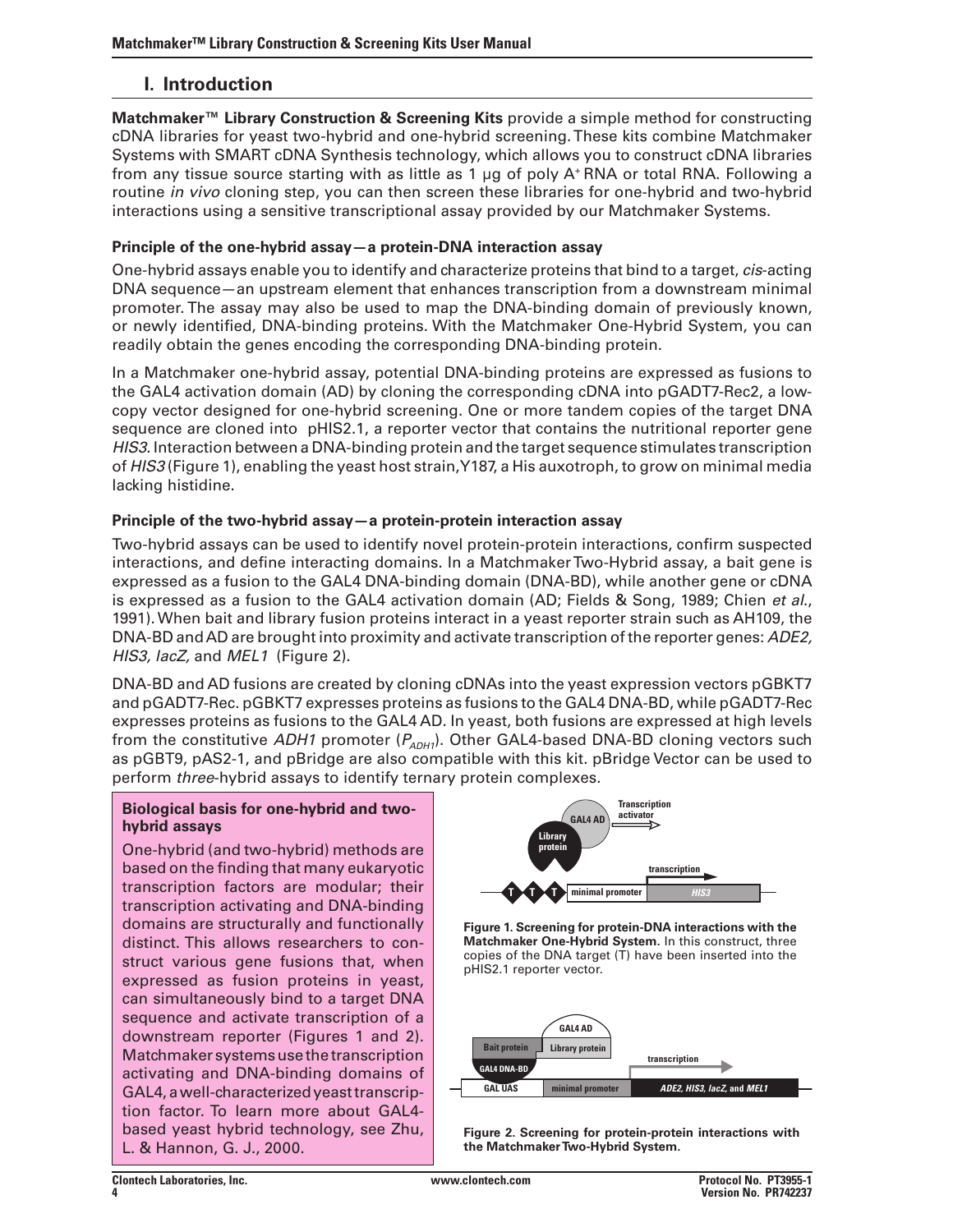# **I. Introduction** *continued*

### **Constructing and screening Matchmaker one-hybrid and two-hybrid libraries**

Constructing and screeningMatchmaker one-hybrid and two-hybrid libraries consists offourmain steps (Figure 3). Notice that both procedures follow the same general path.

If you intend to screen for two-hybrid interactions, the first step (Step 1) is to construct a DNA-BD fusion vector. If, on the other hand, you intend to screen for one-hybrid interactions, your first step is to construct a DNA target-*HIS3* reporter vector. Next (Step 2), use the SMART reagents we provide to generate a cDNA library from the poly  $A<sup>+</sup>$  or total RNA that you provide.

In the case of yeast two-hybrid screening, you may skip RNA isolation, cDNA synthesis, and AD fusion library construction (Step 3) if, instead of preparing your own library, you intend to screen one of our many premade Matchmaker cDNA libraries. Representing a broad range of tissues, these libraries are available as glycerol stocks or pretransformed in yeast strain Y187. We also offer a Matchmaker Custom Library Service.To use this service, send us the tissue or cells you wish to screen, and we will make the AD fusion library for you. Please note, however, that many of our premade and pretransformed Matchmaker cDNA Libraries are constructed in high-copy yeast expression vectors, ideal for two-hybrid work, but less suitable for one-hybrid analysis.We recommend using low copy vectors such as pGADT7-Rec2 and pHIS2.1 for one-hybrid screening because they generate fewer false positives.

Following cDNA synthesis, construct a GAL4 AD fusion library by cloning the cDNA into one of our Matchmaker AD Cloning Vectors: pGADT7-Rec2 if you are constructing a one-hybrid library; pGADT7-Rec if you are constructing a two-hybrid library. The cloning takes place in vivo via homologous recombination (Figure 4). This step takes advantage of the highly efficient recombination system in yeast to fuse ds cDNA with the appropriate GAL4 AD plasmid. With recombinationmediated cloning, library construction and screening (Steps 3 and 4) can be completed in quick succession without the need for any bacterial transformation or amplification steps. Simply transform yeast with the cDNA library and the appropriate Matchmaker vectors; then spread the cells on dropout medium to select for one-hybrid or two-hybrid interactions.



**Figure 3. General steps of yeast one-hybrid and two-hybrid screening.** For more detailed flow charts of the one-hybrid and two-hybrid procedures, please refer to Figures 6 and 7.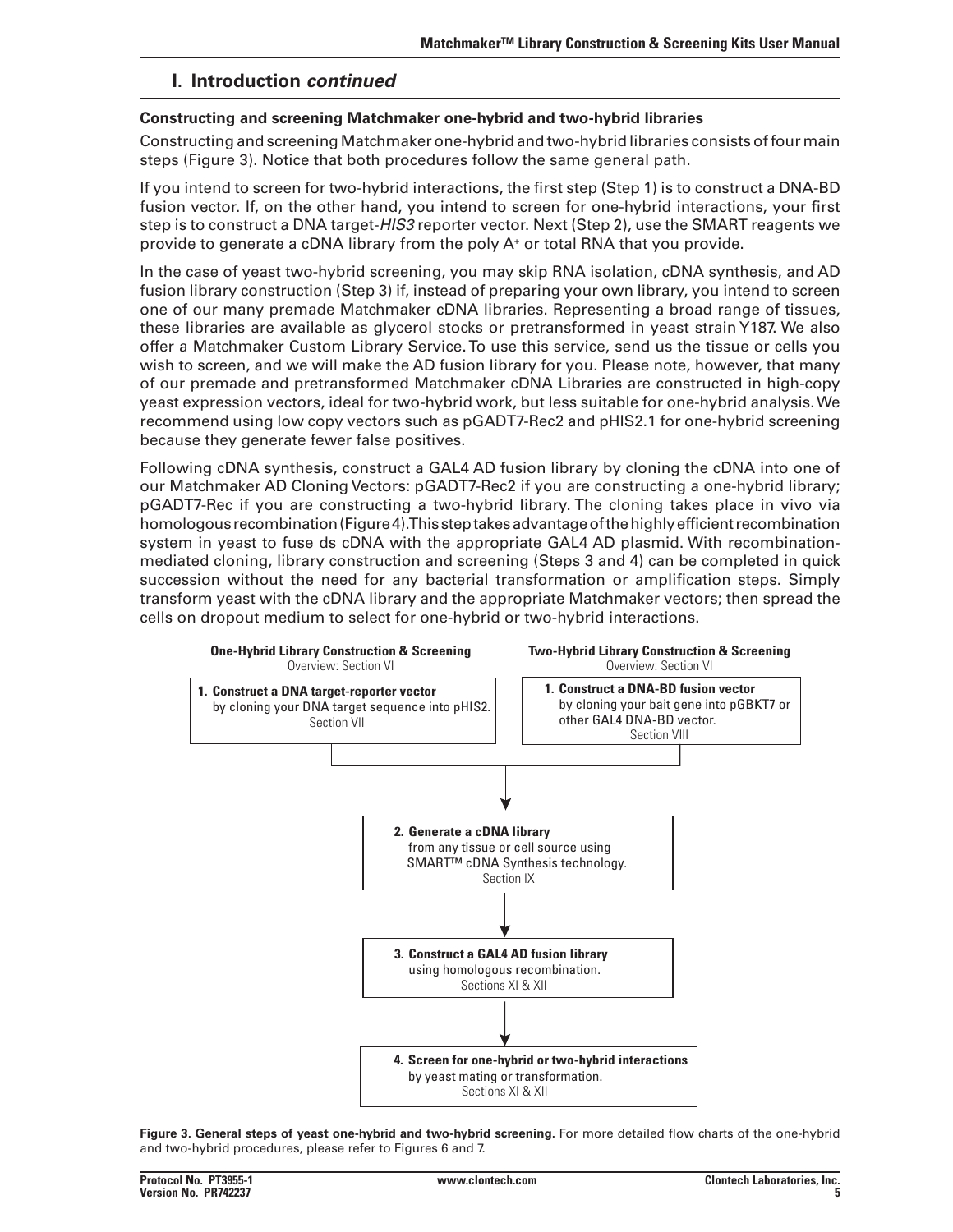### **I. Introduction** *continued*



**Figure 4. Constructing and screening Matchmaker One-Hybrid and Two-Hybrid libraries.** As this diagram shows, recombination-mediated cloning makes library construction and screening quick and efficient.Though not shown here, two-hybrid libraries can also be screened by yeast mating (See Section XII for details). For details about SMART cDNA synthesis and amplification, please refer to Section IX. pGADT7-Rec is used for two-hybrid library construction and screening, while pGADT7-Rec**2** is used for one-hybrid library construction and screening.Though related, the two vectors, denoted as pGADT7-Rec[2] in the figure, have different replication elements. See Section X and the corresponding Vector Information Packets for more information.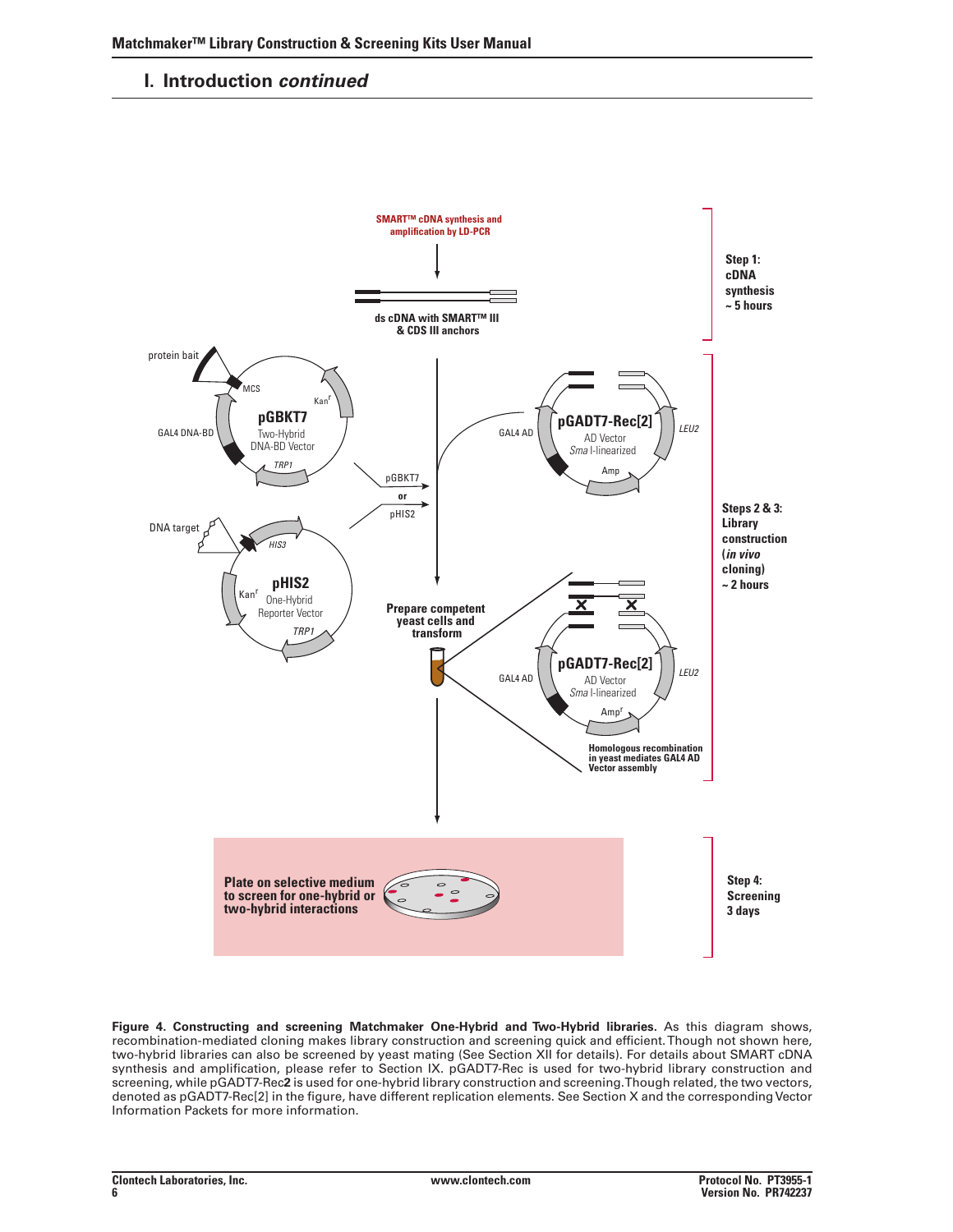# **II. List of Components**

This kit contains sufficient reagents to make 5 one-hybrid (Cat. No. 630304) or 5 two-hybrid (Cat. No. 630445) libraries.

Store Deionized H<sub>2</sub>O, CHROMA SPIN Columns, NaCl Solution, Dropout (DO) Supplements, NaOAc, LiAc, PEG,TE Buffer, andYPD Plus Medium at room temperature. Store yeast strains, Control Poly A+ RNA, and the SMART III Oligo at –70°C. Store all other reagents at –20°C.

### **First-strand cDNA synthesis**

- 10 µl SMART III Oligo (10 µM; 5'-AAGCAGTGGTATCAACGCAGAGTGGCCATTATGGCCGGG-3')
- 10 µl CDS III Primer (10 µM; 5'-ATTCTAGAGGCCGAGGCGGCCGACATG-d(T)<sub>30</sub>VN-3')<sup>\*</sup>
- 10 µl CDS III/6 Primer (10 µM; 5'-ATTCTAGAGGCCGAGGCCGGCCGACATG-NNNNNN-3')\*  $*N = A$ , G, C, or T;  $V = A$ , G, or C
- 20 µl MMLV (Moloney Murine Leukemia Virus) Reverse Transcriptase
- • 7 µl RNase H
- 100 µl 5X First-Strand Buffer (250 mM Tris (pH 8.3); 30 mM MgCl<sub>2</sub>; 375 mM KCl)
- 100 µl DTT (dithiothreitol; 20 mM)
- 5 µl Control Poly A<sup>+</sup> RNA (Human Placenta; 1 µg/µl)
- 50 µl dNTP Mix (dATP, dCTP, dGTP, dTTP, 10 mM each)
- 500  $\mu$ l Deionized H<sub>2</sub>O (Cat. No. 630445 only)

### **cDNA amplification**

- 50 µl 5' PCR Primer (10 µM; 5'-TTCCACCCAAGCAGTGGTATCAACGCAGAGTGG-3')
- • 50 µl 3' PCR Primer (10 µM; 5'-GTATCGATGCCCACCCTCTAGAGGCCGAGGCGGCCGACA-3')
- 500 µl 10X GC-Melt Solution

### **cDNA purification**

- 10 CHROMA SPIN+TE-400 Columns
- 300 µl Sodium Acetate (3 M; pH 4.8)

### **One-Hybrid Library Construction** (Cat. No. 630304)

- 20 µg pHIS2.1 Reporter Vector (500 ng/µl)
- • 20 µg pGADT7-Rec2 AD Cloning Vector (*Sma* I-linearized; 500 ng/µl)
- $20 \mu$ g pGAD-Rec2-53 Control Vector (500 ng/ $\mu$ l)
- 20 µg p53HIS2 Control Vector (500 ng/µl)
- • 0.5 ml *S. cerevisiae* strainY187
- 50 ml NaCl Solution (0.9%)
- 10 q –Leu DO Supplement
- 10 g Trp DO Supplement
- 10 g –Leu/–Trp DO Supplement
- 10 g His/–Leu/–Trp DO Supplement

### **Two-Hybrid Library Construction** (Cat. No. 630445)

- 20  $\mu$ g pGBKT7 DNA-BD Cloning Vector (500 ng/ $\mu$ l)
- 25 μg pGADT7-Rec AD Cloning Vector (*Sma* I-linearized; 500 ng/μl)
- $20 \mu$ g pGBKT7-53 Control Vector (500 ng/ $\mu$ l)
- $20 \mu g$  pGBKT7-Lam Control Vector (500 ng/ $\mu$ I)
- $20 \mu$  SV40 Large-T PCR Fragment (25 ng/ $\mu$ I)
- 0.5 ml *S. cerevisiae* strain AH109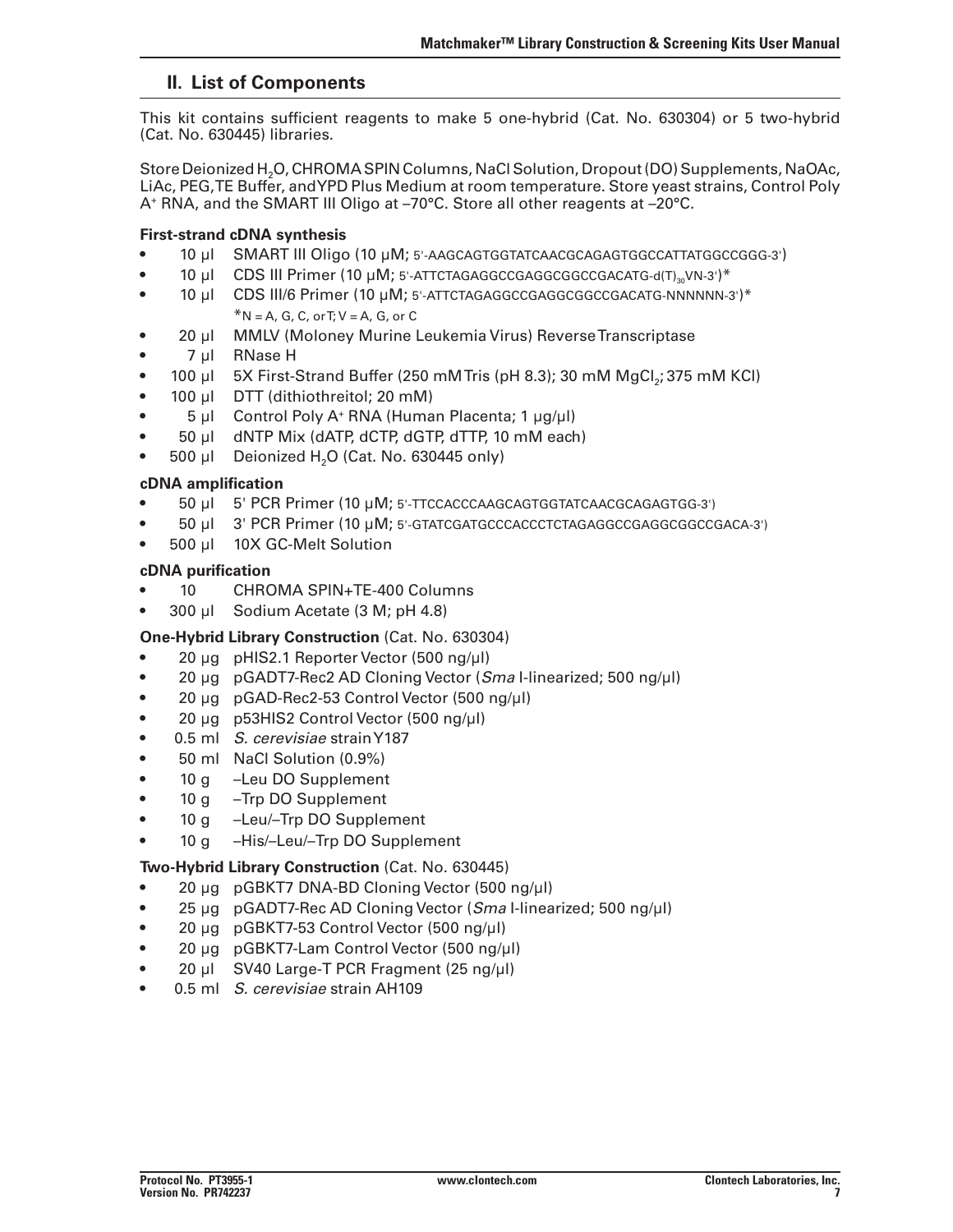# **II. List of Components** *continued*

- • 0.5 ml *S. cerevisiae* strainY187
- 50 ml NaCl Solution (0.9%)
- 10 g –Leu DO Supplement
- 10 g -Leu/-Trp DO Supplement
- 10 g -Ade/-His/-Leu/-Trp DO Supplement

### Yeastmaker Yeast Transformation System 2 (Cat. No. 630439) includes the following:

- $\bullet$  50 ml 1 M LiAc (10X)
- 50 ml 10XTE Buffer
- • 50 ml YPD Plus Liquid Medium
- 20 µl pGBT9 (0.1 µg/µl; control plasmid)
- 2 x 1 ml Herring Testes Carrier DNA, denatured (10 mg/ml)
- 2 x 50 ml 50% PEG 3350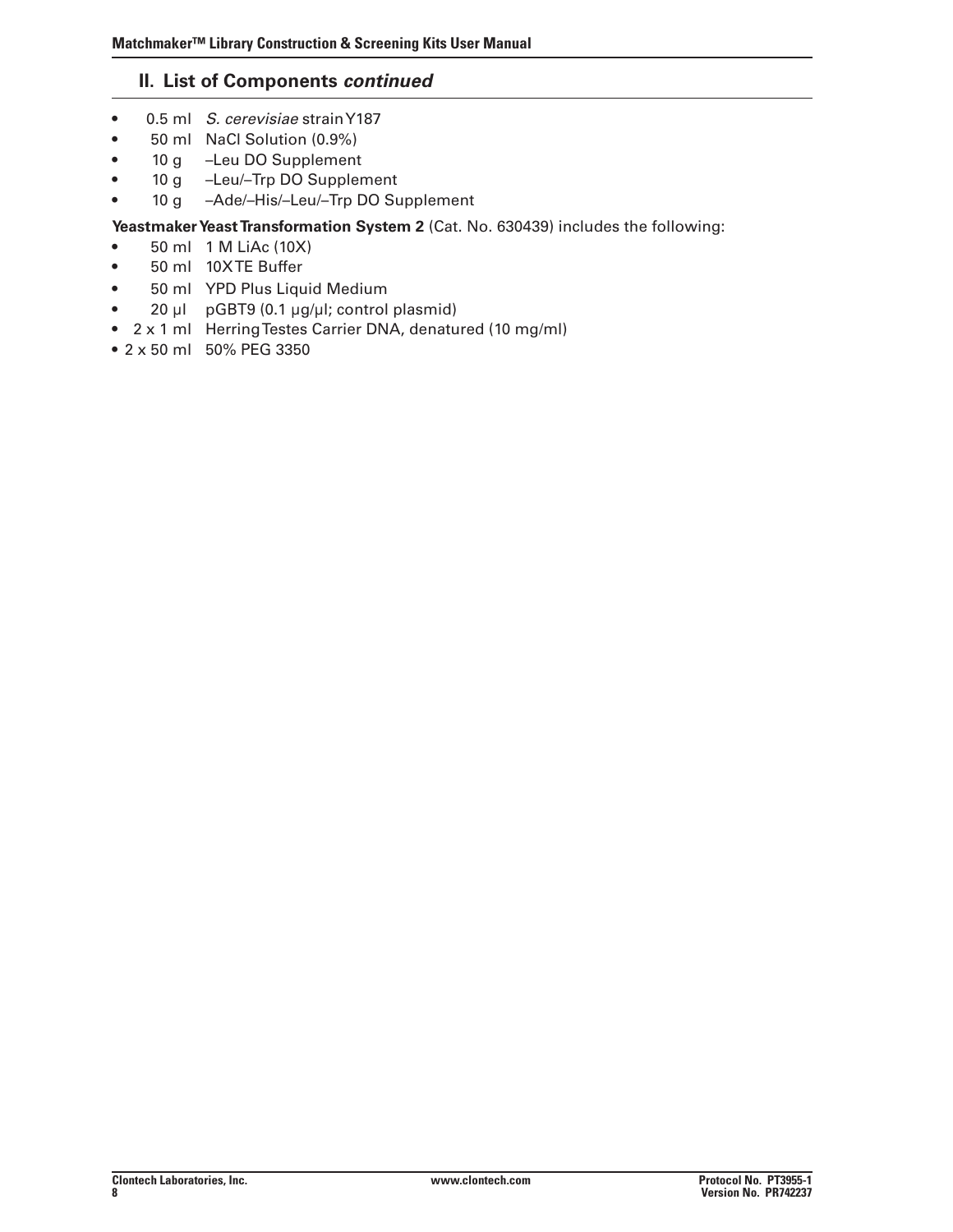### **III. Additional Materials Required**

The following reagents are required but not supplied. Store all reagents and solutions at room temperature (20–22°C) unless specified otherwise.

### **First-strand cDNA synthesis and SMART™ PCR cDNA amplification**

- • Advantage® 2 PCR Kit (Cat. Nos. 639206 & 639207)
- Sterile, 0.5-ml microcentrifuge tubes
- Poly A<sup>+</sup> or total RNA
- **Mineral oil**
- **Thermal Cycler Note:**The cycling parameters in this protocol were set using a hot-lid thermal cycler and may not be optimal for non hot-lid cyclers.
- **•**  DNA size markers (1-kb DNA ladder)
- 1.2% Agarose/EtBr gel

### **cDNA size fractionation**

- 1.5-ml sterile microcentrifuge tubes
- Ring-stand with small clamp for holding CHROMA SPIN columns
- $\bullet$  95% ethanol (-20°C)
- 1% xylene cyanol

### **Constructing bait plasmids**

Competent *E. coli* cells. Use a general purpose strain such as  $DH5\alpha$  or Fusion-Blue Competent Cells (Cat. No. 636700)

 Fusion-Blue Competent Cells are an *E. coli* K-12 strain that provides high transformation efficiency paired with blue-white screening capability when used with the appropriate plasmids.The strain carries recA and endA mutations that make it a good host for obtaining high yields of plasmid DNA.

- **T4 DNA ligase**
- • 10XT4 ligation buffer (Sambrook *et al*., 1989; or the buffer provided with the enzyme)
- LB/amp plates
- 50 mM NaCl
- • Materials for purifying plasmid from *E. coli* transformants

**Yeast transformation** (Prepare reagents in sterile containers)

- • PEG/LiAc Solution (polyethylene glycol 3350/lithium acetate) Prepare a fresh 10-ml solution just prior to transformation using the stock solutions provided: Mix 8 ml of 50% PEG 3350 with 1 ml of 10XTE Buffer and 1 ml of 1M LiAc (10X).
- • 1.1XTE/LiAc Solution Should be freshly prepared before each transformation using the stock solutions provided: Combine 1.1 ml of 10XTE with 1.1 ml of 1 M LiAc (10X). Bring the total volume to 10 ml using sterile, deionized H<sub>2</sub>O.
- Dimethyl Sulfoxide (DMSO; Sigma Cat. No. D8418)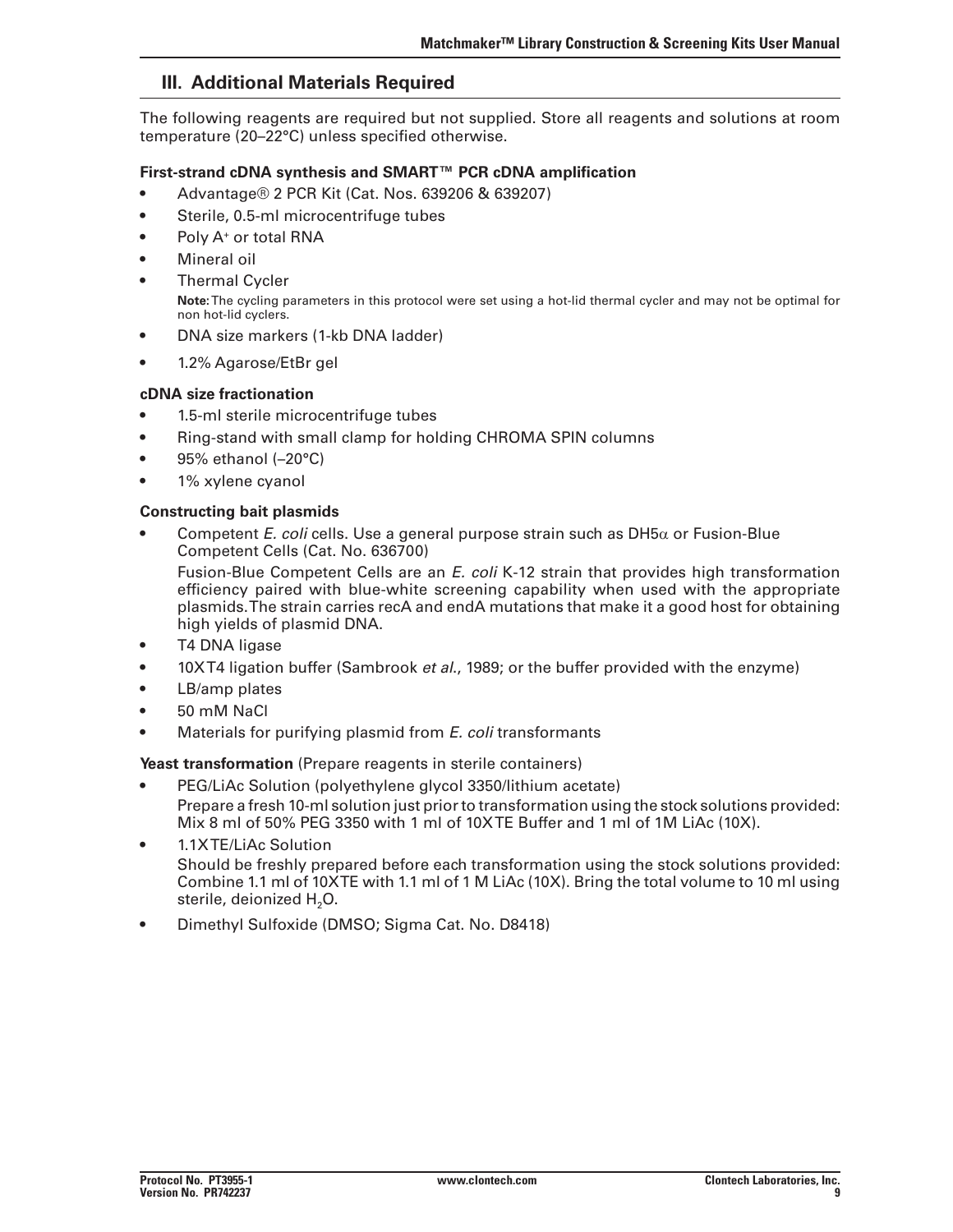# **III. Additional Materials Required** *continued*

### **Yeast culture & mating**

- YPD Medium Cat. No. 630409; or prepare your own; see the Yeast Protocols Handbook (PT3024-1)
- YPDA medium (YPD medium supplemented with 30 mg/L adenine hemisulfate; see the Yeast Protocols Handbook)
- TE buffer or sterile, distilled H<sub>2</sub>O
- Appropriate sterile tubes or flasks for transformations
- 100- and 150-mm culture plates
- Sterile glass rod, bent pasteur pipette, or 5-mm glass beads for spreading cells on plates
- • X-α-Gal (Cat. No. 630407) for blue/white screening of yeast two-hybrids expressing *MEL1*  (α-galactosidase)
- Minimal SD Base with and without agar (Cat. Nos. 630412 and 630411)
- 3-amino-1,2,4-triazole (3-AT; Sigma Cat. No. A8056; for suppressing background growth on SD minimal media lacking His)
- Kanamycin stock solution (50 mg/ml in  $H<sub>2</sub>O$ ; 1000X); Store at  $-20^{\circ}$ C.
- Ampicillin stock solution (50 mg/ml in  $H<sub>2</sub>O$ ; 1000X); Store at  $-20^{\circ}$ C.

### **Long-term library storage**

- 100% Glycerol
- Freezing Medium: YPD medium with  $25\%$  (v/v) glycerol

### **Two-Hybrid Library Construction & Screening**

The following dropout (DO) supplements are **not supplied** with the Matchmaker Library Construction & Screening Kit (Cat. No. 630445).You must obtain these supplements separately from a commercial supplier or prepare them yourself using the recipe given in Appendix C of the Yeast Protocols Handbook (PT3024-1).

- • –Trp DO Supplement **Required** for selection of Matchmaker DNA-BD cloning vectors in yeast
- -His/-Leu/-Trp DO Supplement **Optional** triple-dropout supplement for low stringency screening of yeast two-hybrid libraries
- –His/–Trp DO Supplement **Required** for testing yeast strains transformed with a DNA-BD plasmid for background growth on SD minimal media lacking His
- $-\text{Ade}/-\text{Trp DO Supplementary}$ **Required** for testing yeast strains transformed with a DNA-BD plasmid for background growth on SD minimal media lacking Ade

### **One-Hybrid Library Construction & Screening**

The following dropout (DO) supplement is **not supplied** with the Matchmaker One-Hybrid Library Construction & Screening Kit (Cat. No. 630304).You must obtain this supplement separately from a commercial supplier or prepare it yourself using the recipe given in Appendix C of theYeast Protocols Handbook (PT3024-1).

-His/-Trp DO Supplement **Required** for testing yeast strains transformed with a pHIS2.1 reporter plasmid for background growth on SD minimal media lacking His

### **PCR Colony-Screening**

Matchmaker AD LD-Insert Screening Amplimer Set (Cat. No. 630433)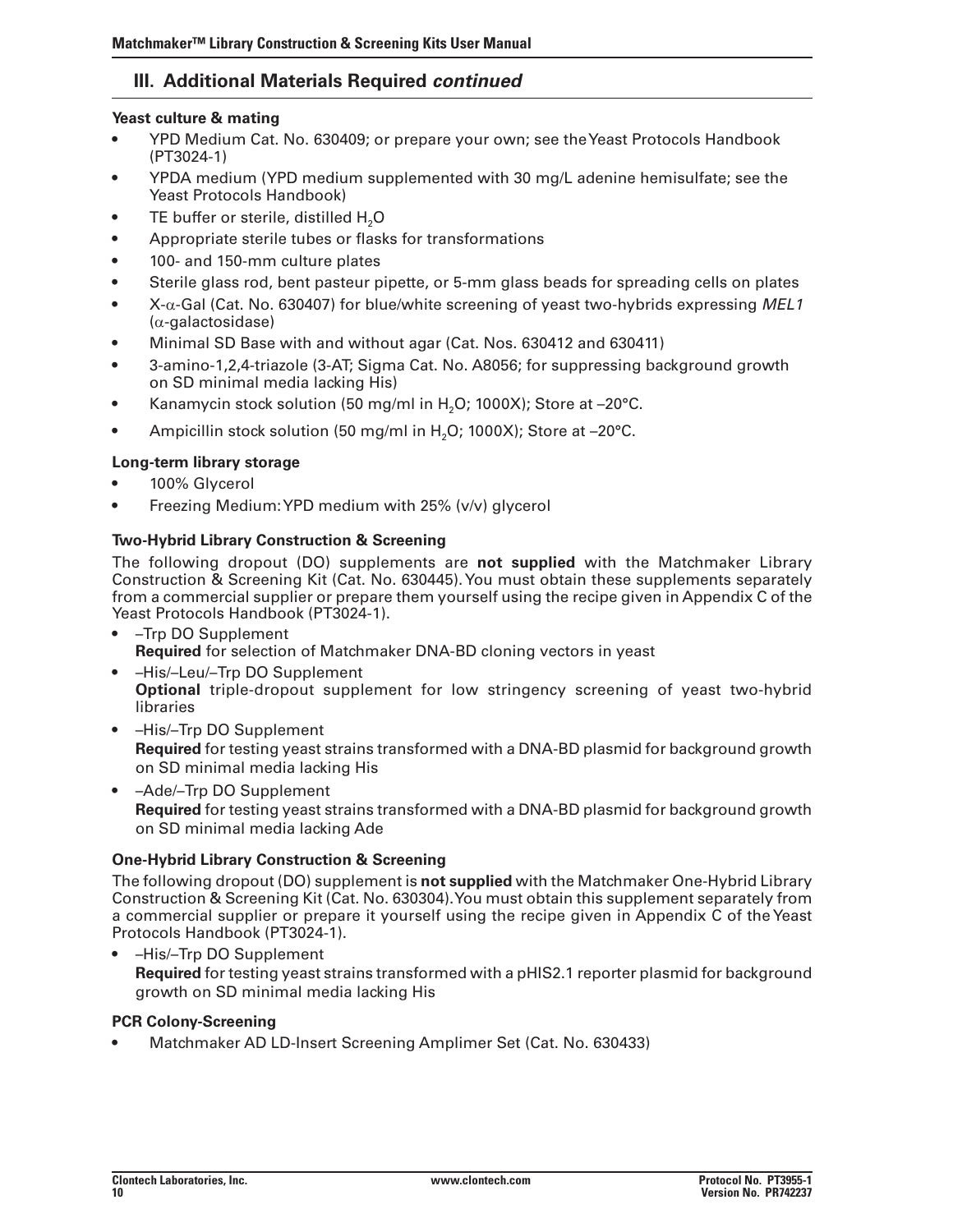### **IV. Yeast Strains**

For additional information on the growth and maintenance of yeast, see the Yeast Protocols Handbook (PT3024-1).We also recommend Guthrie & Fink's *Guide to Yeast Genetics and Molecular Biology*  (1991) and Heslot & Gaillardin's *Molecular Biology and Genetic Engineering of Yeasts* (1992).

#### **A. Genotypes**

|                    | TABLE I. MATCHMAKER YEAST STRAIN GENOTYPES                                                                                                                                                                                                                  |                                                        |  |  |  |  |  |
|--------------------|-------------------------------------------------------------------------------------------------------------------------------------------------------------------------------------------------------------------------------------------------------------|--------------------------------------------------------|--|--|--|--|--|
| <b>Strain</b>      | <b>Genotype</b> <sup>a</sup>                                                                                                                                                                                                                                | <b>References</b>                                      |  |  |  |  |  |
| AH109 <sup>b</sup> | MATa, trp1-901, leu2-3, 112, ura3-52, his3-200,<br>gal $4\Delta$ , gal $80\Delta$ , LYS2 : : GAL $1_{\text{max}}$ -GAL $1_{\text{max}}$ -HIS3,<br>$GAL2_{1/45}$ -GAL $2_{TAT4}$ -ADE2,<br>URA3 : : MEL1 $_{\text{IIAS}}$ -MEL1 $_{\text{TATA}}$ -lacZ, MEL1 | James et al., 1996;<br>Our unpublished<br>observations |  |  |  |  |  |
| <b>Y187</b>        | $MATa$ , ura3-52, his3-200, ade2-101, trp1-901,<br>leu2-3, 112, gal $4\Delta$ , met-, gal $80\Delta$ ,<br>URA3 :: GAL1 $_{\text{ILAS}}$ -GAL1 $_{\text{TATA}}$ -lacZ, MEL1                                                                                  | Harper <i>et al.</i> , 1993                            |  |  |  |  |  |

<sup>a</sup> The *GAL1*, *GAL2*, and *MEL1* upstream activating sequences (UASs) are responsive to the GAL4 transcriptional activator. The *trp1, his3, gal4,* and *gal80* mutations are all deletions; *leu2-3, 112* is a double mutation.

<sup>b</sup> AH109 is a derivative of strain PJ69-2A and includes the *ADE2* and *HIS3* nutritional markers and an endogenous *MEL1*  gene (James *et al*., 1996).The *lacZ* reporter gene was introduced into PJ69-2A to create strain AH109.

#### **B. Phenotypes**

 It is important to verify the phenotypes of the AH109 andY187 strains (Table II).

- 1. To recover strains from frozen stock, scrape a small amount of cells from the surface with a sterile loop or wooden stick and streak them onto YPDA plates.
- 2. Incubate plates at 30°C for 3–5 days until colonies appear. Propagate additional cultures only from isolated colonies on this working stock plate.

#### **Notes:**

- • AH109 (and transformants derived from this strain) should be maintained on adenine-supplementedYPD (i.e.,YPDA) for optimal viability of the strain and to prevent selection of spontaneous *ade1* or *ade5* mutations (Guthrie & Fink, 1991).
- • If you cannot recover the strain by scraping the frozen stock, the cells may have settled to the bottom of the tube before the stock was frozen. If this happens, thaw the frozen culture on ice and vortex it before restreaking.
- Although nonlibrary stock cultures may be thawed and refrozen several times without significantly decreasing the viability, we recommend that you divide the once-thawed stock into aliquots before you refreeze it.This will keep the viability higher and will reduce the risk of bacterial contamination.
- 3. Test for the nutritional requirements shown in Table II.
	- a. Using a sterile loop or toothpick, streak 3–4 colonies from the working stock onto separate, appropriate SD selection plates.
	- b. Incubate plates at 30°C for 4–6 days. Yeast grows slower on SD selection medium than onYPDA.
	- c. Compare your results with those shown in Table II. Proceed only if AH109 and Y187 have the expected phenotypes.
- 4. Use well-isolated colonies from the verified working stock plate to inoculate liquid cultures for mating or for preparing competent cells. Seal the verified working stock plate with **Parafilm and store at 4°C.**

|                  | TABLE II. MATCHMAKER YEAST STRAIN PHENOTYPES |  |  |                                                 |  |  |      |  |
|------------------|----------------------------------------------|--|--|-------------------------------------------------|--|--|------|--|
| <b>Strain</b>    |                                              |  |  | SD/-Ade SD/-Met SD/-Trp SD/-Leu SD/-His SD/-Ura |  |  | YPDA |  |
| <b>AH109</b>     | $\overline{\phantom{m}}$                     |  |  |                                                 |  |  |      |  |
| Y <sub>187</sub> |                                              |  |  |                                                 |  |  |      |  |

#### **Notes:**

• AH109 andY187 can grow on SD/–Leu/–Trp if functional *TRP1* and *LEU2* genes are introduced.

AH109 and AH109/Y187 diploids can grow on SD/-Ade/-His if the *ADE2* and *HIS3* genes-carried by AH109-are activated (i.e., in the presence of GAL4).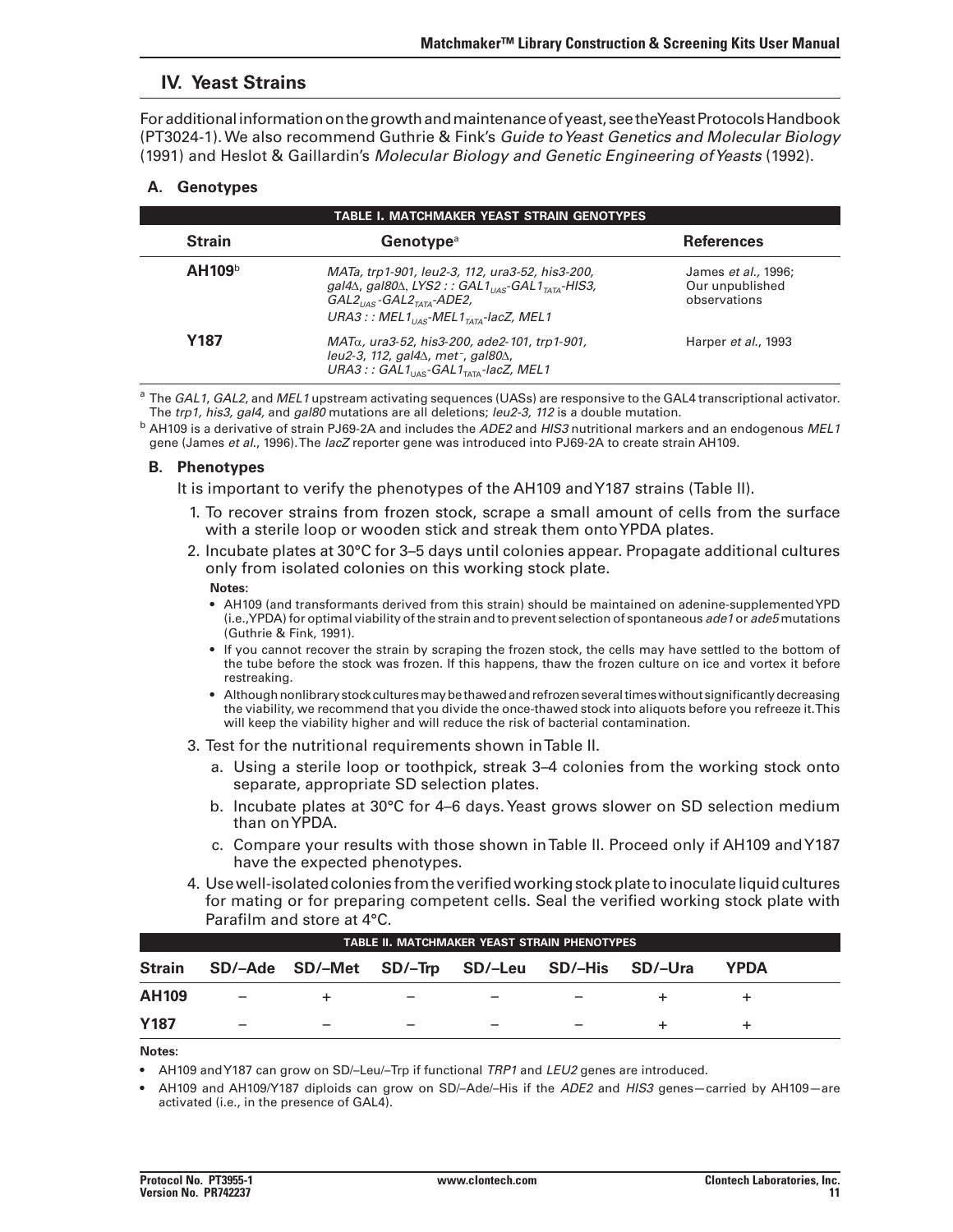### **IV. Yeast Strains** *continued*

### **C. Mating type compatibilities**

 • Y187 (*MAT*α) can mate with AH109, HF7c, CG-1945,Y190, or SFY526 (all *MAT***a**).

### **D. Colony Color and Size**

- • Y187carriesthe*ade2-101*mutationandAH109exhibitstheAde–phenotypeintheabsenceof GAL4. On medium with low amounts of adenine, the colonies will turn pink after a few days andmayturndarkerasthecolonyages.WhengrownonAde-supplementedmedium,thecolor change may not be noticeable. These colonies grow to >2 mm in diameter. However, small (<1mm)whitecolonieswillformatarateof1–2%duetospontaneousmutationsthateliminate mitochondrial function (Holm, 1993). Avoid these white colonies when inoculating cultures.
- • Y187 grows more slowly and forms noticeably smaller colonies (on average) thanAH109.

### **E. Reporter genes**

AH109 contains four reporters—*ADE2*, *HIS3*, *MEL1,* and *lacZ*—under the control of three distinct GAL4 upstream activating sequences (UASs) andTATA boxes (Figure 5).The *ADE2*  reporter alone provides strong nutritional selection. For higher stringency, and to reduce the incidence of false positives, select for *ADE2* and *HIS3* (James *et al*., 1996).You also have the option of assaying for *MEL1*, which encodes α-galactosidase. *MEL1* is endogenous to both Y187 and AH109. Because  $\alpha$ -galactosidase is a secreted enzyme, its activity can be detected by adding X-α-Gal (Cat. No. 630407) to the selection plate: If *MEL1* is active and X-α-Gal is present, the colony will turn blue.

*lacZ* inY187 exhibits a high level of induced β-galactosidase activity in a positive two-hybrid assay because it is under the control of the intact *GAL1* UAS.

| <b>GAL1 UAS</b>        | <b>GAL1 TATA</b> | HIS <sub>3</sub> |
|------------------------|------------------|------------------|
|                        |                  |                  |
| <b>GAL2 UAS</b>        | <b>GAL2 TATA</b> | ADE2             |
|                        |                  |                  |
| <b>MEL1 UAS</b>        | <b>MEL1 TATA</b> | lacZ             |
|                        |                  |                  |
| <b>MEL1 UAS</b>        | <b>MEL1 TATA</b> | MEL <sub>1</sub> |
|                        |                  |                  |
| <b>Y187 Constructs</b> |                  |                  |
| <b>GAL1 UAS</b>        | <b>GAL1 TATA</b> | lacZ             |

**AH109 Constructs**

**Figure5.Reportergeneconstructs inyeast strainsAH109andY187.**StrainAH109isaderivativeof strainPJ69-2Aandincludes the*ADE2*and*HIS3*nutritionalmarkers (James*et al.*,1996).*MEL1*isanendogenousGAL4-responsivegene.The*lacZ* reporter genewas introducedintoPJ69-2AtocreatestrainAH109.The*HIS3, ADE2,*and*MEL1/lacZ* reportergenesareunderthecontrol of three completely heterologous GAL4-responsive UAS and promoter elements—GAL1, GAL2, and MEL1, respectively.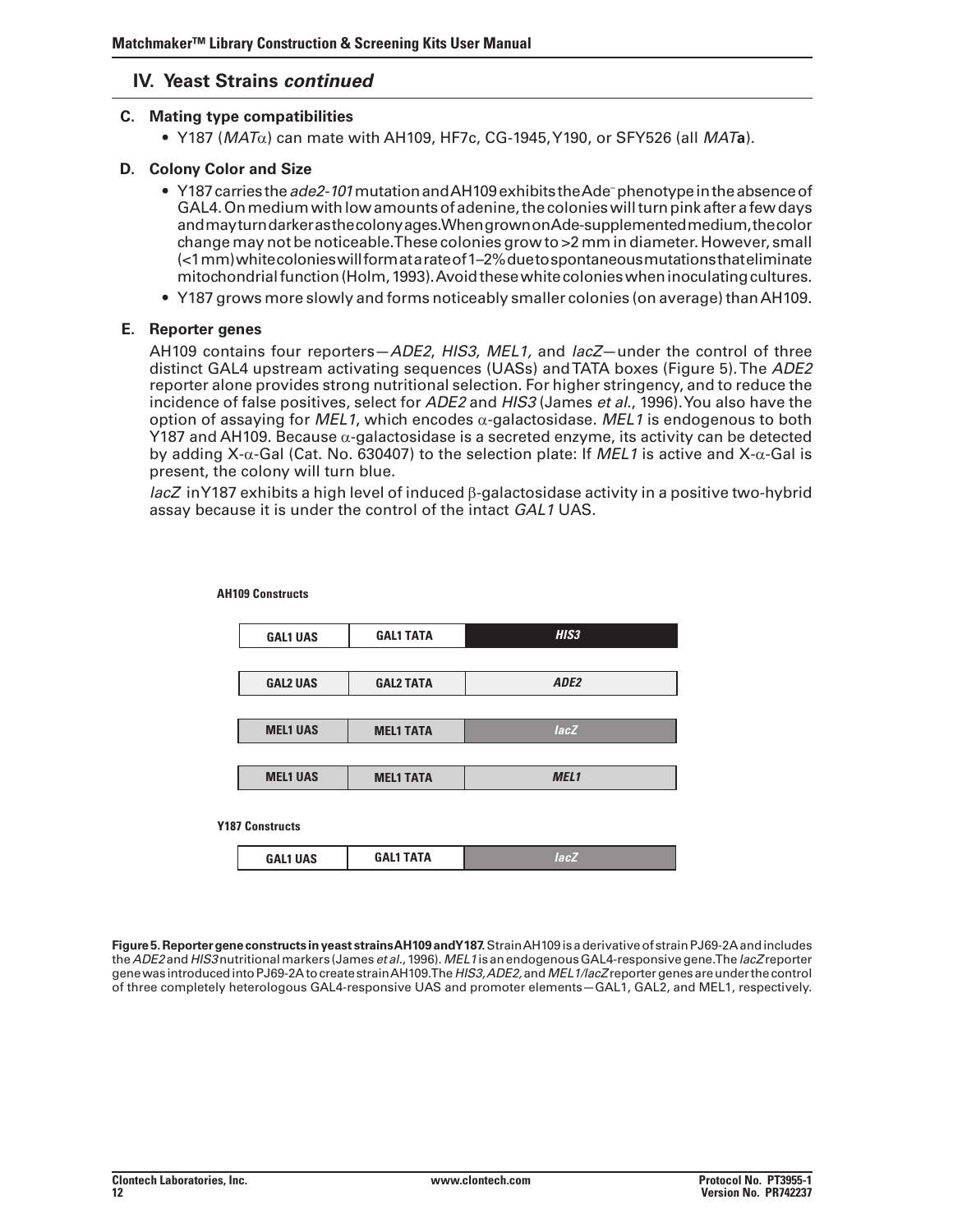### **IV. Yeast Strains** *continued*

#### **F. Leaky** *HIS3* **expression**

- • 3-amino-1,2,4-triazole (3-AT) is a competitive inhibitor of the yeast *HIS3* protein (His3p). 3-ATisusedtoinhibitlowlevelsofHis3pexpressedinaleakymannerandthus tosuppress background growth on SD medium lacking histidine (Fields, 1993; Durfee *et al*., 1993).
- • Transformants derived fromAH109 may show slightly elevated *HIS3* expression because of intrinsic DNA-binding properties of the bait protein. A small amount of 3-AT is generally sufficient to suppress background growth on SD/–His. However, if you are selecting for both *HIS3* and *ADE2* expression, it is generally not necessary to suppress *HIS3* leakiness in the initial library screen.
- • Some yeast strains have relatively high basal levels of His3p. If you useY190 (*MAT***a**) as a host strain,25–45mM3-ATwillberequiredinthemediumtosuppressbackgroundgrowth.
- • **To optimize the 3-AT concentration in your selection medium:**

 **Before starting this procedure, note that** –His/–Trp Dropout Supplement is not supplied with this kit.You must purchase –His/–Trp dropout supplement separately or prepare your own using the recipe given in Appendix C of theYeast Protocols Handbook (PT3024-1).

- 1. Plate yeast transformants on a series of SD/-His/-Trp plates containing different concentrations of 3-AT.
	- If you are working with AH109 transformants containing DNA-BD plasmids such as pGBKT7, we recommend you start by testing [3-AT] in the range 0 to 15 mM (e.g., 0, 2.5, 5, 7.5, 10, 12.5, and 15 mM).
	- If you are working withY187 transformants containing pHIS2.1 reporter plasmids, we recommend you start by testing [3-AT] in the range 10 to 60 mM. **Note:**These are recommendations only.The optimal concentration may be slightly higher or lower depending on the construct and strain used.
- 2. Use the lowest concentration of 3-AT that, after one week, allows only small (<1 mm) colonies to grow.Too much 3-AT in the medium can kill freshly transformed cells.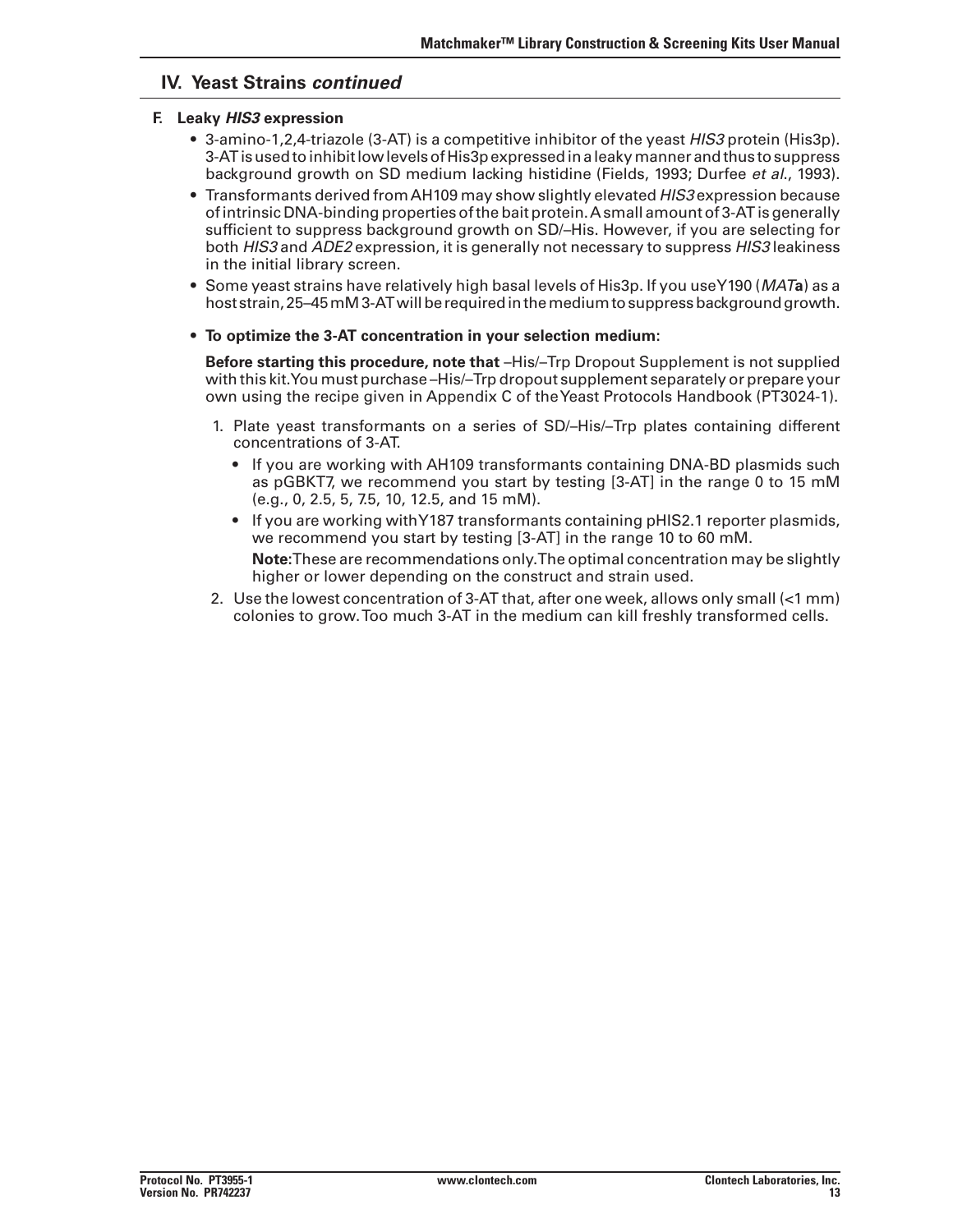# **V. Yeast Vectors**

### **A. One-Hybrid System**

- 1. Cloning Vectors
	- • **pHIS2.1** is a one-hybrid reporter vector that contains the *HIS3* nutritional reporter gene. It has a multiple cloning site (MCS) upstream of the *HIS3* reporter gene so that a *cis*-acting DNA target sequence can be inserted, and therefore, linked to the minimal promoter of the *HIS3* locus (*PminHIS3*). It also contains a *CEN6/ARS4* sequence for stable, low-copy propagation in yeast.
	- **pGADT7-Rec2** is a cloning vector that can be used to express a protein of interest as a fusion with the GAL4 activation domain (AD). This vector is engineered for homologous recombination-mediated cloning in yeast (Figure 4). Thus, you can construct cDNA/AD fusion libraries by transforming yeast with *Sma* I-linearized pGADT7-Rec2 (provided) and ds cDNA generated with the SMART library construction protocol (Section IX).
- 2. Control Vectors (Appendix C)
	- **p53HIS2** is a positive control reporter vector that contains three tandem copies of the *cis*-acting DNA consensus sequence recognized by p53. p53HIS2 was constructed by inserting the DNA targets into the multiple cloning site of pHIS2.1. As a result, the DNA targets are positioned just upstream of the minimal promoter of the *HIS3* locus ( $P_{\text{minHIS3}}$ ) and the *HIS3* reporter gene.
	- **pGAD-Rec2-53** is a positive control vector that encodes murine p53 as a fusion with the GAL4 AD.Yeast cells that contain both p53HIS2 and pGAD-Rec2-53 should grow on minimal SD media lacking histidine—i.e., on SD/–His/–Leu/–Trp.

|                                           | TABLE III. ONE-HYBRID SYSTEM VECTORS                    |                      |                  |                                                               |  |  |
|-------------------------------------------|---------------------------------------------------------|----------------------|------------------|---------------------------------------------------------------|--|--|
|                                           | <b>Use</b>                                              | Epitope <sup>a</sup> |                  | Yeast selection <sup>b</sup> Bacterial selection <sup>c</sup> |  |  |
| <b>Cloning vectors</b>                    |                                                         |                      |                  |                                                               |  |  |
| pHIS2.1                                   | Link any DNA target to HIS3                             |                      | TRP <sub>1</sub> | kanamycin                                                     |  |  |
| pGADT7-Rec2<br>( <i>Sma</i> l-linearized) | Express potential DNA-binding<br>proteins as AD fusions | НA                   | LEU2             | ampicillin                                                    |  |  |
| <b>Control vectors</b>                    |                                                         |                      |                  |                                                               |  |  |
| p53HIS2 <sup>b</sup>                      | Detect DNA-binding activity<br>of p53                   |                      | TRP1             | kanamycin                                                     |  |  |
| pGAD-Rec2-53                              | Express p53 as an AD fusion                             | HA                   | LEU2             | ampicillin                                                    |  |  |

<sup>a</sup> HA=hemagglutinin;These epitope tags can be used to verify protein-protein interactions *in vitro* by coimmunoprecipitation (Co-IP) using the antibodies and protocol provided with the Matchmaker Co-IP Kit (Cat. No. 630449).They are not intended to be used for detection, affinity purification, or Co-IP of hybrid proteins expressed in yeast.

<sup>b</sup> The reporter and AD vectors have different nutritional markers, so they can be independently selected when yeast transformants are plated on SD minimal medium lacking specific nutrients.The selection medium you choose depends on which plasmids you are using, whether you are selecting for one or two plasmids, and whether you are selecting for colonies in which one hybrid interactions are occurring.

<sup>c</sup> The vectors carry different antibiotic markers so that they can be independently selected in *E. coli.*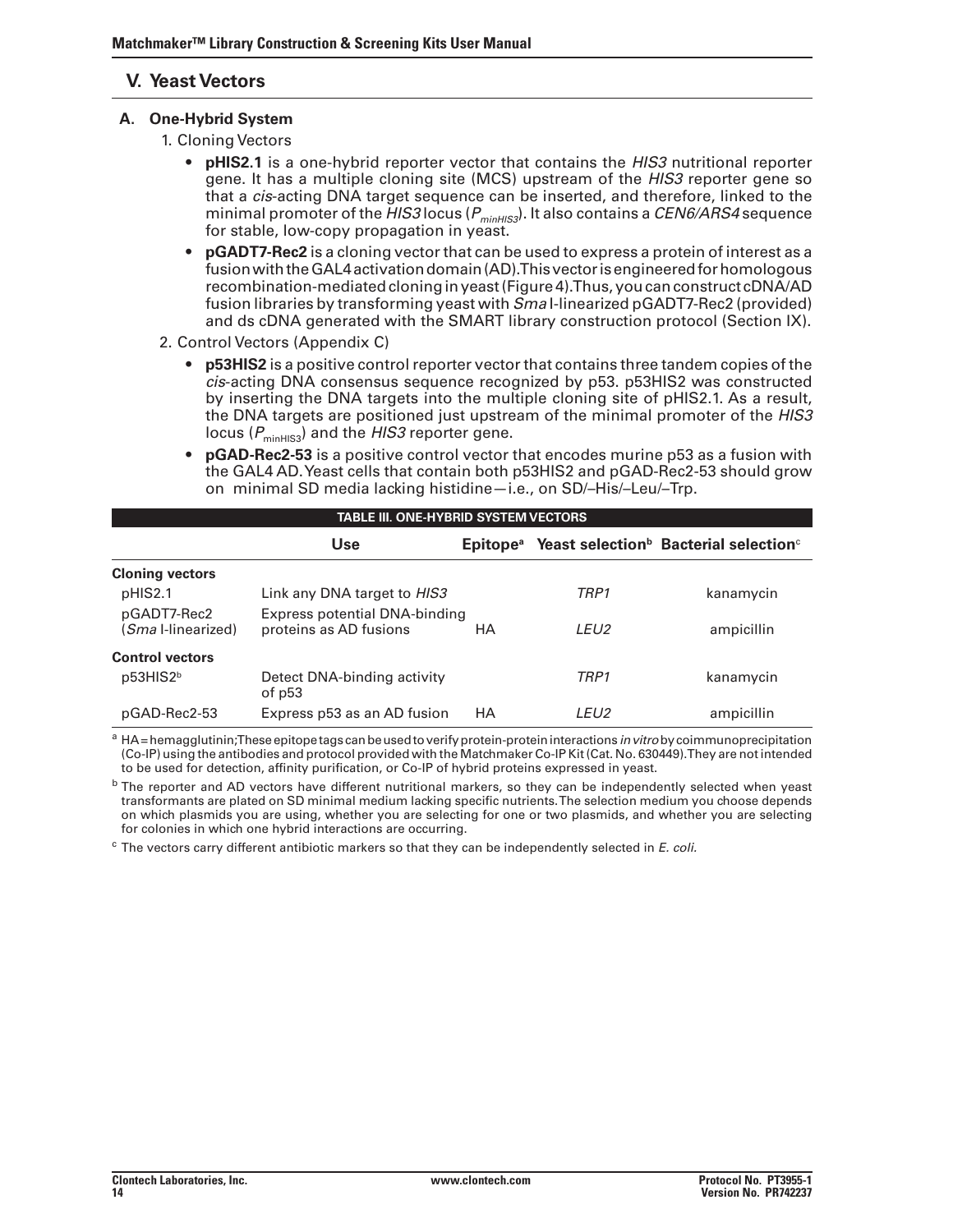### **V. Yeast Vectors** *continued*

#### **B Two-Hybrid System**

 1. Cloning Vectors

- • **pGBKT7:** Used to express a protein of interest as a fusion with the GAL4 DNA binding domain (DNA-BD).
- **pGADT7-Rec**: Used to express a protein of interest as a fusion with the GAL4 activation domain (AD). This vector is engineered for homologous recombination-mediated cloning. pGADT7-Rec is provided as *Sma* I-digested linear DNA.
- 2. Control Vectors
	- a. Positive Control
		- • **pGBKT7-53** encodes a fusion between the GAL4 DNA-BD and murine p53.
		- • **SV40 LargeT PCR Fragment** encodes SV40 largeT-antigen. Use this DNA fragment together with pGADT7-Rec to check the transformation-recombination efficiency in yeast. *In vivo*, SV40 LargeT PCR Fragment and pGADT7-Rec recombine to form pGADT7-RecT, which encodes a fusion between the GAL4 AD and large Tantigen.
		- p53 and SV40 largeT-antigen interact in a yeast two-hybrid assay (Li & Fields, 1993; Iwabuchi *et al.*, 1993).
	- b. Negative Control
		- **• pGBKT7-Lam** encodes a fusion of the GAL4 DNA-BD with human lamin C and provides a control for a fortuitous interaction between an unrelated protein and either the pGADT7-RecT control or your AD/library plasmid. Lamin C neither forms complexes nor interacts with most other proteins (Bartel *et al*., 1993b; S. Fields, pers. comm.;Ye & Worman, 1995).

|                                          | <b>TABLE IV. TWO-HYBRID SYSTEM VECTORS</b>          |                             |                              |                                  |  |
|------------------------------------------|-----------------------------------------------------|-----------------------------|------------------------------|----------------------------------|--|
|                                          | <b>Use</b>                                          | <b>Epitope</b> <sup>a</sup> | Yeast selection <sup>c</sup> | Bacterial selection <sup>d</sup> |  |
| <b>Cloning vectors</b>                   |                                                     |                             |                              |                                  |  |
| pGBKT7                                   | Express any protein<br>as a GAL4 DNA-BD fusion      | c-Myc                       | TRP <sub>1</sub>             | kanamycin                        |  |
| pGADT7-Rec<br>( <i>Sma</i> l-linearized) | Express any protein as a<br>GAL4 AD fusion          | НA                          | LEU <sub>2</sub>             | ampicillin                       |  |
| <b>Control vectors</b>                   |                                                     |                             |                              |                                  |  |
| pGADT7-RecT <sup>b</sup>                 | Express SV40 large T-antigen<br>as a GAL4 AD fusion | <b>HA</b>                   | LEU <sub>2</sub>             | ampicillin                       |  |
| pGBKT7-53                                | Express p53 as a GAL4<br>DNA-BD fusion              | c-Myc                       | TRP <sub>1</sub>             | kanamycin                        |  |
| pGBKT7-Lam                               | Express lamin C as a GAL4<br>DNA-BD fusion          | c-Myc                       | TRP1                         | kanamycin                        |  |

<sup>a</sup> HA=hemagglutinin;These epitope tags can be used to verify protein-protein interactions *in vitro* by coimmunoprecipitation (Co-IP) using the antibodies and protocol provided with the Matchmaker Co-IPKit (Cat. No. 630449). They are not intended to be used for detection, affinity purification, or Co-IP of hybrid proteins expressed in yeast.

<sup>b</sup> Created by homologous recombination *in vivo* by cotransforming yeast with SV40 LargeT PCR Fragment and pGADT7-Rec.

 $c$  The DNA-BD and AD vectors have different nutritional markers, so they can be independently selected when yeast transformants are plated on SD minimal medium lacking specific nutrients.The selection medium you choose depends on which plasmids you are using, whether you are selecting for one or two plasmids, and whether you are selecting for colonies in which two hybrid proteins are interacting.

<sup>d</sup> The vectors carry different antibiotic markers so that they can be independently selected in *E. coli.*.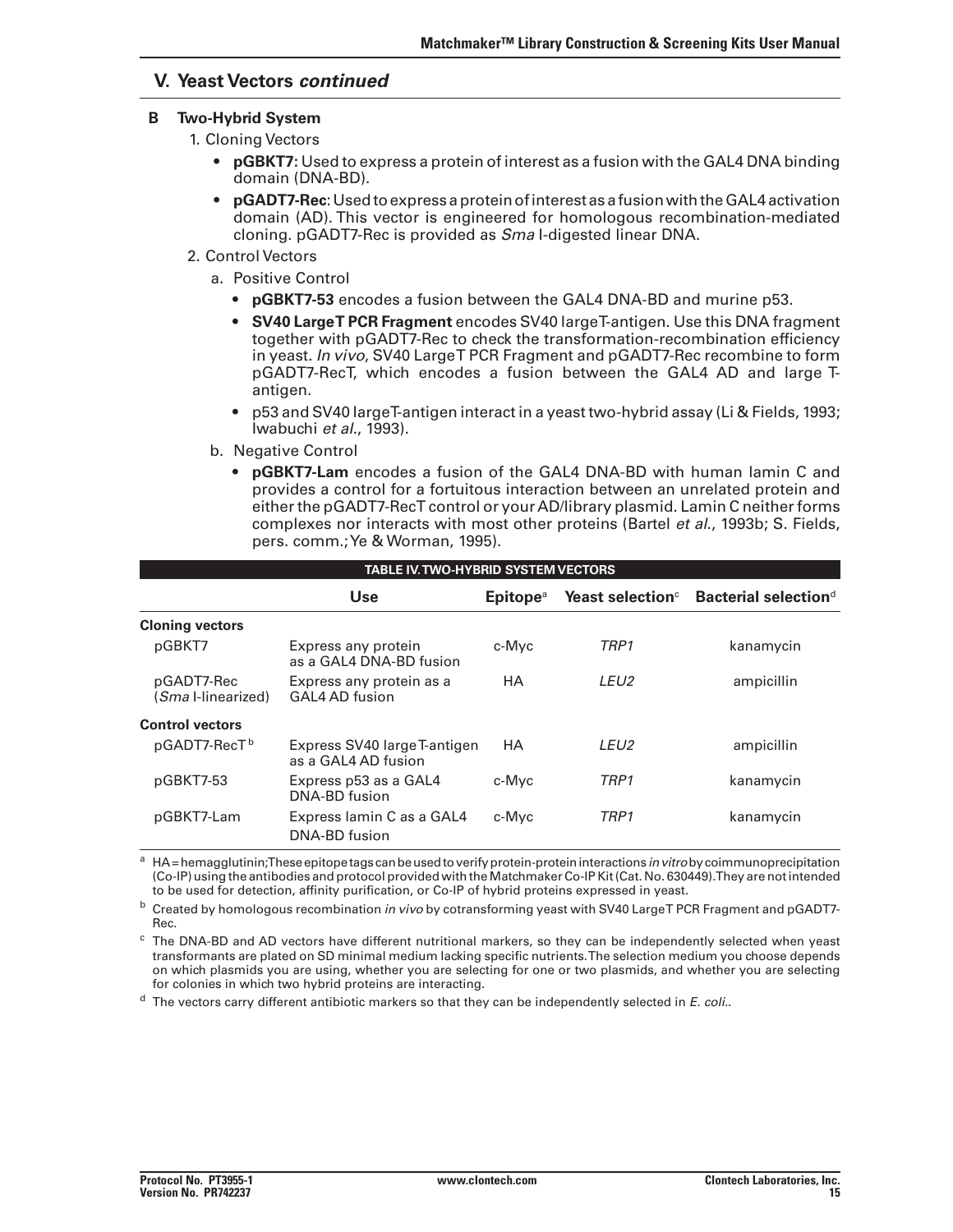# **VI. Protocol Overview: One-Hybrid Library Construction & Screening**



**Figure 6. Matchmaker One-Hybrid Library Construction & Screening.**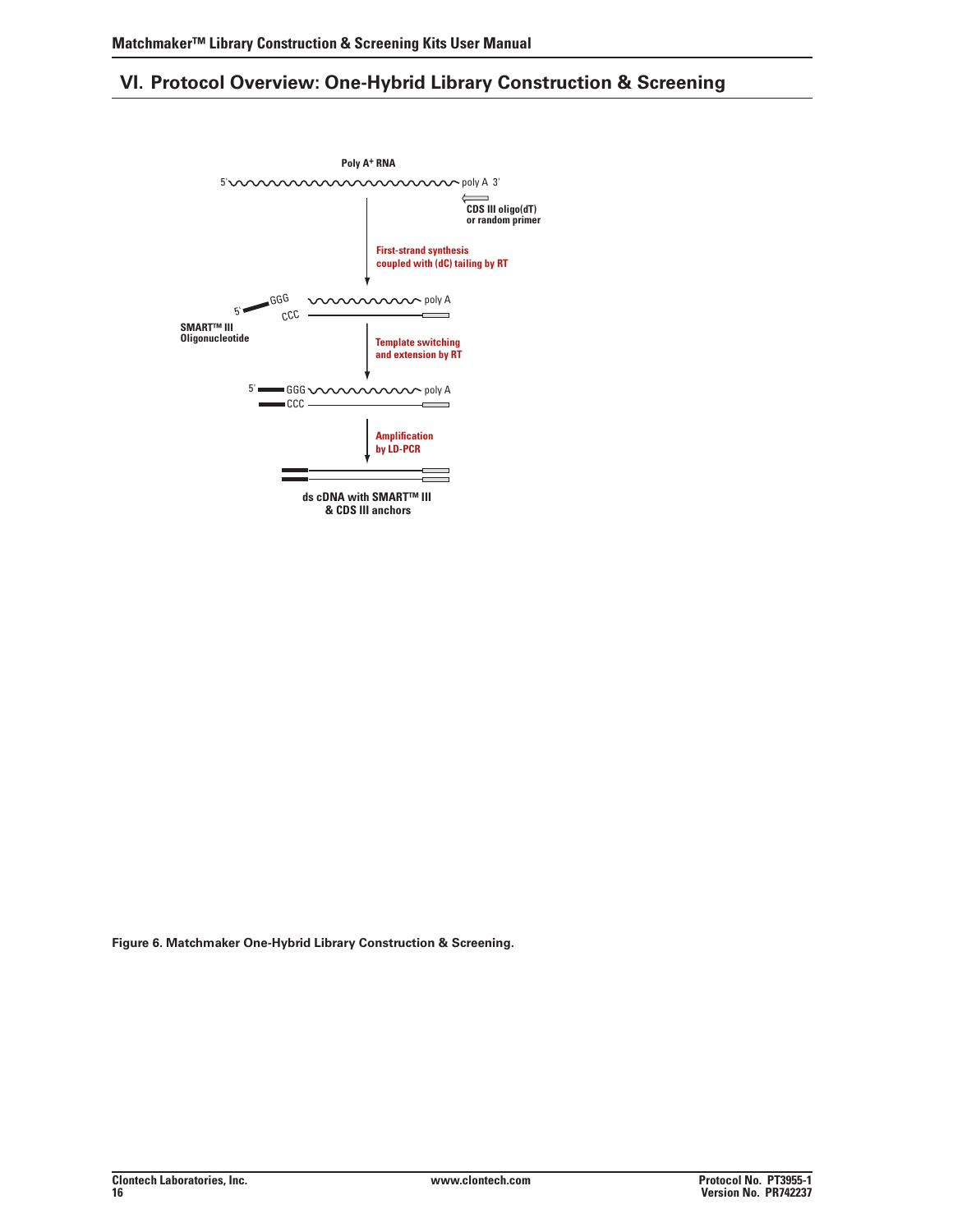# **VI. Protocol Overview:Two-Hybrid Library Construction & Screening**



**Figure 7. Matchmaker Library Construction & Screening Kit.** Two-hybrid libraries may be screened by either yeast mating or cotransformation.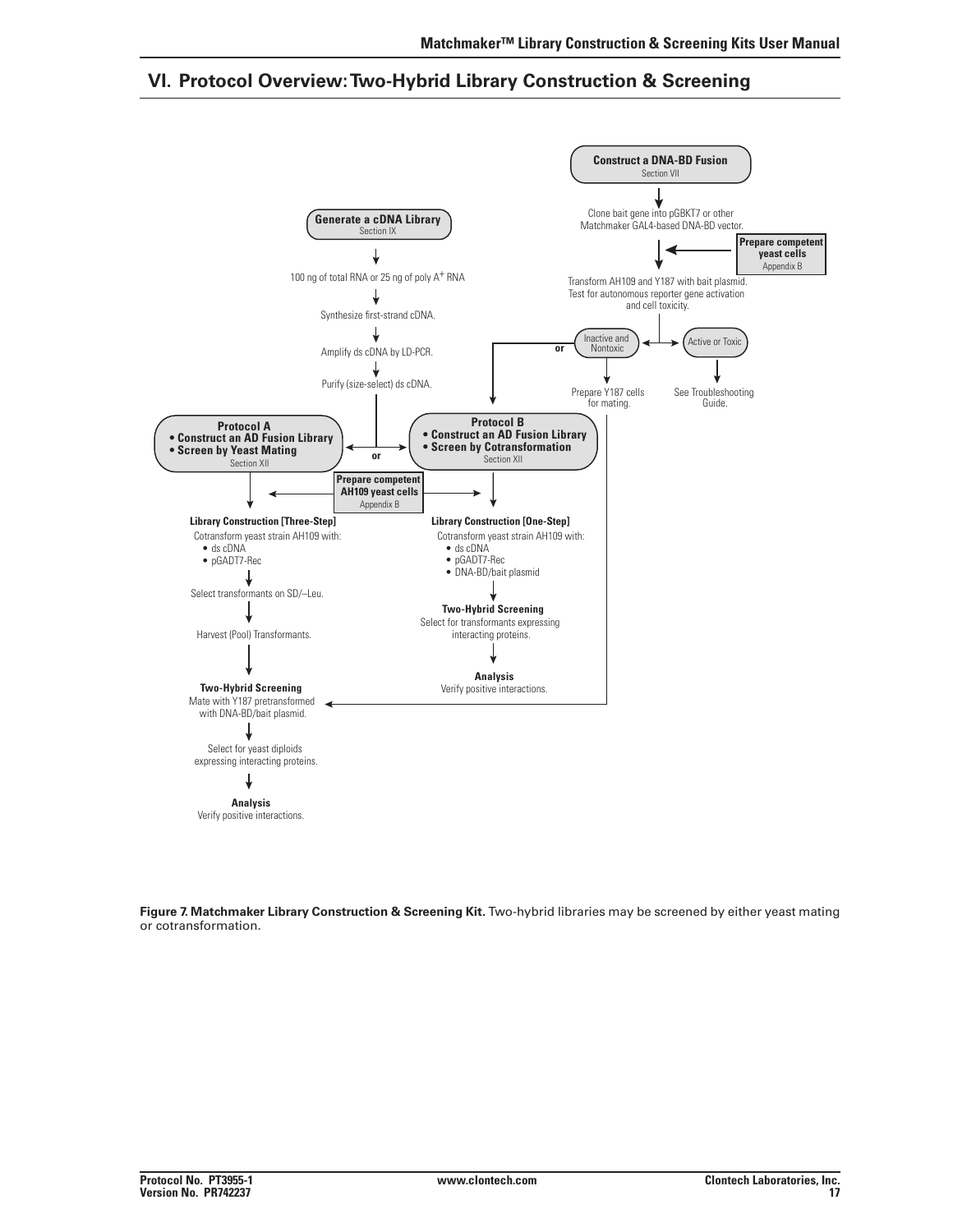# **VII. Constructing a Reporter Vector for One-Hybrid Analysis**

### **A. Background**

 To use the Matchmaker One-Hybrid System to screen a cDNA library for DNA-binding proteins, you must have identified a true or putative target element. It must be precisely defined using, for example, deletion and/or point mutation analysis. A construct composed of one or more tandem copies of your target regulatory element bordered by restriction sites is then prepared and inserted into the multiple cloning site (MCS) of pHIS2.1.This links the target element to the *HIS3* reporter gene. Inserting your target element may alter the level of background *HIS3* expression.Therefore, constructs should be tested for background (leaky) *HIS3* expression before you start a one-hybrid analysis.Background growth due to leaky *HIS3* expression is controlled by adding 3-AT to the selection medium, as described in Section IV.F.

### **B. SynthesizeYourTarget Element**

 Eachtarget-reporterconstructshouldcontainatleastonecopyoftheDNAtargetelementinserted upstreamofthereportergene.Manyearlystudies indicatedthatthereporter shouldcontainat leastthree tandem copies ofthe DNA target. However, asWei *et al.* (1999) have demonstrated, asinglecopymaybesufficientinmanycases.Formoreinformationabouttarget copynumber, see Ghosh *et al.,* 1993.Tandem copies may be generated by various methods, but we have found the most convenient and reliable method for generating them to be oligonucleotide synthesis. It works nicely because well-defined regulatory elements are usually <20 bp.

1. Design two antiparallel oligonucleotides, one representing the sense strand and the other its antisense complement.

 **Note:** The sense strand should consist of one or more copies of the target element with a different restriction site on each end.When the two strands are annealed, the resulting double-stranded DNA will have a different overhang at each end for directional cloning into pHIS2.1. See the pHIS2.1 Vector Information Packet (PT3951-5) for a diagram of the multiple cloning site.

2. Synthesize both strands without 5' phosphates (according to the protocol of the synthesizer manufacturer).

#### **C. InsertYour DNATarget into the Multiple Cloning Site of pHIS2.1**

- 1. For each construct planned, mix 0.1  $\mu$ g of sense-strand and 0.1  $\mu$ g of antisense-strand oligonucleotide in 10 µl of 50 mM NaCl.
- 2. Anneal the oligonucleotides by heating at  $70^{\circ}$ C for 5 min and then slowly cooling to room temperature (~30 min).
- 3. **Completely** digest 0.1 µg of pHIS2.1 in a 20-µl double digest using an appropriate pair of restriction enzymes. Incubate at 37°C for 2 hr, or as directed by the enzyme manufacturer.
- 4. Electrophorese a 2-µl sample of the digest on a 1% agarose gel to confirm that the plasmid has been efficiently linearized.
- 5. Combine 5 µl of digested plasmid with 1 µl of annealed oligo and 4 µl of H<sub>2</sub>O.
- 6. Add 1.2  $\mu$  of 10X T4 ligation buffer and 0.8  $\mu$  (at least 0.8 units) of T4 DNA ligase, and incubate at room temperature for 4 hr. Note: Since the molar ratio of oligonucleotide to vector is 100:1 or greater, gel purification to remove the stuffer fragment is unnecessary.
- 7. Separately transform competent *E. coli* cells with each construct using a standard method (Sambrook *et al.,* 1989). We recommend using a general purpose strain such as DH5 $\alpha$  or Fusion-Blue Competent Cells.
- 8. Plate transformants on LB/kan plates, and incubate at 37°C overnight.
- 9. Prepare plasmid using any standard method that yields highly pure DNA (Sambrook *et al*., 1989). Check for inserts by electrophoresing on a 2% agarose gel and sequencing across the junctions.

### **D. Test yourTarget-Reporter Construct for Background** *HIS3* **Expression**

- 1. Transform Y187 with the target-reporter construct using a small-scale protocol. (For example, see the small-scale protocol used in Section XI.C.)
- 2. Follow the procedure in Section IV.F to determine the optimum concentration of 3-AT to use in the selection medium. For example, we find that 10 mM 3-AT is sufficient to suppress background growth ofY187 cells transformed with p53HIS2 Control Vector.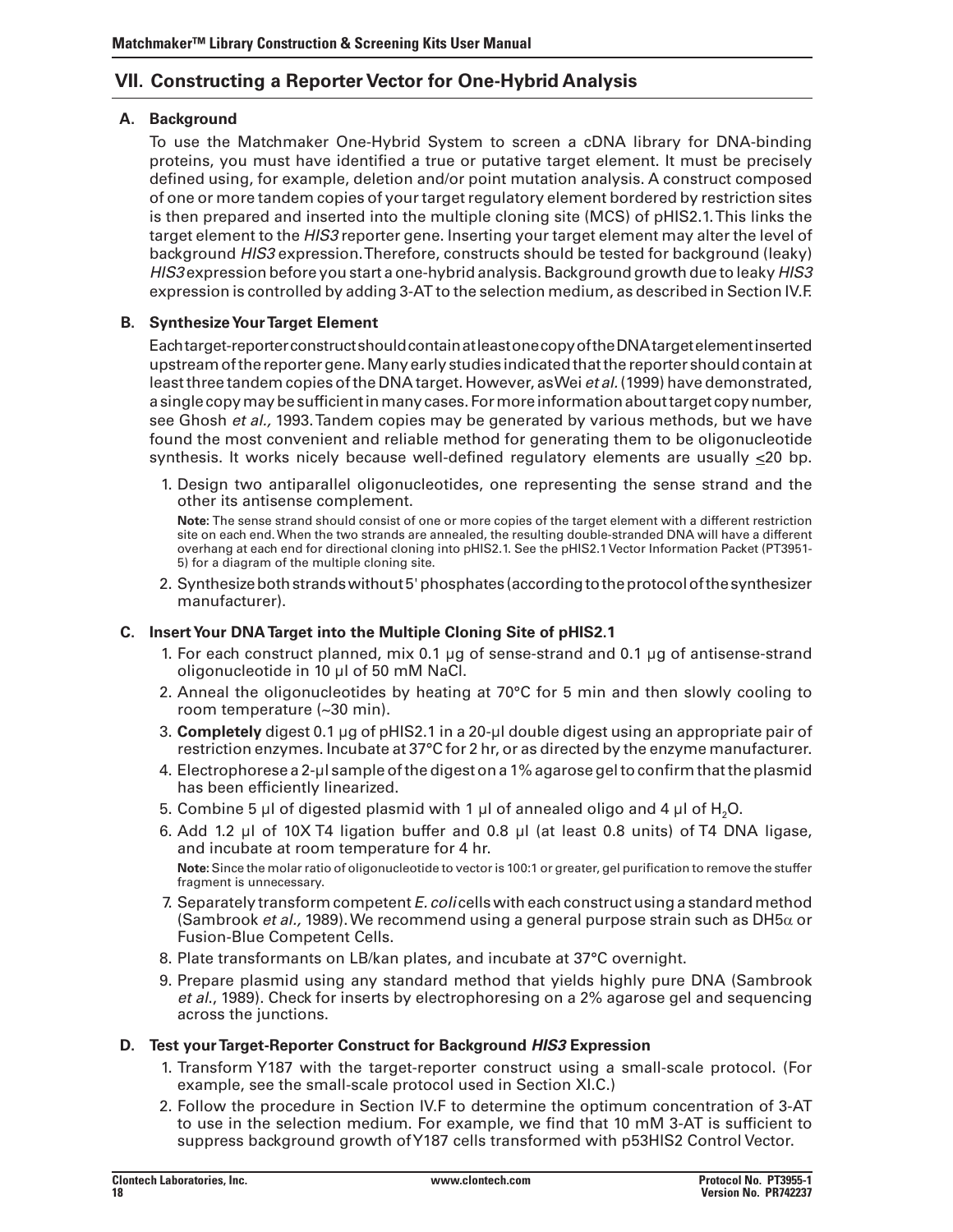# **VIII. Constructing a DNA-BD Fusion Vector forTwo-Hybrid Analysis**

### **A. Construct a DNA-BD Fusion**

- $\bullet$  You can generate a GAL4DNA-BD fusion gene if compatible restriction sites are present in the test gene and the corresponding vector (TableV). If not, generate the gene fragment by PCR using primers that contain the desired restriction site (Scharf, 1990). A restriction site at the endofagenecanoftenbechangedintoadifferentsiteorputintoadifferentreadingframeby using a PCR primer that incorporates the desired mutation. Alternatively, if you have already clonedyourgeneintoaCreatorTM DonorVector,useCrerecombinasetotransferyourgeneto pLP-GBKT7. Refer to the Creator DNA Cloning Kits User Manual (PT3460-1) for details.
- • For more detailed information on cloning, see Sambrook *et al*. (1989).

|                        |                                                                 | TABLE V. COMPARISON OF MATCHMAKER DNA-BD VECTORS |                           |  |  |
|------------------------|-----------------------------------------------------------------|--------------------------------------------------|---------------------------|--|--|
| <b>DNA-BD</b> vector   | <b>Description</b>                                              | <b>Size</b>                                      | <b>Protein Expression</b> |  |  |
| pGBKT7                 | $GAL4_{(1-147)}$ DNA-BD<br>TRP1, Kan'                           | $7.3$ kb                                         | High                      |  |  |
| pBridge <sup>a</sup>   | $GAL4_{(1-147)}$ DNA-BD<br>TRP1, Amp <sup>r</sup>               | $6.5$ kb                                         | Low                       |  |  |
| pGBT9 <sup>b</sup>     | $GAL4_{(1-147)}$ DNA-BD,<br>TRP1, Amp <sup>r</sup>              | 5.4 kb                                           | Low                       |  |  |
| $pAS2-1b$              | $GAL4_{(1-147)}$ DNA-BD,<br>$TRP1$ , Amp <sup>r</sup> , $CYHs2$ | 8.4 kb                                           | High                      |  |  |
| pLP-GBKT7 <sup>c</sup> | $GAL4_{(1-147)}$ DNA-BD,<br>TRP1, Kan', loxP                    | 7.5 kb                                           | High                      |  |  |

<sup>a</sup> Contains two distinct expression cassettes for investigating ternary protein complexes.

**b DNA-BD vectors used in previous MatchmakerTwo-Hybrid Systems.** 

<sup>c</sup> Creator Acceptor Vector (LP = *loxP*). Accepts a gene of interest from any Creator Donor Vector and expresses it as a GAL4 DNA-BD fusion.

1. Purify the gene fragment.

**Note:** We recommend the NucleoSpin Extraction Kit (Cat. No. 635961) for rapid isolation of DNA fragments.

- 2. Digest the DNA-BD vector with the appropriate restriction enzyme(s), treat with phosphatase, and purify.
- 3. Ligate the appropriate vector and insert. Transform ligation mixtures into *E. coli*.
- 4. Identify insert-containing plasmids by restriction analysis or PCR.

### **B. Test the DNA-BD Fusion forTranscriptional Activation**

- 1. Transform AH109 and Y187 with the hybrid construct using a small-scale transformation protocol such as the one given in Section XII.A.7. Plate transformants on the following media\*:
	- SD/–Trp/X- $\alpha$ -Gal
	- SD/-His/-Trp/X-α-Gal
	- $SD$ /-Ade/-Trp/X- $\alpha$ -Gal

 Include a negative control. For example, transform cells with an "empty" DNA-BD vector.

- **Note:** The dropout supplements required to make these media are not supplied with the Matchmaker Library Construction & Screening Kit (Cat. No. 630445).You must purchase these supplements separately from a commercial supplier, or prepare them yourself using the recipe given in Appendix C of theYeast Protocols Handbook (PT3024-1).
- 2. Analyze results.
	- • **Bait protein is inactive** if the transformant colonies are *white* and do not grow on SD/–His/–Trp or SD/–Ade/–Trp. Go to Steps 5–6.
	- • **Bait protein is active** if transformant colonies are *blue* and grow on SD/–His/–Trp or SD/–Ade/–Trp. Continue with Steps 3–4.
- 3. If a bait strain exhibits background growth on -His medium, you may be able to eliminate (or reduce) the background by adding 3-AT to the selection medium (Section IV.F). Alternatively, use –Ade/–His/–Leu/–Trp medium for the library screening.
- 4. If a bait strain exhibits background growth on -Ade and -His medium, it will be difficult to use this bait protein in a two-hybrid library screening. SeeTroubleshooting Guide.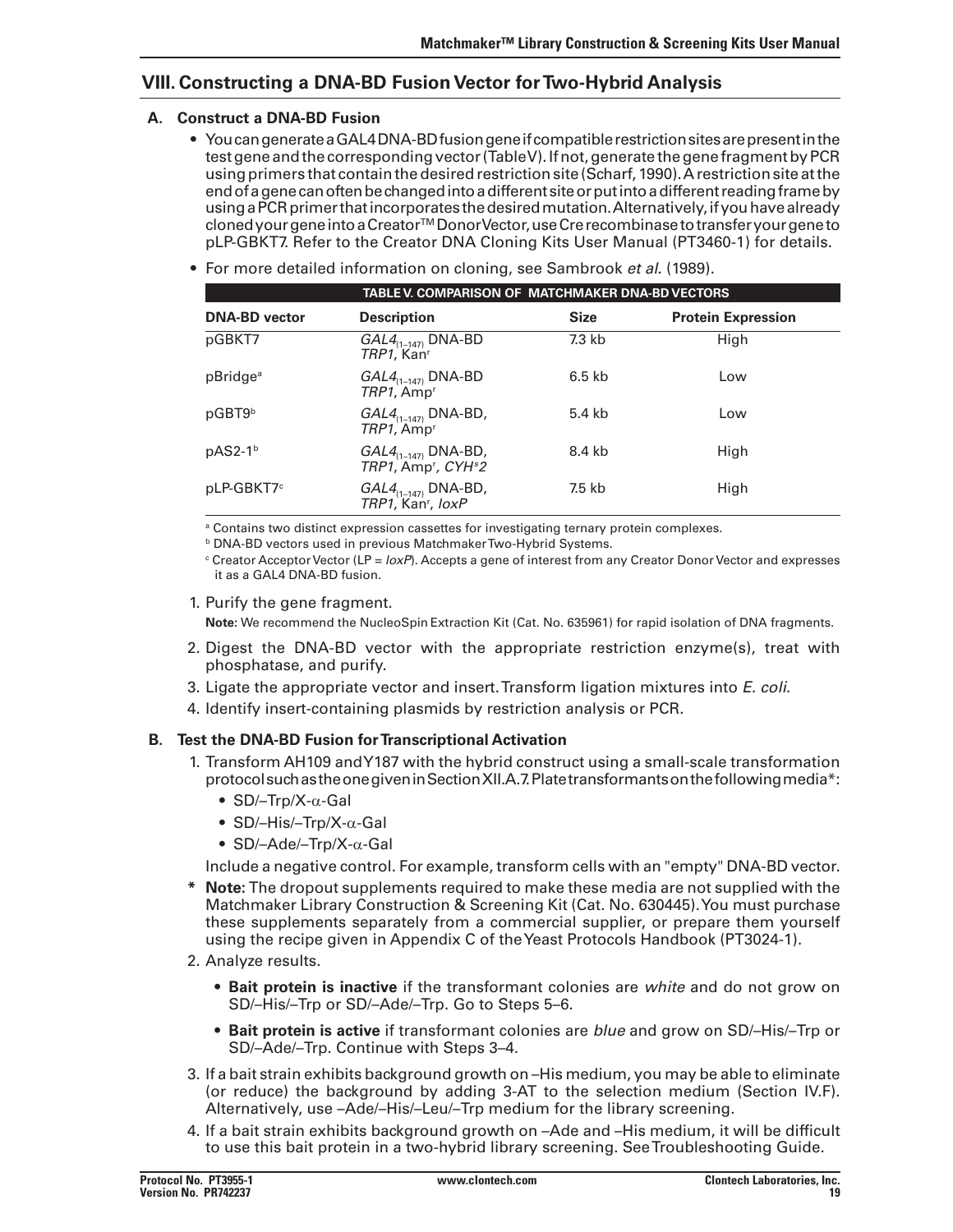# **VIII. Constructing a DNA-BD Fusion Vector forTwo-Hybrid Analysis** *continued*

- 5. [Optional] If a known protein partner for your bait protein is available, use it to check whether a two-hybrid interaction is detectable with this particular DNA-BD/bait fusion.
- 6. [Optional] Verify protein expression:
	- PrepareWesternblotsfromthelysate of transformants and probethe blots with antibodies to the GAL4 DNA-BD (Cat. No. 630403). Use untransformed yeast lysate as a control.  **Notes:**
		- • Using polyclonal antibodies may result in multiple cross-reacting bands.
		- The level of expression from pGBT9 or pBridge is too low to permit detection using our GAL4 DNA-BD Monoclonal Antibody.

#### **C. Test the DNA-BD Fusion forToxicity**

 • Compare the growth rate in liquid culture of Y187 cells transformed with the "empty" DNA-BD vector and cells transformed with the DNA-BD/bait plasmid. If the bait strain grows noticeably slower, your DNA-BD/bait protein may be toxic.

 **Note:** We also recommend checking for toxicity in strain AH109.

- Use a Small-Scale Yeast Transformation Protocol (such as the one given in Section XII.A.7) to prepare transformants. Select transformants on SD/–Trp, then prepare an overnight culture as follows:
	- 1. Inoculate 50 ml of SD/–Trp/Kan (20  $\mu$ g/ml) with one large (2–3 mm) colony.
	- 2. Incubate at 30°C overnight (16–24 hr) with shaking at 250–270 rpm.
- 3. Check the OD $_{600}$  of the culture; it should be ≥0.8. If the OD $_{600}$  is much less than 0.8, the DNA-BD fusion may be **toxic** (see theTroubleshooting Guide). If the fusion does not appear to hamper yeast growth—i.e. is **nontoxic**—and you plan to screen your two-hybrid library by yeast mating, continue with Steps 4–7. If you are planning to screen by cotransformation, you may stop here and proceed to Section IX.
	- 4. Centrifuge at 600 x g for 5 min.
	- 5. Remove supernatant.
	- 6. Resuspend in  $\sim$ 5 ml SD/–Trp liquid medium. Count cells using a hemacytometer. The cell density should be  $\geq 1 \times 10^9$  cells/ml.
	- 7. Mate this bait strain with your AD fusion library host strain (Section XII.A.4). **Note:** Y187 (*MAT*α) can mate with AH109, HF7c, CG-1945,Y190, or SFY526 (all *MAT***a**).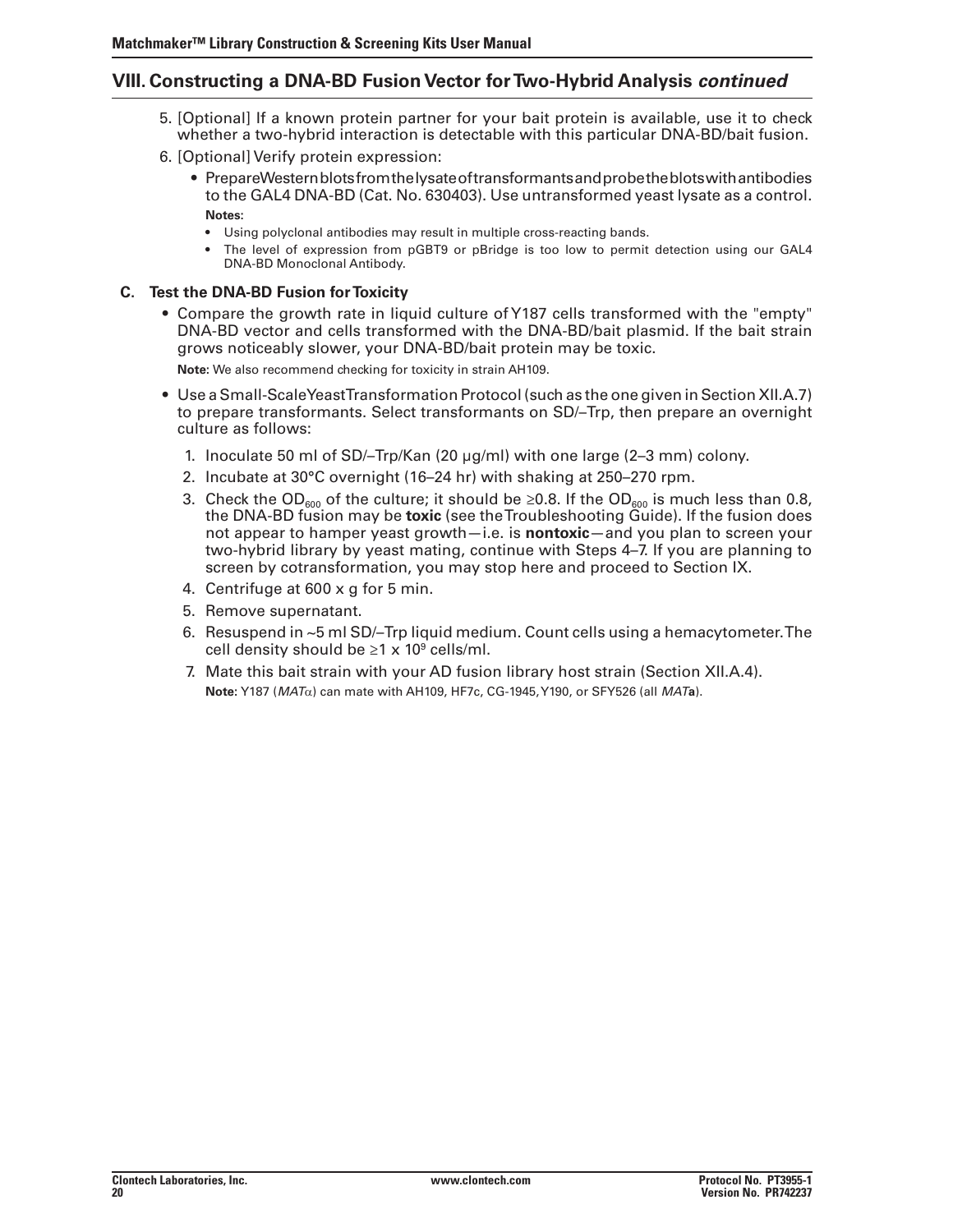# **IX. Generating a cDNA Library**

#### **A. Generating a cDNA library with SMART™ technology**

Messenger RNA transcripts are efficiently copied into ds cDNA using SMART (**S**witching **M**echanism **a**t 5' end of **R**NA **T**ranscript) technology (Zhu, Y. Y., *et al.,* 2001). This cDNA synthesis and amplification system is particularly well suited for one-hybrid and two-hybrid library construction because it consistently delivers high yields of cDNA while maintaining sequence representation. By maintaining the complexity of the original tissue, the SMART procedure provides you with the best opportunity of detecting rare and potentially novel interactions during yeast one-hybrid and two-hybrid screening.

#### **B. How SMART cDNA Synthesis and Amplification Works**

In the first-strand cDNA synthesis step, MMLV (Moloney Murine Leukemia Virus) Reverse Transcriptase (RT) is used to transcribe RNA into DNA.To prime RNA for cDNA synthesis, you may use either a modified oligo(dT) primer (our CDS III Primer) or a random primer (our CDS III/6 Primer).

The composition of the resulting cDNA library may differ depending on which primer you choose. If you use the CDS III Primer, which hybridizes to the  $3'$ -end of poly  $A<sup>+</sup>RNA$ , sequences close to the 5'-end of the transcript may be slightly under-represented. If instead you use the CDS III/6 Primer, a random primer that can hybridize to many different sequences on the RNA template, your library should contain a variety of 5'- and 3'-end sequences, which are represented in near equal proportions.

When MMLV RT encounters a 5'-terminus on the template, the enzyme's terminal transferase activity adds a few additional nucleotides, primarily deoxycytidine, to the 3' end of the cDNA. The SMART III<sup>TM</sup> Oligonucleotide, which has an oligo(G) sequence at its 3' end, base-pairs with the deoxycytidine stretch, creating an extended template (Figure 8). RT then switches templates and continues replicating to the end of the oligonucleotide. In the majority of syntheses, the resulting ss cDNA contains the complete 5' end of the mRNA as well as the sequence complementary to the SMART III Oligo, which then serves as a universal priming site(SMARTanchor)inthesubsequentamplificationbylong-distancePCR(LDPCR;Chenchik *et al.,* 1998). Only those ss cDNAs having a SMART anchor sequence at the 5' end can serve as a template and be exponentially amplified by long-distance PCR (LD PCR).

In the second step, ss cDNA is amplified by LD PCR to produce a ds cDNA library. We recommend using the Advantage® 2 PCR Kit (Cat. Nos. 639206 & 639207) to generate and amplify ds cDNA. The Advantage 2 Polymerase Mix consists of TITANIUM *Taq* DNA Polymerase (a nuclease-deficient N-terminal deletion of *Taq* DNA polymerase), TaqStart Antibody to provide automatic hot-start PCR (Kellogg *et al.*,1994), and a minor amount of a proofreading polymerase. This polymerase system lets you amplify cDNA (as large as 20 kb) with a fidelity rate significantly higher than that of conventional PCR (Barnes, 1994).



**Figure 8. Synthesis of high-quality ds cDNA using SMART technology.**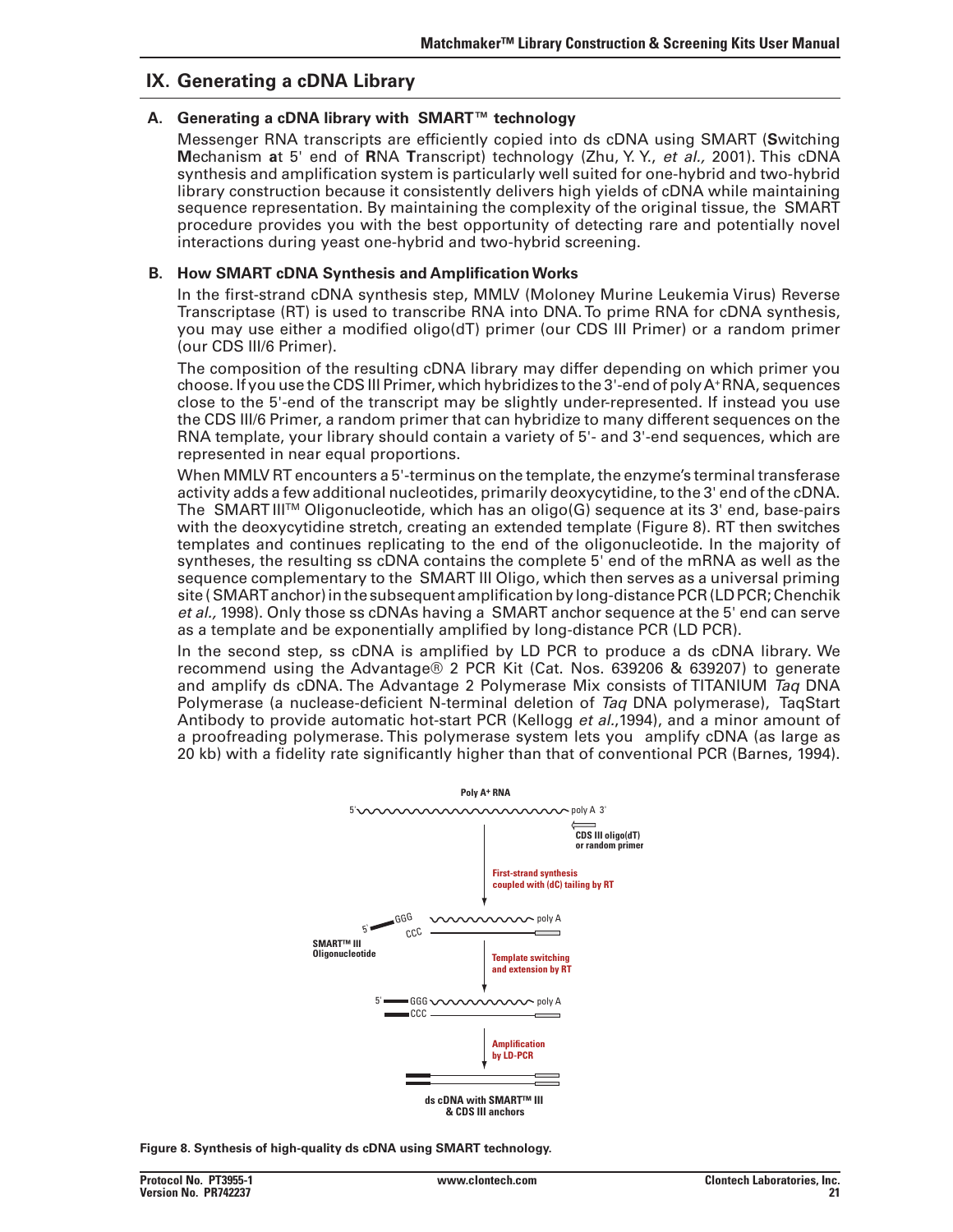### **C. Good Laboratory Practices**

- Wear gloves to protect your RNA and cDNA samples from degradation by nucleases.
- When resuspending pellets or mixing reactions, gently pipet the solution up and down or tap the bottom of the tube. Spin briefly to bring contents to the bottom of the tube. Do not vortex samples when resuspending pellets; vortexing may shear your cDNA.
- Perform all reactions on ice, unless otherwise indicated.
- Add enzymes to reaction mixtures last. Be sure the enzyme is thoroughly blended into the reaction mixture by gently pipetting the mixture up and down.
- **• Do not increase the size (volume) of any of the reactions. All components have been optimized for the volumes specified.**
- Ethidium bromide is a carcinogen. Use appropriate precautions in handling and disposing this reagent. For more information, see Sambrook *et al.* (1989). BondEx Ethidium Bromide Detoxification Cartridges are available from Clontech.
- Phenol is a corrosive. Always wear gloves and protective clothing when handling solutions containing this reagent. If possible, handle solutions containing phenol and/or chloroform under a chemical fume hood.
- In preparing your reactions, use the Deionized H<sub>2</sub>O supplied. Otherwise, use freshly deionized (e.g., Milli-Q-grade) H<sub>2</sub>O, without treatment with DEPC (diethyl pyrocarbonate). Avoid using autoclaved H<sub>2</sub>O because recycled steam in some autoclaves can introduce contaminants that may interfere with PCR.
- Rinse all glassware with 0.5 N NaOH, followed by deionized H<sub>2</sub>O.Then bake the glassware at 160–180°C for 4–9 hr.
- Use only single-use plastic pipettes and pipette tips when handling RNA.

### **D. RNA Isolation**

- Many procedures are available for the isolation of total RNA and poly  $A^+$  RNA (Chomczynski & Sacchi, 1987; Farrell, 1993; Sambrook *et al*., 1989). Clontech offers several kits for the isolation of total RNA and subsequent isolation of poly A<sup>+</sup> RNA (see Related Products).
- The minimum amount of starting material for cDNA synthesis is 100 ng of total RNA or 25 ng ofpolyA+RNA.Ingeneral,themoreRNAyoustartwith,thefewerPCRcycleswillberequired for amplification(seeTableVI). Fewerthermal cycles are less likely togeneratenonspecific PCR products, and therefore are best for optimal cDNA and library quality.Thus, if your RNA sample is not limiting, use the higher starting amounts of RNA shown in the table.

### **E. RNA Analysis**

- The sequence complexity of the ds cDNA synthesized, and ultimately of the cDNA library constructed, depends on the quality of the experimental RNA starting material. Therefore, before you use it in a first-strand synthesis, we recommend you estimate the integrity of theRNAbyexaminingasampleonadenaturingformaldehyde/agarosegel.TotalRNAfrom mammalian sources should appear as two bright bands (28S and 18S ribosomal RNA) at approximately 4.5 and 1.9 kb. The ratio of intensities of the 28S and 18S rRNA bands should be 1.5–2.5:1. Intact mammalian poly  $A^+$ RNA should appear as a smear (usually 0.5–10 kb [or more])withfaint28Sand18SrRNAbands.Thesizedistributionmaybeconsiderablysmaller (0.5–3 kb) for nonmammalian species (e.g., plants, insects, yeast, amphibians, *etc*.).
- If the ratio of intensity of 28S RNA to 18S RNA (for total RNA) is less than 1:1 or if your experimental poly  $A^+$ RNA appears significantly smaller than expected (e.g., no larger than 1–5 kb), we suggest you prepare fresh RNA after checking your RNA purification reagents for RNase and otherimpurities. If problems persist, you may need to find another source of tissue or cells.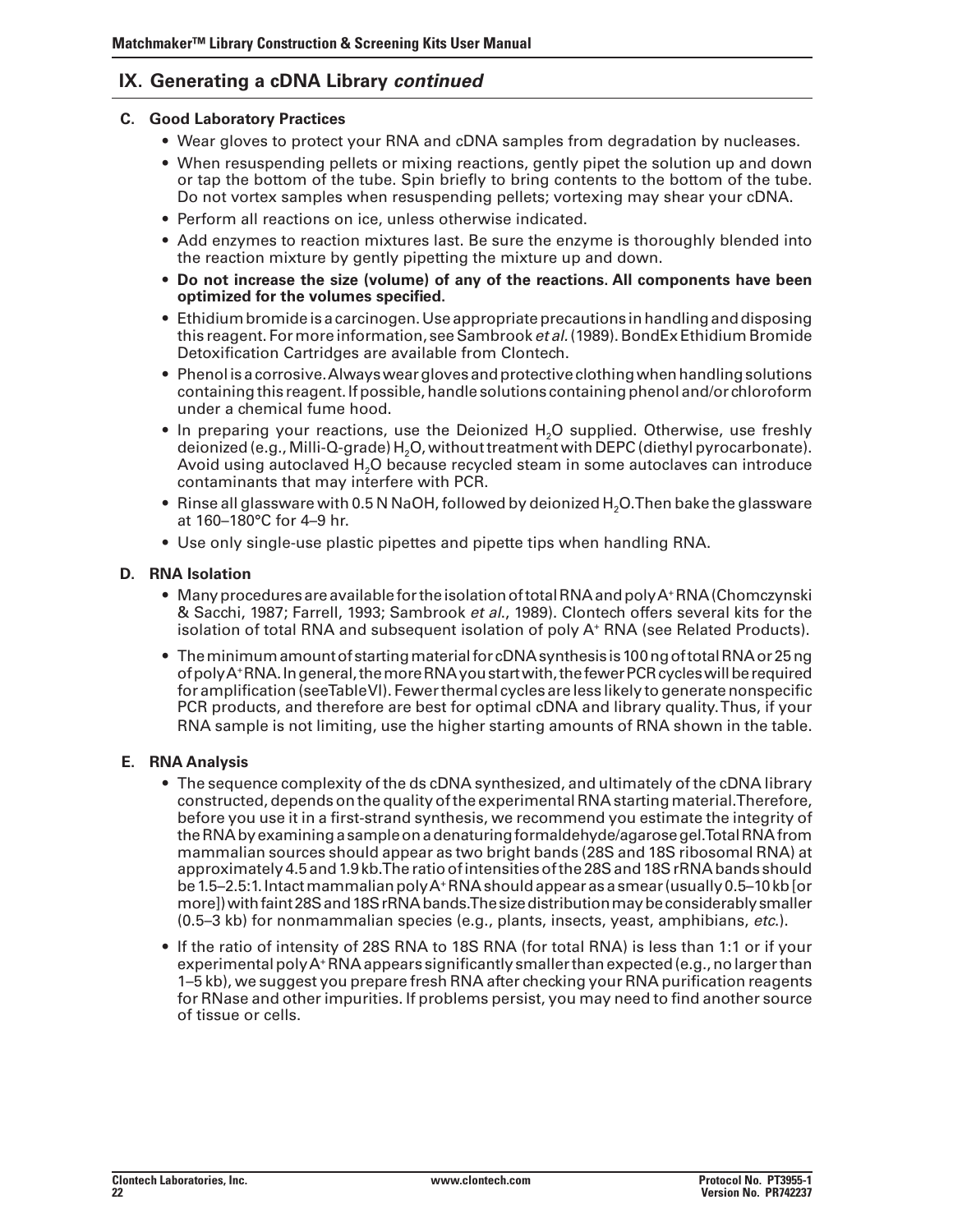### *please read entire protocol before starting.*

- We suggest you also perform a positive control cDNA synthesis with Human Placenta Poly A<sup>+</sup> RNA. This control lets you verify that all components are working properly and lets you evaluate the yield and sizes of the ds cDNA synthesized from your RNA sample.
- • In the protocols that follow, you have the option of priming first-strand cDNA synthesis with an oligo (dT) or random primer (Sections F and G, respectively).The reaction conditions vary slightly depending on the primer used.

### **F. Synthesize First-Strand cDNA using an Oligo (dT) Primer**

- 1. Combine the following reagents in a sterile 0.25-ml microcentrifuge tube:
	- 1–2  $\mu$  RNA sample (0.025–1.0  $\mu$ g poly A<sup>+</sup> or 0.10–2.0  $\mu$ g total RNA) (For the control reaction, use 1  $\mu$ I [1  $\mu$ g] of the control RNA.)
	- 1.0 ul CDS III Primer
	- 1–2  $\mu$ l Deionized H<sub>2</sub>O to bring volume up to 4.0  $\mu$ l.

4.0 µl Total volume

- 2. Mix contents and spin briefly.
- 3. Incubate at 72°C for 2 min.
- 4. Cool on ice for 2 min.
- 5. Spin briefly.
- 6. Add the following to the reaction tube:
	- 2.0 µl 5X First-Strand Buffer
	- 1.0 µl DTT (20 mM)
	- 1.0  $\mu$ I dNTP Mix (10 mM)
	- 1.0 ul MMLV Reverse Transcriptase
	- 9.0 µl Total volume
- 7. Mix gently by tapping. Spin briefly.
- 8. Incubate at 42°C for 10 min.
- 9. Add 1.0 µl SMART III Oligonucleotide.
- 10. Incubate at 42°C for 1 hr in an air incubator or hot-lid thermal cycler.

**Note**: If you use a water bath or non hot-lid thermal cycler for this incubation, cover the reaction mixture with one drop of mineral oil before you close the tube.This will prevent loss of volume due to evaporation.

- 11. Place the tube at 75°C for 10 min to terminate first-strand synthesis.
- 12. Cool the tube to room temperature, then add 1.0 µl RNase H.
- 13. Incubate at 37°C for 20 min.
- 14. If you plan to proceed directly to the LD-PCR step, take a 2-µl aliquot from the firststrand synthesis and place it in a clean, prechilled, 0.5-ml tube. Place the tube on ice, and proceed to Section H. If you used mineral oil in your first-strand reaction tube, be sure to take the 2-µl sample from the **bottom** of the tube to avoid the oil.
- 15. Any first-strand reaction mixture that is not used right away should be placed at -20°C. First-strand cDNA can be stored at –20°C for up to three months.

### **G. Synthesize First-Strand cDNA using a Random Primer**

- 1. Combine the following reagents in a sterile 0.25-ml microcentrifuge tube:
	- 1–2  $\mu$ I RNA sample (0.025–1.0  $\mu$ g poly A<sup>+</sup> or 0.10–2.0  $\mu$ g total RNA)
		- (For the control reaction, use 1 µl [1 µg] of the control RNA.)
	- 1.0 µl CDS III/6 Primer
	- 1–2  $\mu$ I Deionized H<sub>2</sub>O to bring volume up to 4.0  $\mu$ I.
	- 4.0 µl Total volume
- 2. Mix contents and spin briefly.
- 3. Incubate at 72°C for 2 min.
- 4. Cool on ice for 2 min.
- 5. Spin briefly.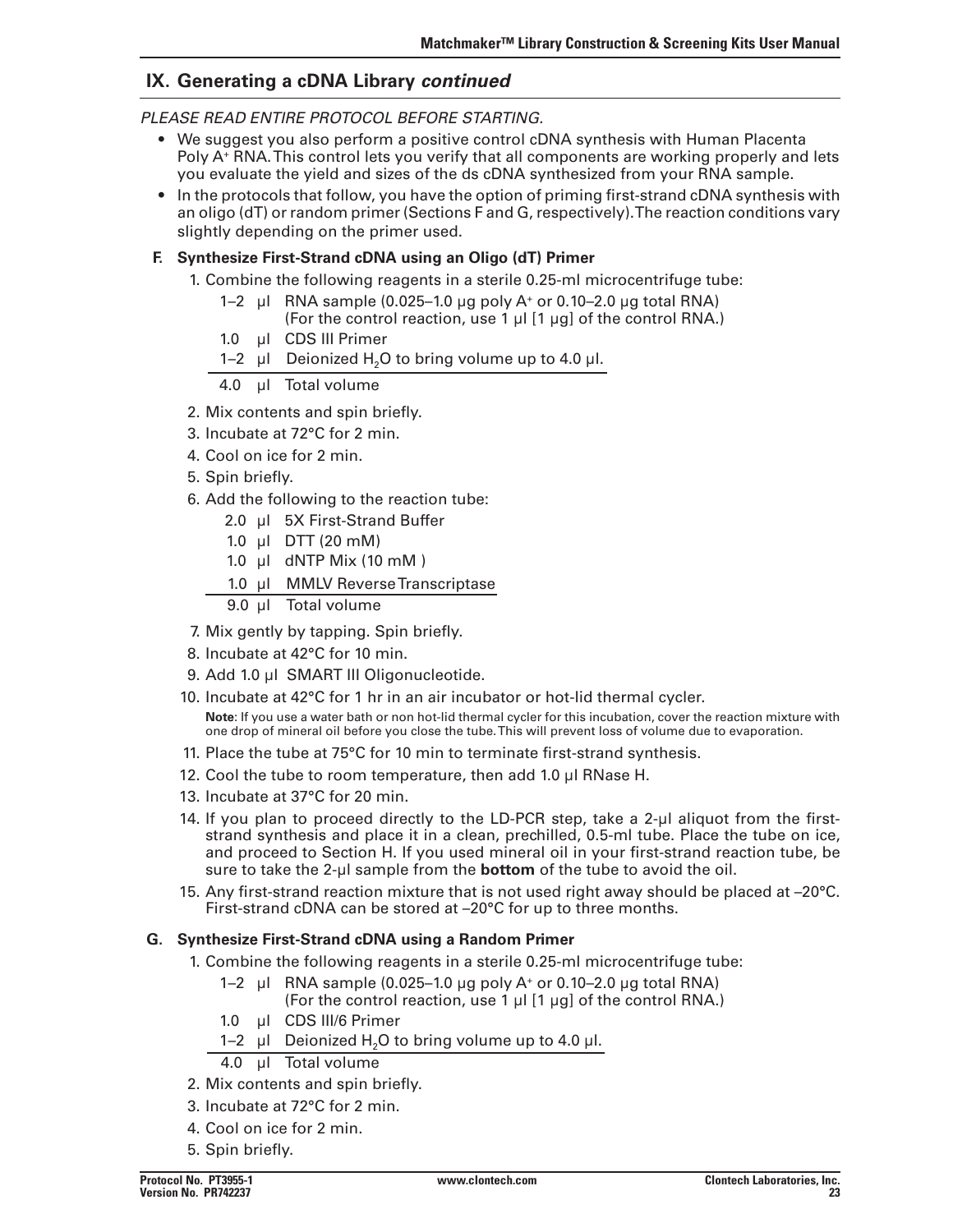- 6. Keep the tube at room temperature and add the following:
	- 2.0 ul 5X First-Strand Buffer
	- 1.0  $\mu$ I DTT (20 mM)
	- 1.0  $\mu$ I dNTP Mix (10 mM)
	- 1.0 µl MMLV Reverse Transcriptase
	- 9.0 µl Total volume
- 7. Mix gently by tapping. Spin briefly.
- 8. Incubate at 25-30°C for 10 min at room temperature.
- 9. Incubate at 42°C for 10 min.
- 10. Add 1.0 µl SMART III Oligonucleotide.
- 11. Incubate at  $42^{\circ}$ C for 1 hr in an air incubator or hot-lid thermal cycler.
	- **Note**: If you use a water bath or non hot-lid thermal cycler for this incubation, cover the reaction mixture with one drop of mineral oil before you close the tube.This will prevent loss of volume due to evaporation.
- 12. Place the tube at 75°C for 10 min to terminate first-strand synthesis.
- 13. Cool the tube to room temperature, then add 1.0 µl (2 units) RNase H.
- 14. Incubate at 37°C for 20 min.
- 15. If you plan to proceed directly to the LD-PCR step, take a 2-µl aliquot from the firststrand synthesis and place it in a clean, prechilled, 0.5-ml tube. Place the tube on ice, and proceed to Section H. If you used mineral oil in your first-strand reaction tube, be sure to take the 2-µl sample from the **bottom** of the tube to avoid the oil.
- 16. Any first-strand reaction mixture that is not used right away should be placed at  $-20^{\circ}$ C. First-strand cDNA can be stored at –20°C for up to three months.

### **H. Amplify ds cDNA by Long Distance PCR (LD-PCR)**

TableVI shows the optimal number ofthermal cycles to use based on the amount ofRNA used in the first-strand synthesis. Fewer cycles generally mean fewer nonspecific PCR products. The optimal cycling parameters inTable VI were determined using the Control Poly A<sup>+</sup> Human Placenta RNA; these parameters may vary with different templates and thermal cyclers.

|                | TABLE VI. RELATIONSHIP BETWEEN AMOUNT OF RNA AND OPTIMAL NUMBER OF THERMAL CYCLES |                         |  |  |  |  |
|----------------|-----------------------------------------------------------------------------------|-------------------------|--|--|--|--|
| Total RNA (µg) | Poly $A^+$ RNA ( $\mu$ g)                                                         | <b>Number of Cycles</b> |  |  |  |  |
| $1.0 - 2.0$    | $0.5 - 1.0$                                                                       | $15 - 20$               |  |  |  |  |
| $0.5 - 1.0$    | $0.25 - 0.5$                                                                      | $20 - 22$               |  |  |  |  |
| $0.25 - 0.5$   | $0.125 - 0.25$                                                                    | $22 - 24$               |  |  |  |  |
| $0.05 - 0.25$  | $0.025 - 0.125$                                                                   | $24 - 26$               |  |  |  |  |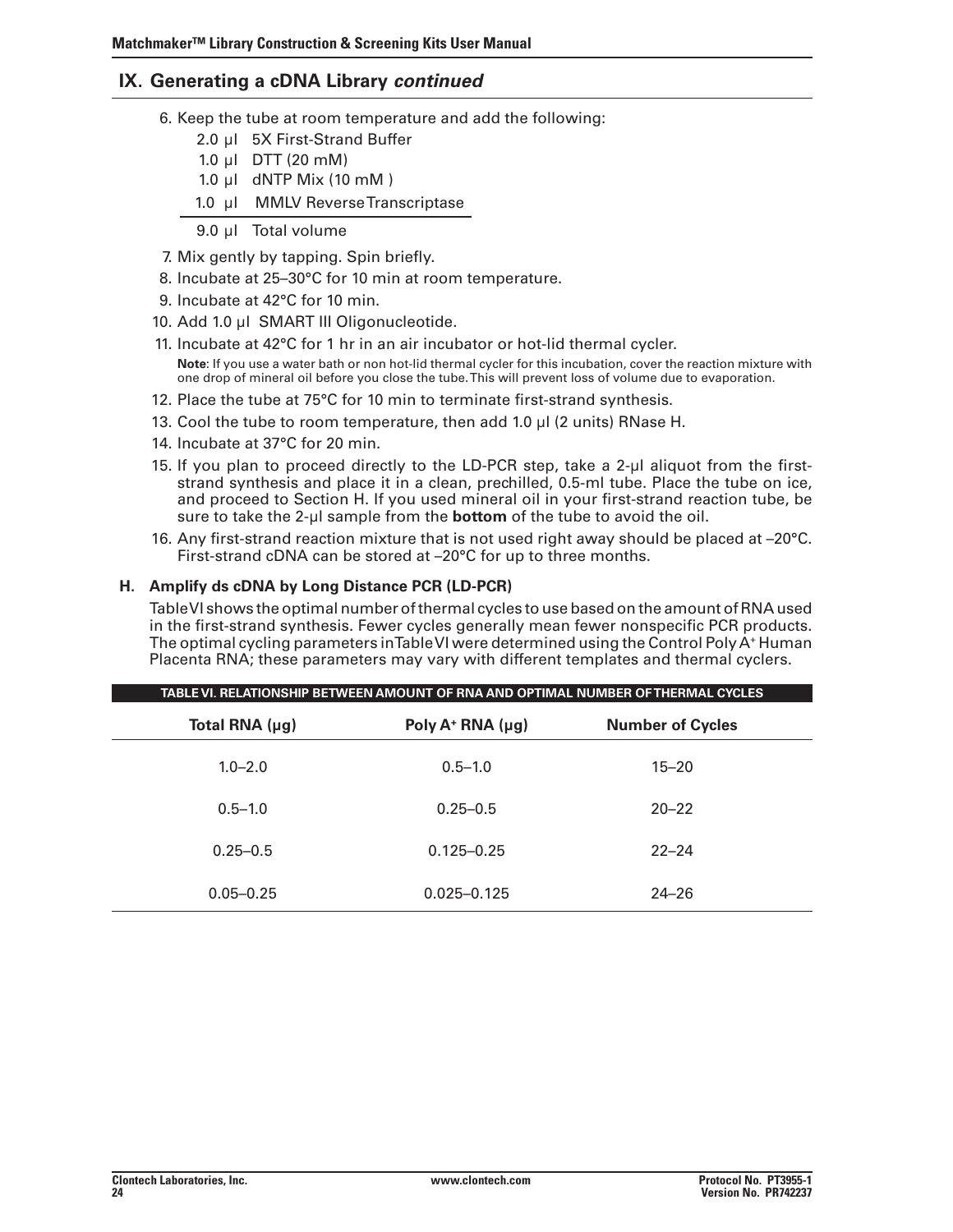- 1. Preheat the PCR thermal cycler to 95°C.
- 2. To prepare sufficient ds cDNA for transformation, set up two 100-ul PCR reactions for each experimental sample. Set up one reaction for the Control sample. In each reaction tube, combine the following components:

| 2   | μl | <b>First-Strand cDNA</b>       |  |
|-----|----|--------------------------------|--|
| 70  | μl | Deionized $H_2O$               |  |
| 10  | μl | 10X Advantage 2 PCR Buffer     |  |
| 2   | μl | 50X dNTP Mix                   |  |
| 2   | μl | 5' PCR Primer                  |  |
| 2   | μl | 3' PCR Primer                  |  |
| 10  | μl | 10X GC-Melt Solution           |  |
| 2   | μl | 50X Advantage 2 Polymerase Mix |  |
| 100 | μl | Total volume                   |  |

3. Mix gently by flicking the tube. Centrifuge briefly.

- 4. Overlay the reaction mixture with 2 drops of mineral oil if necessary. Cap the tube and place it in a preheated (95°C) thermal cycler.
- 5. Begin thermal cycling. If you have a hot-lid thermal cycler, use the following program:
	- $•95°C 30 sec$
	- $\bullet$  x cycles<sup>a</sup>:

 95°C 10 sec  $68^{\circ}$ C  $6 \text{ min}^{\circ}$ 

- $•68°C$  5 min
- <sup>a</sup> Refer to Table VI to determine the optimal number of cycles to use.
- $<sup>b</sup>$  Program the cycler to increase the extension time by 5 sec with each successive cycle. For example, in the</sup> second cycle, the extension should last 6 min and 5 sec; in the third, 6 min and 10 sec. And so on.

 **Note:** These cycling parameters may not be optimal for non hot-lid thermal cyclers.

- 6. When the cycling is complete, analyze a 7-µl aliquot of the PCR product from each sample alongside 0.25 µg of a 1-kb DNA size marker on a 1.2% agarose/EtBr gel.Typical results obtained with Human Placenta PolyA+ RNA are shown inAppendixA. If your PCR product does not appear as expected, refer to theTroubleshooting Guide.
- 7. Proceed with Section Lor store ds cDNA at –20°C until use.

### **I. Purify ds cDNA with a CHROMA SPIN™TE-400 Column**

CHROMA SPIN Columns are packed with resins that fractionate molecules based on size. Molecules larger than the pore size are excluded from the resin. These molecules quickly move throughthegelbedwhenthecolumnis centrifuged,whilemolecules smallerthantheporesize are held back. In the following protocol, a CHROMA SPINTE-400 Column is used to select for DNA molecules >200 bp. For more information about CHROMA SPIN Columns, please refer to the CHROMASPINColumnsUserManual(PT1300-1),availableatourwebsiteat**www.clontech.com**.

**Note:** We recommend centrifuging CHROMA SPIN Columns in a swinging bucket or horizontal rotor.Fixed-anglerotorscanalsobeused,butthereisariskthataportionofthesamplewillslide down the inner side of the column instead of passing through the gel matrix, resulting in reduced orinconsistentpurification.Performthefollowingstepsforeachexperimentalandcontrolsample.

- 1. Remove the CHROMA SPIN Column from the protective plastic bag and invert it several times to resuspend the gel matrix completely. Use one column for each ~95-µl cDNA sample.
- 2. Holding the CHROMA SPIN Column upright, grasp the break-away end between your thumb and index finger and snap off (Figure 9). Place the end of the spin column into one of the 2-ml microcentrifuge (collection) tubes, and lift off the top cap. Save the top cap and the white-end cap.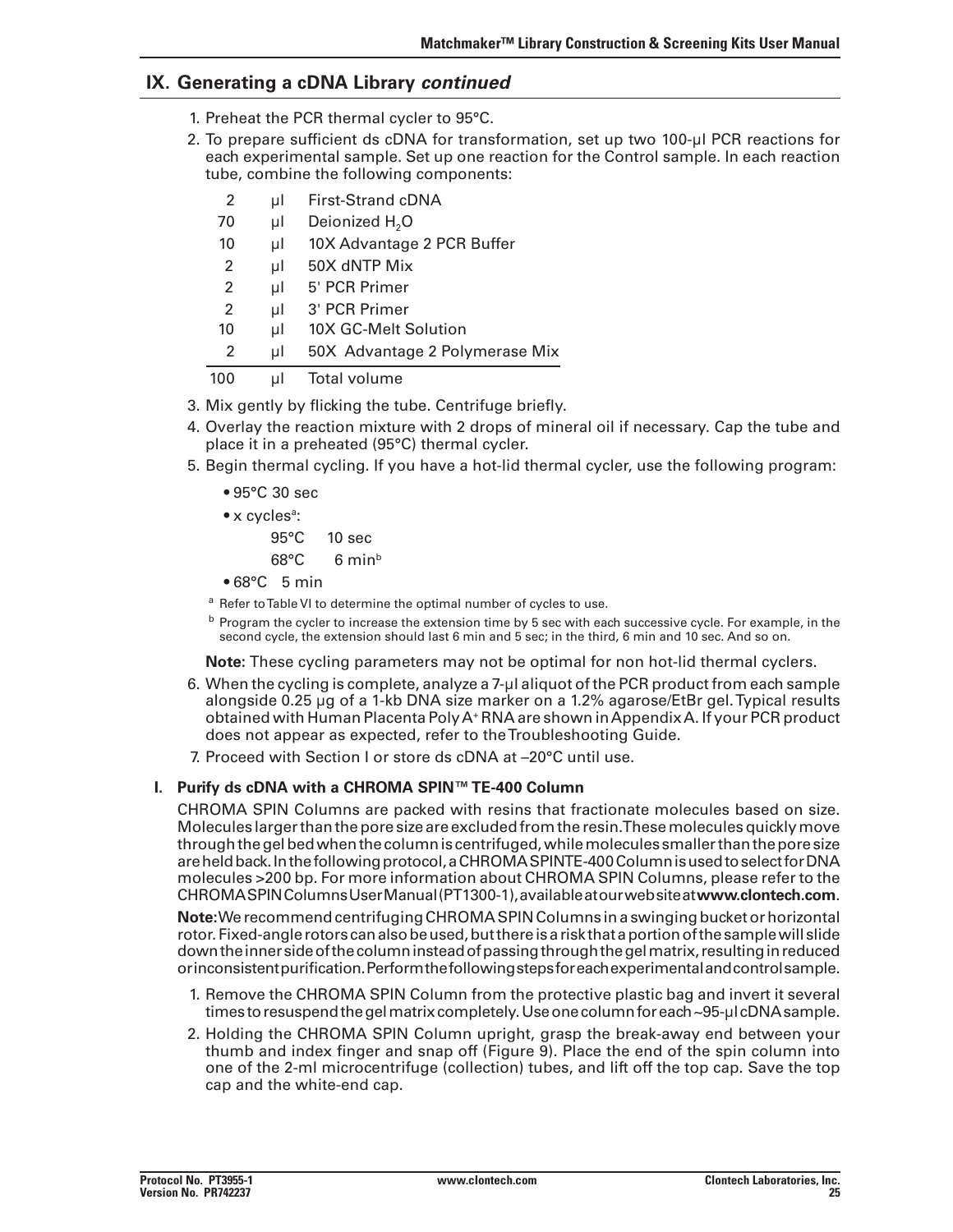

2-ml Collection Tubes

- 3. Centrifuge at 700 x g for 5 min. After centrifugation, the column matrix will appear semi-dry. This step purges the equilibration buffer from the column and re-establishes the matrix bed. **Note:** The column fitted in the 2-ml microcentrifuge tube can be placed inside a 17 x 100-mm polypropylene tube during centrifugation in a swinging bucket rotor.
- 4. Remove the spin column and collection tube from the centrifuge rotor, and discard the collection tube and column equilibration buffer.  **Note:** Always hold both the CHROMA SPIN Column and the 2-ml microcentrifuge tube when removing them from the rotor.
- 5. Place the spin column into the second 2-ml microcentrifuge tube. Carefully and slowly apply your cDNA sample (~95 µl from Step IX.H.7) to the **center** of the gel bed's flat surface. Do not allow any sample to flow along the inner wall of the column.  **Note:** A conventional, tapered 1.5-ml microcentrifuge tube can be substituted for the 2-ml collection tube.This will allow the sample to be confined to a narrower area for easier handling.
- 6. Centrifuge at 700 x g for 5 min.
- 7. Remove the spin column and collection tube from the rotor and detach them from each other.The purified sample is at the bottom of the collection tube. **Note:** Hold the sample collection tube to prevent it from detaching from the spin column.
- 8. Combine duplicate experimental samples in a single tube.
- 9. Add the following reagents:
	- 1/10 vol. Sodium Acetate (3 M; pH 4.8)
	- 2.5 vol. 95% ethanol (–20°C)
- 10. Mix gently by rocking the tube back and forth.
- 11. Place the tube in a -20°C freezer or a dry-ice/ethanol bath for 1 hr. (**Optional:** You may incubate at –20°C overnight, which may result in better recovery.)
- 12. Centrifuge the tube at 14,000 rpm for 20 min at room temperature.
- 13. Carefully remove the supernatant with a pipette. Do not disturb the pellet.
- 14. Briefly centrifuge the tube to bring all remaining liquid to the bottom.
- 15. Carefully remove all liquid and allow the pellet to air dry for  $\sim$ 10 min.
- 16. Resuspend the pellet in 20 µl of Deionized H<sub>2</sub>O and mix gently. The cDNA is now ready for *in vivo* recombination (Library Construction) with pGADT7-Rec or pGADT7-Rec2. Proceed with One-Hybrid orTwo-Hybrid Library Construction, or store the cDNA at –20°C until you are ready.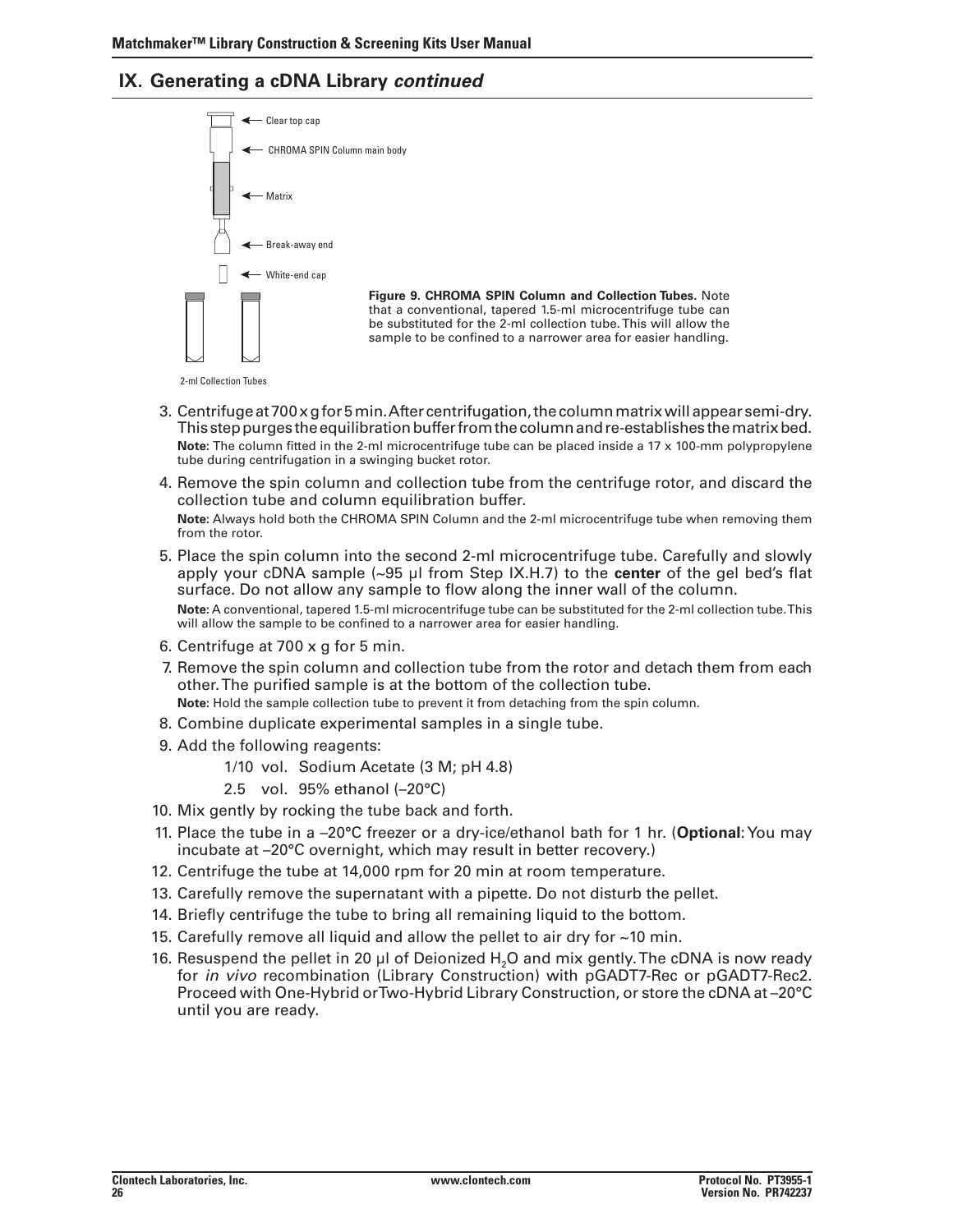# **X. Constructing & Screening One-Hybrid andTwo-Hybrid Libraries**

### **A. Constructing GAL4 AD Fusion Libraries for One-Hybrid andTwo-Hybrid Screening**

- 1. Whether you plan to screen for one-hybrid or two-hybrid interactions, the methods used to construct the library are the same. In both cases, recombination-mediated cloning is used to fuse SMART ds cDNA with the GAL4 AD (Figure 10).While the cloning methods are the same, the GAL4 AD cloning vectors are not—
	- To construct a one-hybrid library, use pGADT7-Rec2.
	- To construct a two-hybrid library, use pGADT7-Rec.

 pGADT7-Rec2 and pGADT7-Rec differin their mode ofreplication. pGADT7-Rec is a highcopy plasmid; it contains a  $2 \mu$  origin of replication, which enables it to replicate multiple times during the cell cycle. pGADT7-Rec2, on the other hand, is a low-copy plasmid; it contains an autonomous replication sequence, or *ARS* element, which allows the vector to replicate only once during the cell cycle. pGADT7-Rec2 also contains a centromeric sequence, or *CEN* element, to ensure stable segregation of the plasmid during mitosis and meiosis. Low-copy plasmids such as pGADT7-Rec2 are preferred for one-hybrid analysis because they generate fewer false positives.

2. A GAL4 AD fusion library is produced by cotransforming yeast with SMART ds cDNA and *Sma* I-linearized pGADT7-Rec or pGADT7-Rec2, depending on whether you are constructing a two-hybrid or one-hybrid library. SMART ds cDNA recombines with the AD cloning vector *in vivo* to yield a complete GAL4 AD expression vector (Figure 10). The resulting construct will express the cDNA insert as a GAL4 AD fusion protein.This one-step cloning procedure is possible because the SMART III and CDS III sequences incorporated into the cDNA by RT and LD-PCR—have been engineered into the pGADT7- Rec and pGADT7-Rec2 plasmids. In yeast, the linear plasmid is restored to its circular form by recombination with overlapping sequences at the ends of the SMART cDNA. Successful plasmid assembly results in a positive (Leu2+) transformant.



**pGADT7-Rec or pGADT7-Rec Vector (***Sma* **I-linearized)**

**Figure 10. Constructing AD fusion libraries by recombination-mediated cloning in yeast.** To clone cDNA into pGADT7-Rec or pGADT7-Rec2, cotransform yeast with ds cDNA (generated with our modified SMART procedure) and either pGADT7- Rec (two-hybrid screen) or pGADT7-Rec2 (one-hybrid screen). Yeast repair enzymes will restore the *Sma* I-linearized plasmid to its circular form by recombining sequences at the ends of the cDNA with homologous sequences at the ends of pGADT7-Rec(2).The outcome is a fully functional GAL4 AD/cDNA expression vector.

### **B. Screening GAL4 AD Fusion Libraries**

1. One-Hybrid Library Screening (cotransformation)

With recombination-mediated cloning (Figure 10), library construction and screening can be carried out in the same host strain on the same day. If you prepare a DNA target/reporter plasmid—e.g., pHIS2.1/DNA target—in advance, you can include it in the cotransformation reaction together with your cDNA library and pGADT7-Rec2. With a single transformation step, all three DNA components can be introduced into the yeast reporter strain (Figure 4). Screening begins as soon as the pGADT7-Rec2 AD vector is assembled by the host's recombination processes. Positive one-hybrids can be identified immediately after cotransformation by plating the transformation mixture on medium that selects for the *HIS3* nutritional reporter. For protocol details, see Section XI.

2. Two-Hybrid Library Screening (yeast mating or cotransformation)

 Two-Hybrid libraries can be screened by either yeast mating or cotransformation. As describedabove,cotransformationallowsyoutoconstructandscreenyourlibraryinasingle host strain.The procedure is quick and efficient. For details please review Protocols A and B in Section XII and see the Two-Hybrid Library Construction & Screening flow chart in Figure 7.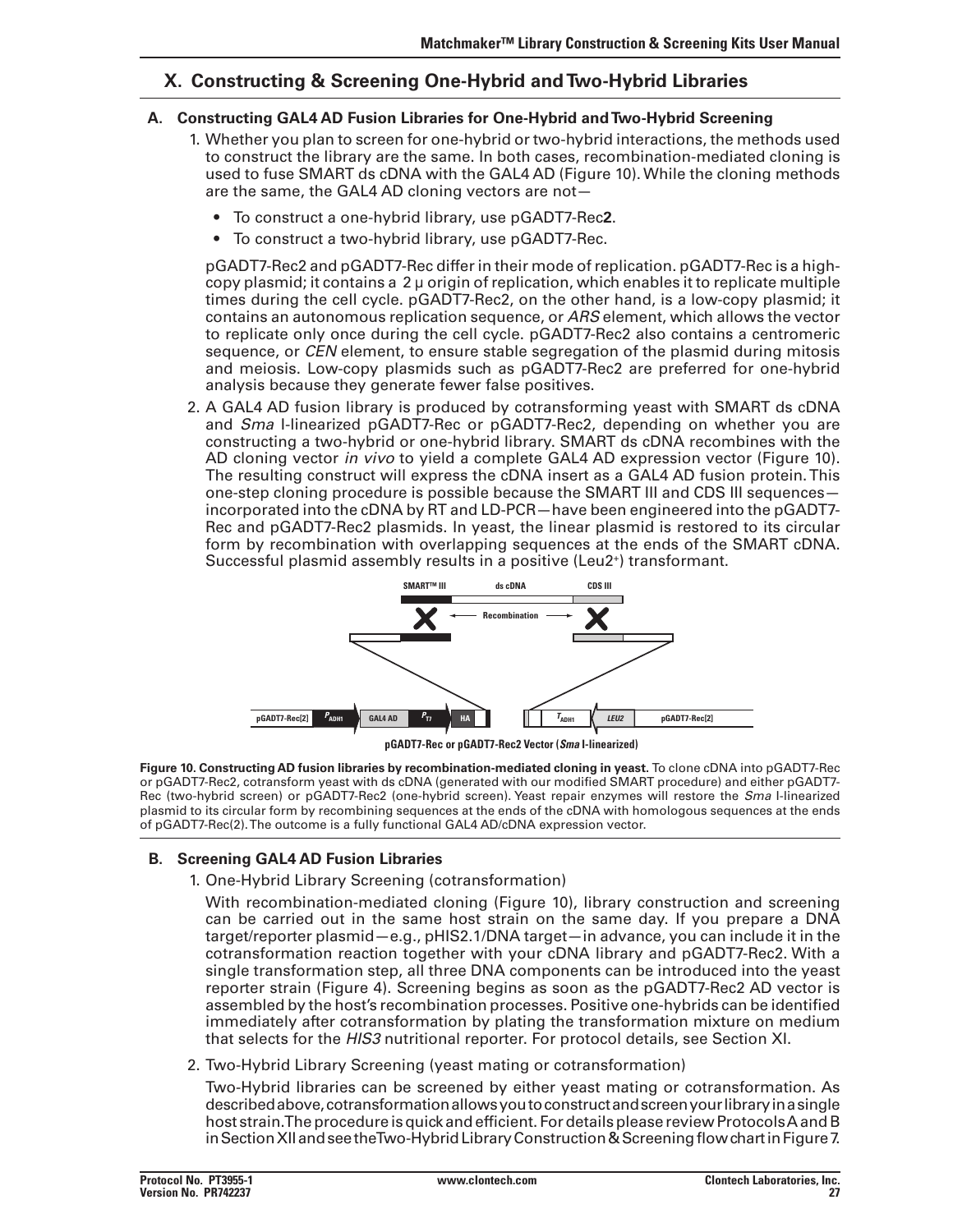# **XI. Constructing & Screening a One-Hybrid Library**

### *PLEASE READ ENTIRE PROTOCOL BEFORE STARTING.*

Before starting library construction:

- Pour an appropriate number of SD agar plates:
	- – **SD/–His/–Leu/–Trp + optimal [3-AT]** to select for one-hybrid interactions (150-mm)
	- **SD/-Leu** to measure the transformation efficiency of the library plasmid (100-mm)
	- **SD/-Trp** to measure the transformation efficiency of the reporter plasmid (100-mm)
	- **SD/-Leu/-Trp** to measure the number of clones screened (100-mm plates)

 Allow SD agar plates to dry at room temperature for 2–3 days or at 30°C for 3 hr.

- Prepare PEG/LiAc Solution (Section III).
- Be sure to run the necessary controls (Part C) in parallel with your experimental sample.

**Important:** Note that you must prepare competent yeast cells before starting library construction. Please take some time to review the procedure in Appendix B, and plan your work accordingly.

### **A. CotransformYeast StrainY187 with ds cDNA, pGADT7-Rec2, and pHIS2.1/target DNA.**

1. Prepare competent yeast cells (Appendix B).

- 2. In a sterile, 15-ml tube combine the following:
	- 20 µl ds cDNA (from Section IX.I, Step 16)
	- 6  $\mu$ I pGADT7-Rec2 (0.5  $\mu$ g/ $\mu$ I)
	- 5 μg pHIS2.1/target DNA (prepared in Section VII)
	- 20 µl Herring Testes Carrier DNA, denatured\*

 **Note:** The combined volume of these DNA components should not exceed 60 µl, or 1/10 the volume of the competent cells added at Step 3, below.

- \* Transfer ~50 µl of Herring DNA to a microcentrifuge tube and heat at 100°C for 5 min.Then, immediately chill the DNA by placing the tube in an ice bath. Repeat once more before adding the DNA to the 15-mlreaction tube.
- 3. Add 600 µl of competent cells to the DNA.
- 4. Gently mix by vortexing.
- 5. Add 2.5 ml PEG/LiAc Solution.
- 6. Mix gently by vortexing for 3–5 sec.
- 7. Incubate at 30°C for 45 min. Mix cells every 15 min.
- 8. Add 160 µl DMSO, mix, and then place the tube in a 42 $\degree$ C water bath for 20 min. Mix cells every 10 min.
- 9. Centrifuge at 700 x g for 5 min.
- 10. Discard the supernatant and resuspend in 3 ml of **YPD Plus Liquid Medium**. **Note:**YPDPlus is speciallyformulatedtopromotetransformation.**Donotuse**standardYPDmediumforthis step.
- 11. Incubate at 30 $\degree$ C with shaking at  $\sim$ 265 rpm for 90 min.
- 12. Centrifuge at 700  $\times$  g for 5 min.
- 13. Discard the supernatant and resuspend in 6 ml of NaCl Solution (0.9%).

### **B. Select for One-Hybrid Interactions**

- 1. To determine the transformation efficiency and to calculate the number of clones screened, spread 100 µl of a 1:10, 1:100, and 1:1,000 dilution onto 100-mm SD/–Leu, SD/–Trp, and SD/–Leu/–Trp agar plates.
- 2. Spread the remaining mixture on SD/–His/–Leu/–Trp + optimal [3-AT] plates (150 µl cells/ 150-mm plate) to select for one-hybrid interactions.
- 3. Incubate at 30°C for 3–7 days until colonies appear.
- 4. Calculate the transformation efficiency and number of clones screened:
	- a. Colonies on SD/-Leux dilution factor  $\div$  volume (ml) plated x 6 ml = #transformants per 3 µg pGADT7-Rec2. Expected:  $\geq$ 1 x 10<sup>6</sup> transformants / 3 µg pGADT7-Rec2
	- b. Colonies on SD/–Leu/–Trp x dilution factor ÷ volume (ml) plated x 6 ml = #clones screened

Expected:  $≥3 \times 10^5$  clones / library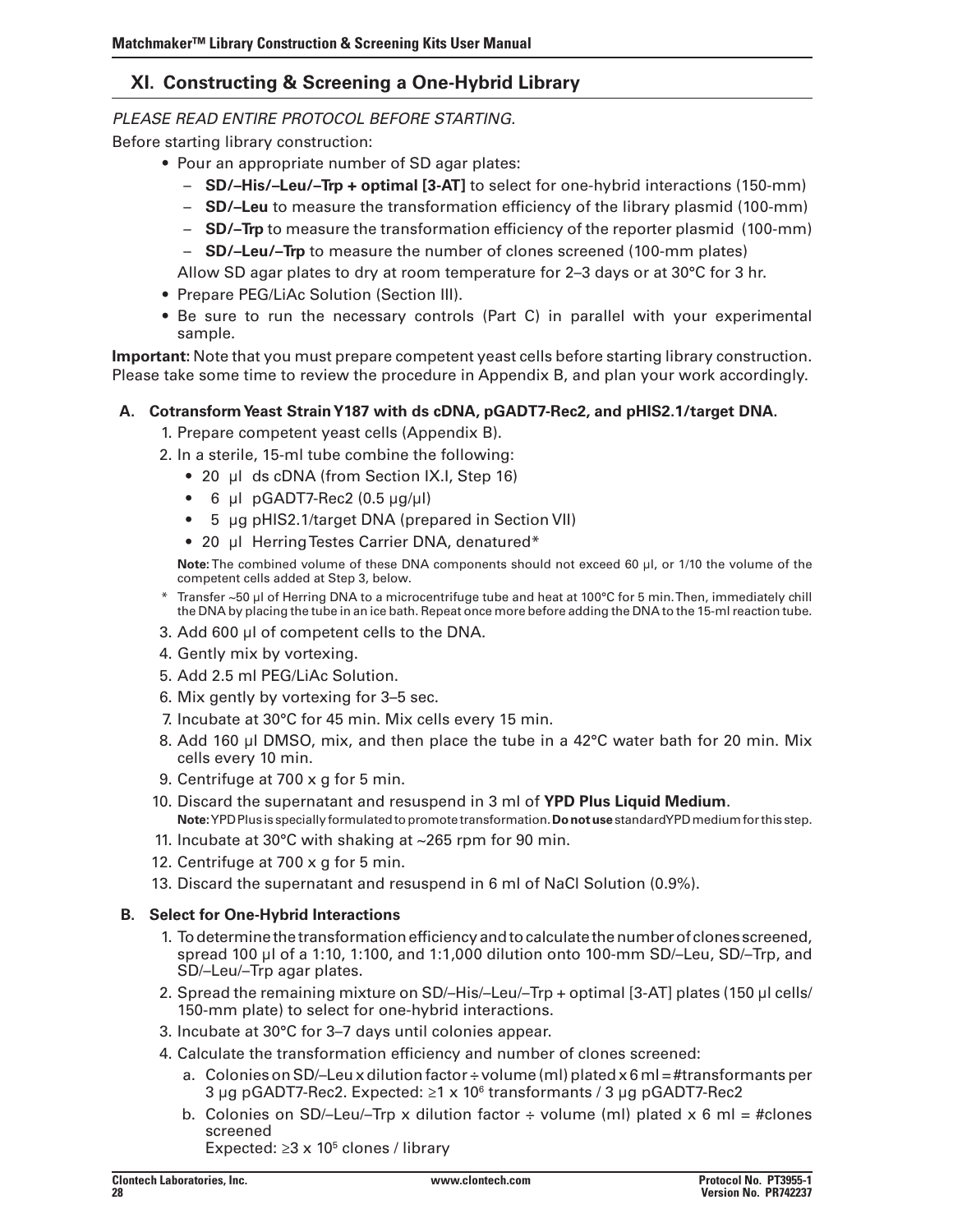# **XI. Constructing & Screening a One-Hybrid Library** *continued*

- 5. Restreak the His<sup>+</sup> colonies on fresh SD/-His/-Leu/-Trp + optimal [3-AT]. Incubate at 30°C for 2–4 days. Seal the plates with Parafilm and store at  $4^{\circ}$ C. For long-term storage, prepare glycerol stocks and store at –70°C.
- 6. Analyze positive interactions as described in Section XIII.

### **C. One-Hybrid Controls**

|                     |                               | <b>One-Hybrid Controls</b> |                                 |
|---------------------|-------------------------------|----------------------------|---------------------------------|
|                     | <b>Cotransform Y187 with:</b> |                            | <b>Control Strain[plasmids]</b> |
| 1. Positive Control | pGAD-Rec2-53<br>p53HIS2<br>٠  | Transform<br>Y187          | Y187[pGAD-Rec2-53 + p53HIS2]    |
| 2. Negative Control | pGAD-Rec2-53<br>pHIS2<br>٠    | Transform<br>Y187          | $Y187[pGAD-Rec2-53 + pH S2]$    |

| <u>IADLE VII. OLI OIT ON ONE-ITTDIND OON INOL OOTHANOI ONIMATIONO</u> |                               |                               |  |  |
|-----------------------------------------------------------------------|-------------------------------|-------------------------------|--|--|
| <b>Component</b>                                                      | #1 Positive Control $(\mu I)$ | #2 Negative Control $(\mu I)$ |  |  |
| pGAD-Rec2-53 (500 ng/µl)                                              | 1.0                           | 1.0                           |  |  |
| p53HIS2 (500 ng/µl)                                                   | 1.0                           |                               |  |  |
| pHIS2.1 (500 ng/µl)                                                   |                               | 1.0                           |  |  |
| Herring Testes Carrier DNA (10 mg/ml), denatured*                     | 5                             | 5                             |  |  |
| Y187 Competent Yeast Cells                                            | 50                            | 50                            |  |  |
| <b>PEG/LiAc Solution</b>                                              | 500                           | 500                           |  |  |
|                                                                       |                               |                               |  |  |

**table VII. Set-up for One-hybrid Control Cotransformations**

 \* Transfer ~50 µl of Herring DNA to a microcentrifuge tube and heat at 100°C for 5 min.Then, immediately chill the DNA by placing the tube in an ice bath. Repeat once more before adding the DNA to the 1.5-ml reaction tube.

- 1. Prepare competent yeast cells (Appendix B).
- 2. Set up two 1.5-ml microcentrifuge tubes. Add DNA, competent yeast cells, and PEG/LiAc Solution using the volumes and in the order indicated (Table VII).
- 3. Mix thoroughly by gently vortexing.
- 4. Incubate in a water bath at 30°C for 30 min. Vortex gently every 10 min.
- 5. Add 20  $\mu$  of DMSO to each tube, mix, and then place the tube in a 42 $\degree$ C waterbath for 15 min. Vortex gently every 7.5 min.
- 6. Centrifuge at high speed for 15 sec.
- 7. Remove supernatant and resuspend in 1 ml of **YPD Plus Liquid Medium**.
- 8. Shake at 30°C for 90 min.
- 9. Centrifuge at high speed for 15 sec.
- 10. Discard the supernatant and resuspend in 1 ml of NaCl Solution (0.9%) by gently pipetting up and down.
- 11. Spread 100 µl of a 1:10, 1:100, and 1:1,000 dilution on SD/–Leu, SD/–Trp, and SD/–Leu/–Trp to check the transformation efficiency, and on SD/–His/–Leu/–Trp + 10 mM 3-AT to select for positive one-hybrids.
- 12. Incubate the plates at  $30^{\circ}$ C (face down) for 2–7 days, until colonies appear.
- 13. Compare your results with those shown in Table VIII.

| TABLE VIII. CONTROL ONE-HYBRID COTRANSFORMATIONS: EXPECTED RESULTS |                                   |                           |  |
|--------------------------------------------------------------------|-----------------------------------|---------------------------|--|
| <b>Control Strain</b>                                              | <b>Plated on SD Minimal Media</b> | <b>Phenotype (Growth)</b> |  |
| <b>Positive Control</b><br>$Y187[pGAD-Rec2-53 + p53HIS2]$          | $-His$ -Leu/-Trp + 10 mM 3-AT     | ÷                         |  |
| <b>Negative Control</b><br>$Y187[pGAD-Rec2-53 + pHIS2.1]$          | $-His$ -Leu/-Trp + 10 mM 3-AT     |                           |  |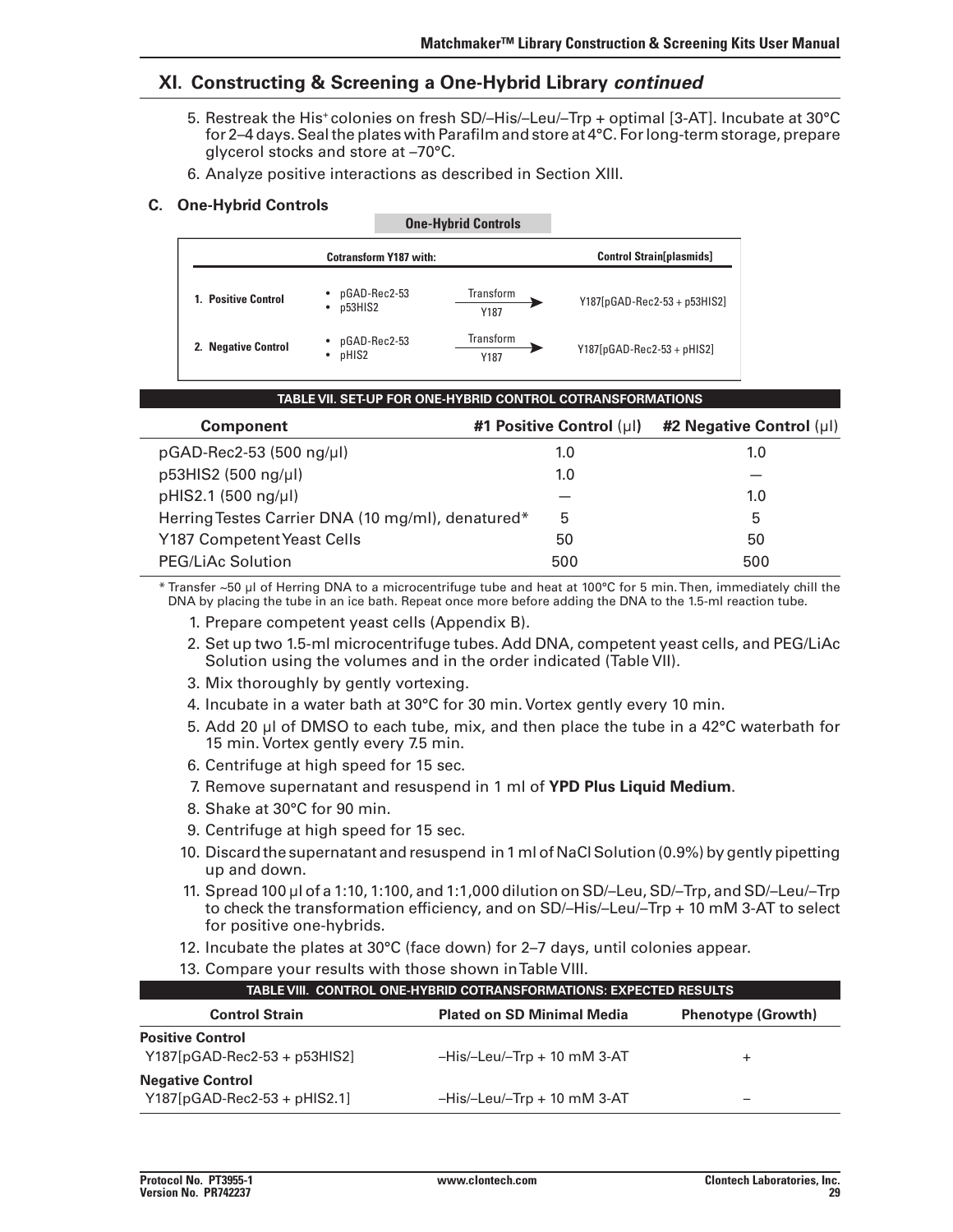There are two ways to screen a Matchmaker two-hybrid library:

- • Yeast mating
- • Cotransformation

Themethodyouchoosedeterminestheprotocolyouwillnowusetoconstruct(andscreen)yourlibrary. To screen by yeast mating, construct your library using Protocol A.To screen by cotransformation, construct yourlibrary using ProtocolB. For a quick comparison ofthese two protocols,refer back to Figure 7.

**Important:** Note that you must prepare competent yeast cells before starting library construction. Please take some time to review the procedure in Appendix B, and plan your work accordingly.

# **Protocol A: Screen byYeast Mating**

*PLEASE READ ENTIRE PROTOCOL BEFORE STARTING.* 

 Before starting:

• Pour SD agar plates. You will need:

| SD/-Leu                                   |          | $\sim$ 200 150-mm plates  |
|-------------------------------------------|----------|---------------------------|
| SD/-Leu                                   |          | $\sim$ 5-10 100-mm plates |
| SD/-Trp (see note below)*                 |          | $\sim$ 5-10 100-mm plates |
| SD/-Leu/-Trp                              |          | $\sim$ 5-10 100-mm plates |
| SD/-His/-Leu/-Trp (see note below)* $~50$ |          | 150-mm plates             |
| $SD/-Ade/-His/-Leu/-Trp/X-\alpha-Gal$     | $~1$ –50 | 150-mm plates             |

 Allow SD agar plates to dry at room temperature for 2–3 days or at 30°C for 3 hr before plating any transformation mixtures.

- Note: As explained in the List of Additional Materials Required (Section III), the dropout supplements required to make these media are not supplied.You must obtain these supplements separately from a commercial supplier or prepare them yourself using the recipe in Appendix C of the Yeast Protocols Handbook (PT3024-1).
- Plan controls (Steps 7–8) Controls should be done in parallel with experimental work.
- Prepare Freezing Medium: YPD medium with 25% (v/v) glycerol.
- Prepare PEG/LiAc Solution (Section III).

#### **1. Transform yeast strain AH109 with ds cDNA and pGADT7-Rec.**

- a. Prepare competent yeast cells (Appendix B).
- b. In a sterile, prechilled, 15-ml tube combine the following:
	- 20 µl ds cDNA (from Section IX.I, Step 16)
	- $6 \mu l$  pGADT7-Rec (0.5  $\mu$ g/ $\mu$ l)
	- 20 µl Herring Testes Carrier DNA, denatured\*
		- **\***Transfer ~50 µl of Herring DNA to a microcentrifuge tube and heat at 100°C for 5 min. Then, immediately chill the DNA by placing the tube in an ice bath. Repeat once more before adding the DNA to the 15-ml reaction tube.
- c. Add 600 µl of competent cells to the DNA.
- d. Gently mix by vortexing.
- e. Add 2.5 ml PEG/LiAc Solution.
- f. Gently mix by vortexing.
- g. Incubate at 30°C for 45 min. Mix cells every 15 min.
- h. Add 160 µl DMSO, mix, and then place the tube in a  $42^{\circ}$ C water bath for 20 min. Mix cells every 10 min.
- i. Centrifuge at  $700 \times g$  for 5 min.
- j. Discard the supernatant and resuspend in 3 ml of **YPD Plus Liquid Medium**. **Note:** YPD Plus is specially formulated to promote transformation. **Do not use** standardYPD medium for this step.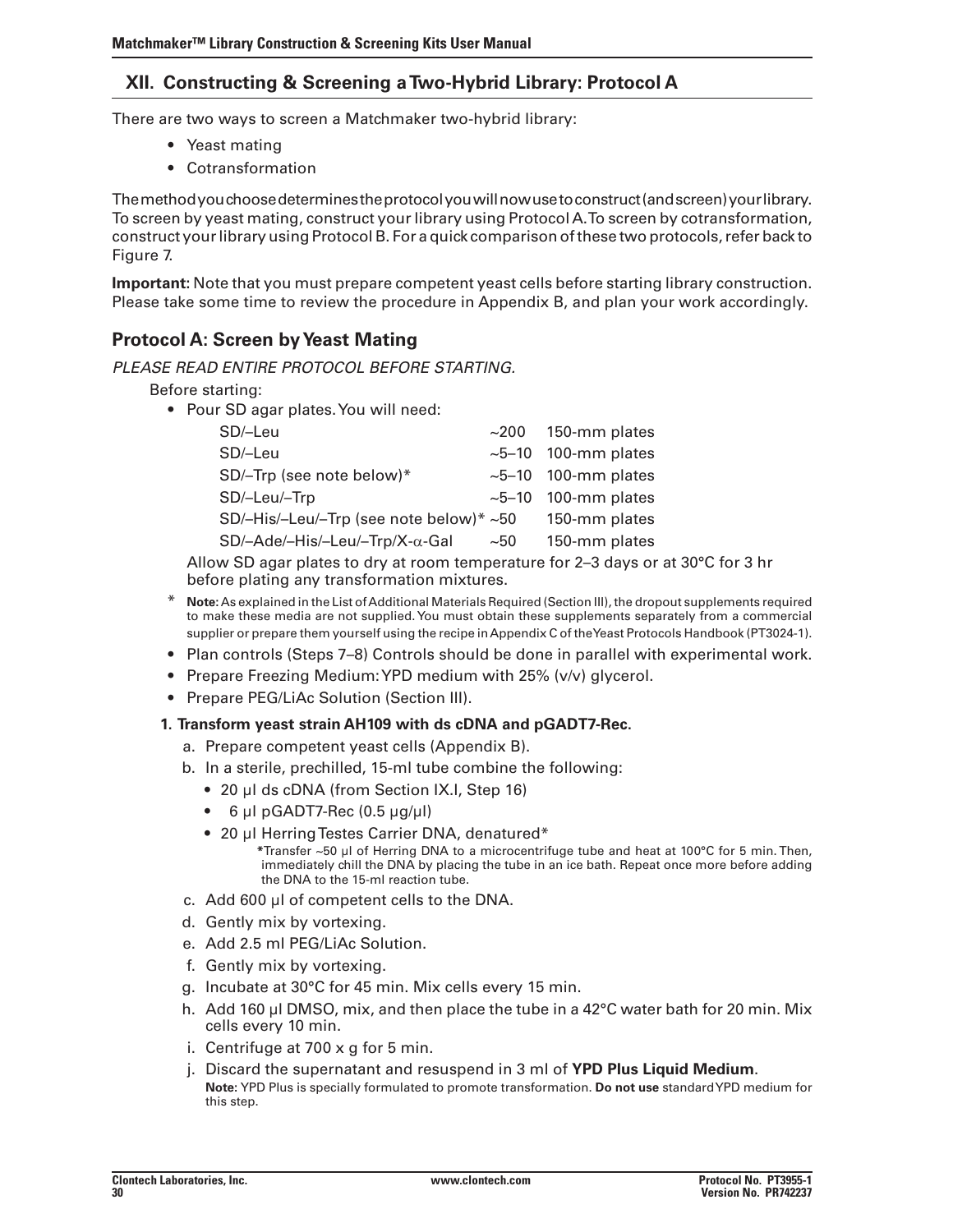- k. Incubate at 30°C with shaking for 90 min.
- 1. Centrifuge at  $700 \times g$  for 5 min.
- m. Discard the supernatant and resuspend in 30 ml of NaCl Solution (0.9%).

### **2**. **Select transformants on SD/–Leu plates**.

- a. Spread 150 µl on each 150-mm plate (~200 plates total). **Note:** To check the transformation efficiency, spread 100 µl of a 1:10, 1:100, 1:1,000, and 1:10,000 dilution on 100-mm SD/–Leu plates.
- b. Incubate plates upside down at  $30^{\circ}$ C until colonies appear ( $\sim$ 3–6 days).
- c. Calculate the transformation efficiency. Expected results:  $\geq 1 \times 10^6$  transformants / 3 µg pGADT7-Rec

### **3. Harvest (pool) transformants.**

- a. Chill plates at 4°C for 3-4 hr.
- b. Add 5 ml Freezing Medium to each plate.
- c. Use sterile glass beads and gentle swirling to dislodge the cells into the liquid.
- d. Combine all liquids in a sterile flask. Mix well.
- e. Check the cell density using a hemacytometer. If the cell density  $\leq 2 \times 10^7$  cells/ml, reduce the volume of the suspension by centrifuging.
- f. Aliquot (1-ml) and store at –80°C (not longer than 1 year).
- g. To determine the library titer, spread 100 µl of a 1:100, 1:1,000, and 1:10,000 dilution on 100-mm SD/–Leu plates. Incubate at 30°C until colonies appear(~2–3 days). Count the colonies (cfu) and calculate the number of clones in your library.

### **4. Mate the library host strain with your bait strain.**

- a. Thaw a 1-ml aliquot ( $\geq 2 \times 10^7$  cells) of your AH109[library] in a room temperature water bath.
- b. Combine the 5-mlY187[bait] culture from Section VIII.C.7 ( $\geq 1 \times 10^9$  cells/ml) and the 1-ml aliquot of AH109[library] cells  $(\geq 2 \times 10^7 \text{ cells/ml})$  in a sterile 2-L flask. **Note:**Theflasksizemustbeatleast2Ltopermitsufficientaerationofthematingcultureatlow-speedswirling.
- c. Add 45 ml 2XYPDA/Kan (50 µg/ml). Swirl gently.
- d. Rinse cells from library vial with two 1-ml aliquots of 2XYPDA/Kan (50µg/ml).
- e. Incubate at 30°C for 20–24 hr with gentle swirling (30–50 rpm). **Note:** Low-speed swirling is necessary to keep cells from settling to the bottom of the flask. However, shaking the culture at speeds >50 rpm will significantly reduce mating efficiency.
- f. After 20 hr of mating, check a drop of the mating culture under a phase-contrast microscope (400X). If zygotes are present, allow mating to continue for four more hours. Otherwise, continue to Step g. **Note:** A zygote typically has a three-lobed shape, the lobes representing the two haploid (parental) cells and the budding diploid cell.
- g. Transfer the mating mixture to a sterile 100-ml centrifuge bottle. Centrifuge at 1,000 x g for 10 min. Meanwhile, rinse the mating flask twice (50 ml each rinse) with 0.5XYPDA/Kan (50 µg/ml). Combine the rinses and use them to resuspend the pellet.
- h. Centrifuge at 1,000 x g for 10 min. Resuspend the cell pellet in 10 ml of 0.5XYPDA/Kan  $(50 \mu g/ml)$ . Measure the total volume of cells + medium.

### **5. Select for yeast diploids expressing interacting proteins**

- a. To determine the mating efficiency, spread 100  $\mu$ l of a 1:10,000, 1:1,000, 1:100, and 1:10 dilution of the mating mixture on three media (100-mm plates):
	- • SD/–Leu
	- • SD/–Trp
	- SD/–Leu/–Trp
- b. Spread remaining mating mixture onTDO **or** QDO plates (200 µl cells / 150-mm plate).
	- • TDO stands forTriple Dropout Medium: SD/–His/–Leu/–Trp
	- QDO stands for Quadruple Dropout Medium: SD/-Ade/-His/-Leu/-Trp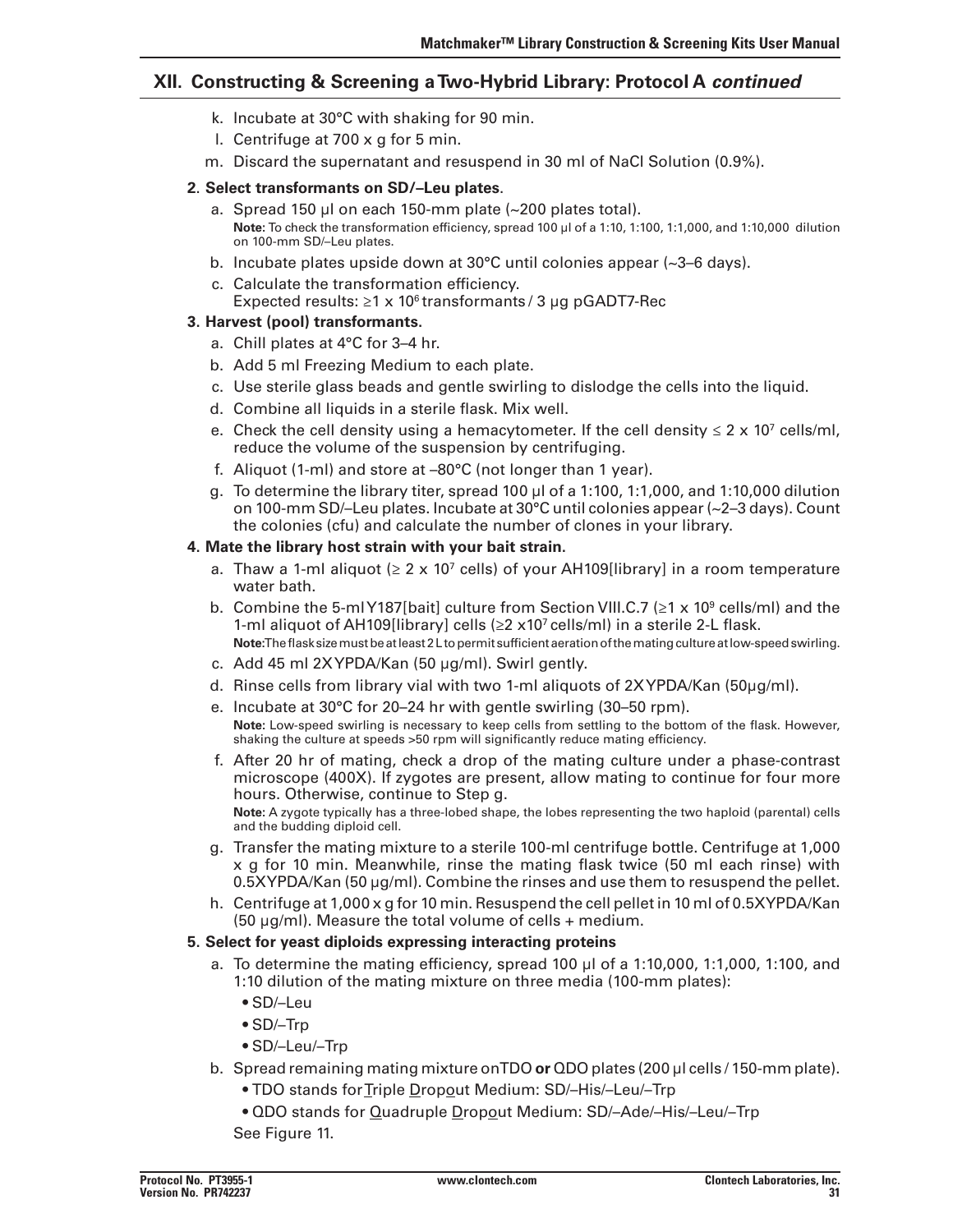

**Figure 11. Screening an AD fusion library for two-hybrid interactions.** Use the stringency of your choice to screen for interacting proteins. Note: high stringency selections result in fewer colonies, and reduce the number of false positives. However, weak interactions may be missed.

c. Incubate at 30°C until colonies appear.

 After2–3days,somecolonieswillbevisible,butplatesshouldbeincubatedforatleast5 days toallowslowergrowingcolonies (i.e.,weakpositives)toappear.Ignorethesmall, pale colonies that may appear after 2 days but never grow to >1 mm in diameter.True Ade<sup>+</sup>, His<sup>+</sup> colonies are robust and can grow to >2 mm. Also, Ade<sup>+</sup> colonies are white or light pink, whereas Ade– colonies will slowly turn red on adenine-limited medium.

- d. Score for growth on SD/–Leu, SD/–Trp, and SD/–Leu/–Trp. Calculate Mating Efficiency and Number of Colonies Screened (Part 6).
- e. For colonies growing on TDO medium: Replica plate colonies onto QDO medium. Incubate at 30°C for 3–8 days.
- f. Choose Ade<sup>+</sup>, His<sup>+</sup> colonies for further analysis.

 Not all of the colonies surviving this selection will be true two-hybrid positives. However, the most common class of false positives will be eliminated by screening for expression of *ADE2* and *HIS3* (James *et al*., 1996). Other types of false positives can be eliminated as described in Section XIII.

- g. Streak out Ade+/His+ colonies on fresh SD/–Ade/–His/–Leu/–Trp/X-α-Gal master plates and grow for 2–4 days at 30°C. Having  $X-\alpha$ -Gal present in the medium enables you to test Ade+/His+ colonies for the activation of a third reporter: *MEL1*, which encodes αgalactosidase, a secreted enzyme that hydrolyzes  $X-\alpha$ -Gal to produce a blue end product.
- h. Seal the master plates with Parafilm and store at 4°C. If desired, prepare glycerol stock cultures of interesting clones and freeze at –70°C for long-term storage.

### **6. Calculate Mating Efficiency & Number of Clones Screened**

- a. Count the colonies (cfu) growing on the SD/-Leu, SD/-Trp, and SD/-Leu/-Trp dilution plates that have 30–300 cfu.
- b. Calculate the viable cfu/ml on each type of SD medium:

cfu  $=$   $\#$  viable cfu/ml Vol. plated (ml) x dilution factor # cfu/ml on SD/–Leu = viability ofY187 partner # cfu/ml on SD/–Trp = viability of AH109 partner # cfu/ml on SD/–Leu/–Trp = viability of diploids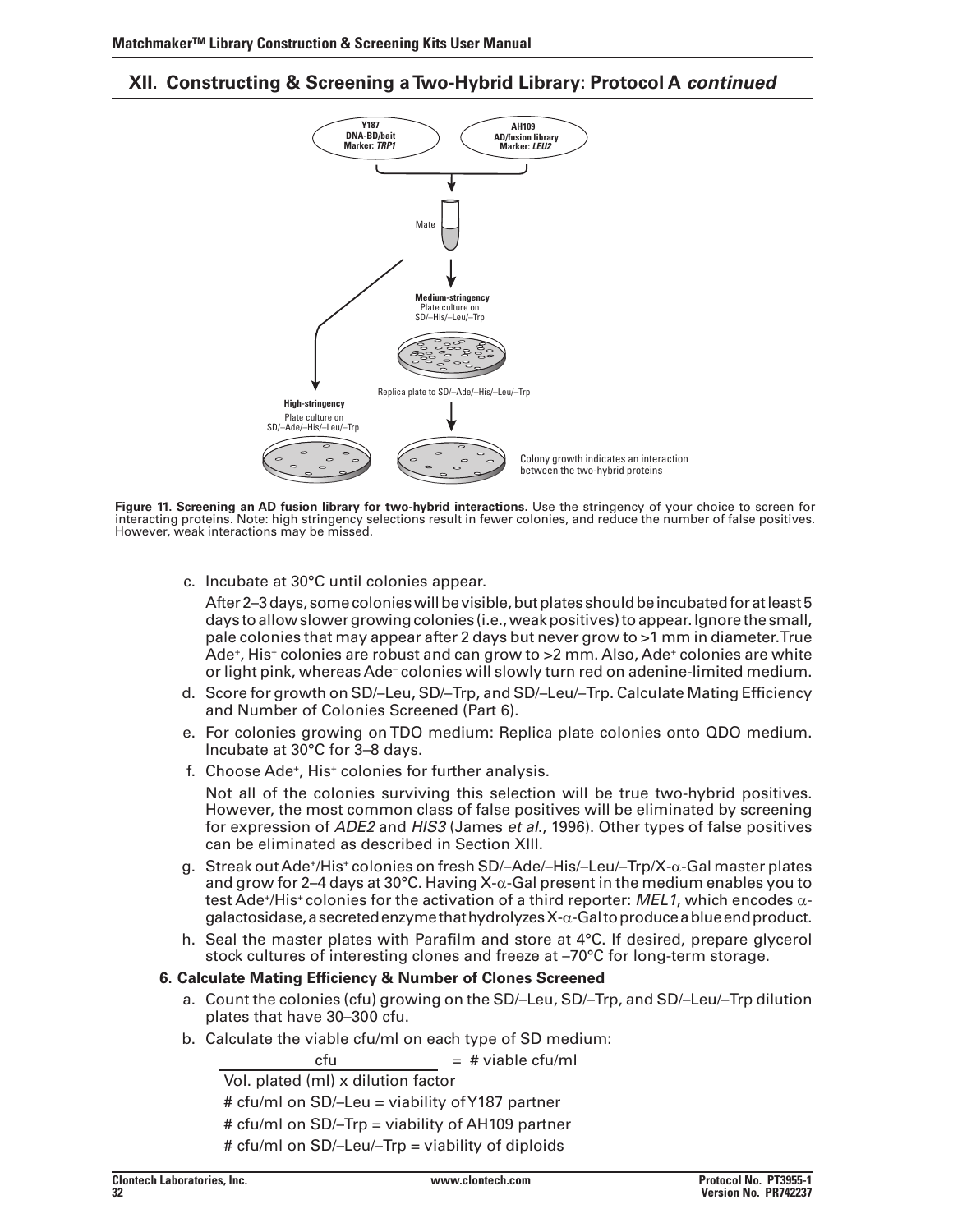- c. Compare the viable cfu/ml of the two mating partners. The strain with the lower viability is the"limiting" partner. In this library screening protocol, theAH109[library] strain should be the limiting partner to ensure that the maximum number of library cells find a mating partner. In a control cross, either strain could be limiting.
- d. Calculate the mating efficiency (i.e., % Diploid):

 # cfu/ml of diploids x 100 = % Diploid

 # cfu/ml of limiting partner

**Note:** If the mating efficiency was <2%, and if you obtained few (if any) positive clones, you may wish to repeat the library screening with another 1-ml aliquot. But first, see the Troubleshooting Guide for tips on improving the mating efficiency.

e. Estimate the number of clones screened: # cfu/ml of diploids x resuspension volume (ml) = # of clones screened

### **7. Controls for Protocol A: Small-ScaleYeastTransformation**

Use this small-scale transformation protocol to produce the following three control strains.

| <b>Control Vectors</b>                    |                      |                          | <b>Control Strain[plasmid]</b> |
|-------------------------------------------|----------------------|--------------------------|--------------------------------|
| 1. SV40 Large T PCR Fragment + pGADT7-Rec | Cotransform<br>AH109 | Recombination<br>in vivo | AH109[pGADT7-RecT]             |
| 2. pGBKT7-53                              | Transform<br>Y187    |                          | Y187[pGBKT7-53]                |
| 3. pGBKT7-Lam                             | Transform<br>Y187    |                          | Y187[pGBKT7-Lam]               |

#### **Two-Hybrid Transformation Controls**

| TABLE IX. SET-UP FOR CONTROL TWO-HYBRID TRANSFORMATIONS |              |              |            |  |
|---------------------------------------------------------|--------------|--------------|------------|--|
| <b>Component</b>                                        | #1 $(\mu I)$ | #2 $(\mu I)$ | $#3$ (µl)  |  |
| SV40 Large T PCR Fragment (25 ng/µl)                    | 5.0          |              |            |  |
| pGADT7-Rec (Sma I-linearized; 500 ng/µl)                | 0.5          |              |            |  |
| pGBKT7-53 (500 ng/µl)                                   |              | 0.5          |            |  |
| pGBKT7-Lam (500 ng/µl)                                  |              |              | 0.5        |  |
| Herring Testes Carrier DNA (10 mg/ml), denatured*       | 5            | 5            | 5          |  |
| AH109 competent yeast cells                             | 50           |              |            |  |
| Y187 competent yeast cells                              |              | 50           | 50         |  |
| PEG/LiAc Solution                                       | 500          | 500          | 500        |  |
| Select for transformants by plating on:                 | SD/-Leu      | $SD/-$ Trp   | $SD/-$ Trp |  |

 **\*** Transfer ~50 µl of Herring DNA to a microcentrifuge tube and heat at 100°C for 5 min.Then, immediately chill the DNA by placing the tube in an ice bath. Repeat once more before adding the DNA to the 1.5-ml reaction tube.

- a. Prepare competent yeast cells (Appendix B).
- b. Set up three 1.5-ml microcentrifuge tubes. Add DNA, competent yeast cells, and PEG/LiAc Solution using the volumes and in the order indicated (Table IX).
- c. Mix thoroughly by gently vortexing.
- d. Incubate at 30°C for 30 min. Vortex gently every 10 min.
- e. Add 20  $\mu$  of DMSO to each tube, mix, and then place the tube in a 42°C waterbath for 15 min. Vortex gently every 5 min.
- f. Centrifuge at high speed in a microcentrifuge for 15 sec.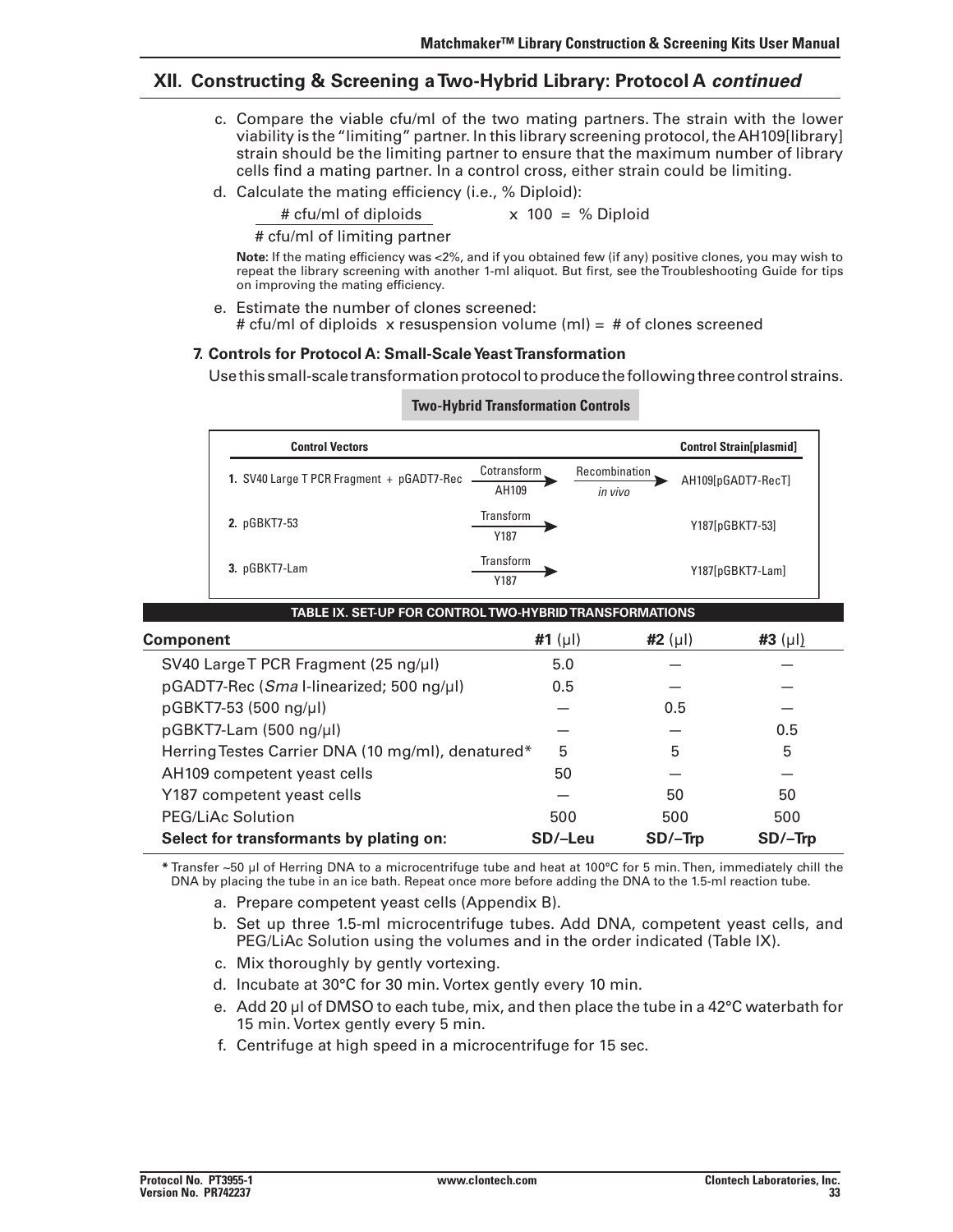- g. Remove supernatant and resuspend in 1 ml of **YPD Plus Liquid Medium**.
- h. Incubate at 30°C for 90 min.
- i. Centrifuge at high speed for 15 sec.
- j. Discard the supernatant and resuspend in 1 ml of NaCl Solution by gently pipetting up and down.
- k. Spread 100  $\mu$ l of a 1:10, 1:100, and 1:1,000 dilution onto 100-mm plates containing SD/–Leu or SD/–Trp, depending on the nutritional marker carried by the plasmid (Table IX).
- 1. Incubate the plates at  $30^{\circ}$ C (face down) for 2–4 days, until colonies appear.
- m. Pick the largest colonies and restreak them on the same selection medium. Seal these master plates with Parafilm and store at 4°C (not longer than 1 month). Use these colonies for the control matings in Section 8.

### **8. Controls for Protocol A: Small-Scale Yeast Mating**

- a. Pick one colony of each type—i.e., AH109[pGBKT7-RecT], Y187[pGBKT7-53], and Y187[pGBKT7-Lam]—to use in the mating. Use only large (2–3-mm), fresh (<2 weeks old) colonies from the master plates.
- b. Place both colonies in one 1.5-ml microcentrifuge tube containing 0.5 ml of 2XYPDA medium. Vortex the tube for 1 min to completely resuspend the cells.
- c. Incubate at 30°C overnight (20–24 hr) with shaking. **Note**: Use the lowest shaking speed possible to prevent cells from settling.Vigorous shaking can reduce the mating efficiency.
- d. Plate cells on SD minimal media (Table X; 100  $\mu$ l cells/100-mm plate). Use sterile 5-mm glass beads to promote even spreading of the cells.
- e. Incubate plates (colony side down) at  $30^{\circ}$ C for 3–5 days to allow diploid cells to form visible colonies.
- f. Score for growth. Calculate the mating efficiency.
- g. Confirm nutritional and reporter phenotypes of diploids (Table X).
- h. Pick representative colonies from selection plates. Streak onto fresh medium.
- i. After colonies have grown, seal plates with Parafilm and store at  $4^{\circ}$ C. For long term storage ( $>2$  weeks), prepare glycerol stock cultures and freeze at  $-70^{\circ}$ C. These diploids are useful as reference strains when you wish to check a new batch of SD selection medium.

| <b>TABLE X. SET-UP FOR CONTROL TWO-HYBRID MATINGS</b>           |                                                                                                           |                          |           |
|-----------------------------------------------------------------|-----------------------------------------------------------------------------------------------------------|--------------------------|-----------|
| <b>Cross</b>                                                    | <b>Plate on SD Minimal Media</b> <sup>a</sup><br>$(100\text{-}mm \text{ plates})$                         | <b>Phenotype</b><br>Mel1 | His/Ade   |
| <b>Positive Control</b><br>AH109[pGADT7-RecT] xY187[pGBKT7-53]  | $-$ Leub<br>$-Trpb$<br>-Leu/-Trpb<br>$-$ Ade/ $-$ His/ $-$ Leu/ $-$ Trp/X- $\alpha$ -Gal                  | Blue                     | $\ddot{}$ |
| <b>Negative Control</b><br>AH109[pGADT7-RecT] xY187[pGBKT7-Lam] | $-$ Leub<br>$-Trpb$<br>$-$ Leu/ $-$ Trp $^{\rm b}$<br>$-$ Ade/ $-$ His/ $-$ Leu/ $-$ Trp/X- $\alpha$ -Gal | no colonies              |           |

a Spread 100-µl aliquots of 1:10 and 1:100 dilutions of the mating culture

 $<sup>b</sup>$  Use these plates to calculate the mating efficiency.</sup>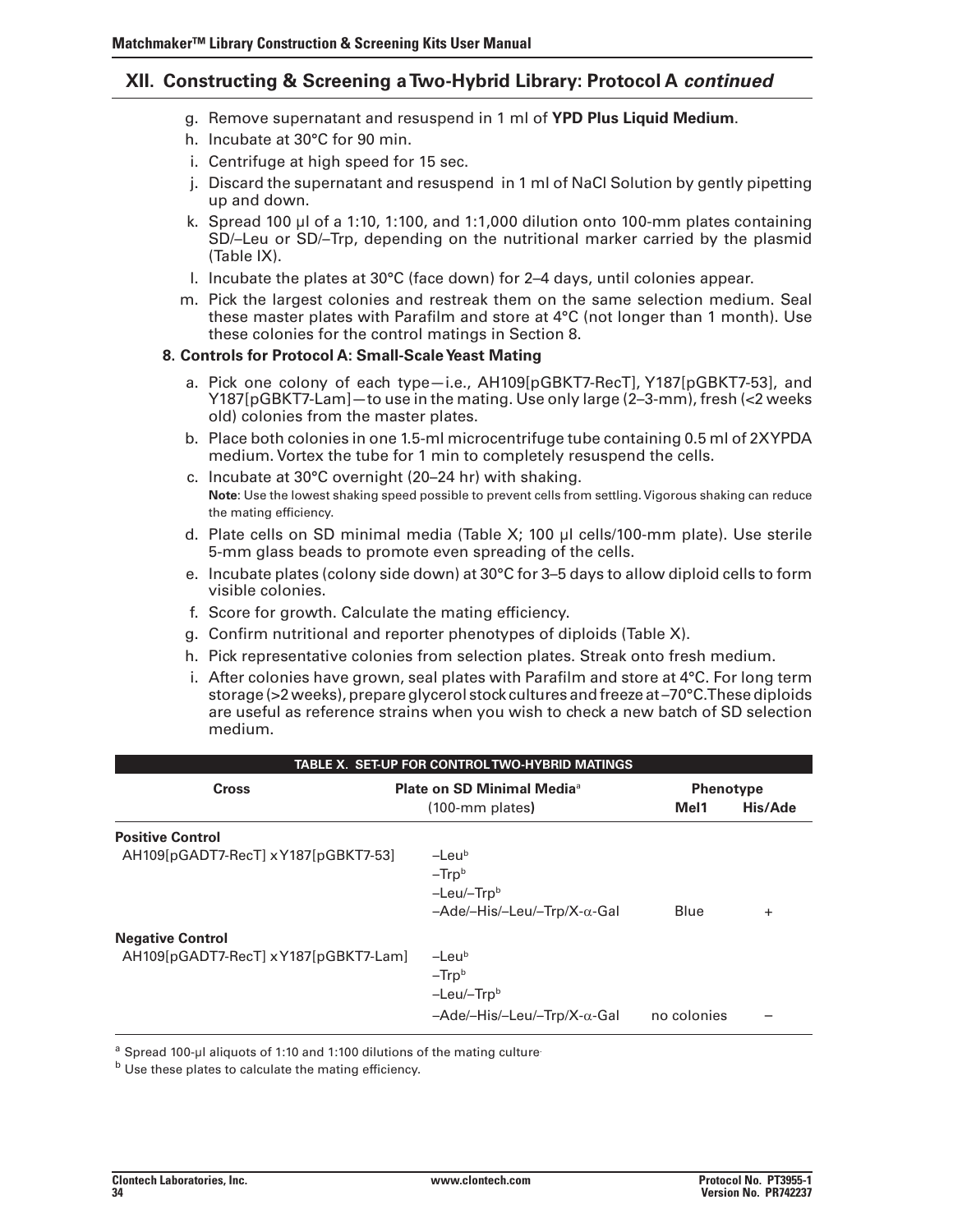# **Protocol B: Screen by Cotransformation**

*PLEASE READ ENTIRE PROTOCOL BEFORE STARTING.*

- Before starting:
	- Pour SD agar plates.

| SD/-Leu                               |      | $\sim$ 5–10 100-mm plates |
|---------------------------------------|------|---------------------------|
| $SD/-$ Trp                            |      | $\sim$ 5–10 100-mm plates |
| SD/-Leu/-Trp                          |      | $\sim$ 5–10 100-mm plates |
| SD/-His/-Leu/-Trp                     | ~50  | 150-mm plates             |
| $SD/-Ade/-His/-Leu/-Trp/X-\alpha-Gal$ | ~100 | 150-mm plates             |

 Allow SD agar plates to dry at room temperature for 2–3 days or at 30°C for 3 hr before plating any transformation mixtures.

- • Plan controls (Step 3) Controls should be done in parallel with experimental work.
- Prepare Freezing Medium: YPD medium with 25% (v/v) glycerol.
- Prepare PEG/LiAc Solution (Section III).

### **1. Cotransform yeast strain AH109 with ds cDNA, pGADT7-Rec, and pGBKT7/bait.**

 **Important:** Note that you must prepare competent yeast cells before starting library construction. Please take some time to review the procedure in Appendix B, and plan your work accordingly.

- a. Prepare competent yeast cells (Appendix B).
- b. In a sterile, 15-ml tube combine the following:
	- 20 µl ds cDNA (from Section IX.I, Step 16)
	- $6 \mu l$  pGADT7-Rec (0.5  $\mu$ g/ $\mu$ l)
	- • 5 µg pGBKT7/bait plasmid DNA (≤10 µl)

the DNA to the 15-ml reaction tube.

- 20 µl Herring Testes Carrier DNA, denatured\* \*Transfer ~50 µl of Herring DNA to a microcentrifuge tube and heat at 100°C for 5 min. Then, immediately chill the DNA by placing the tube in an ice bath. Repeat once more before adding
- c. Add 600 µl of competent cells to the DNA.
- d. Gently mix by vortexing.
- e. Add 2.5 ml PEG/LiAc Solution.
- f. Gently mix by vortexing.
- g. Incubate at 30°C for 45 min. Mix cells every 15 min.
- h. Add 160 µl DMSO, mix, and then place the tube in a  $42^{\circ}$ C water bath for 20 min. Mix cells every 10 min.
- i. Centrifuge at  $700 \times g$  for 5 min.
- j. Discard the supernatant and resuspend in 3 ml of **YPD Plus Liquid Medium**. **Note:** YPD Plus is specially formulated to promote transformation. **Do not use** standardYPD medium for this step.
- k. Incubate at 30°C with shaking for 90 min.
- I. Centrifuge at  $700 \times g$  for 5 min.
- m. Discard the supernatant and resuspend in 6 ml of NaCl Solution (0.9%).

### **2. Select for transformants expressing interacting proteins**

- a. Spread the cotransformation mixture onTDO **or** QDO plates (150 µl cells/ 150-mm plate).
	- • TDO stands forTriple Dropout Medium: SD/–His/–Leu/–Trp
	- • QDO stands for Quadruple Dropout Medium: SD/–Ade/–His/–Leu/–Trp

 See Figure 11.

**Note:** Determine the transformation efficiency as follows:

- i. Remove a 30-µl aliquot from the 6-ml suspension and dilute with 720  $\mu$ l of NaCl Solution (for a final volume of 750 µl).
- ii. Spread 150-µl aliquots of this dilution on two separate 150-mm plates: SD/-Leu/–Trp and SD/-Leu.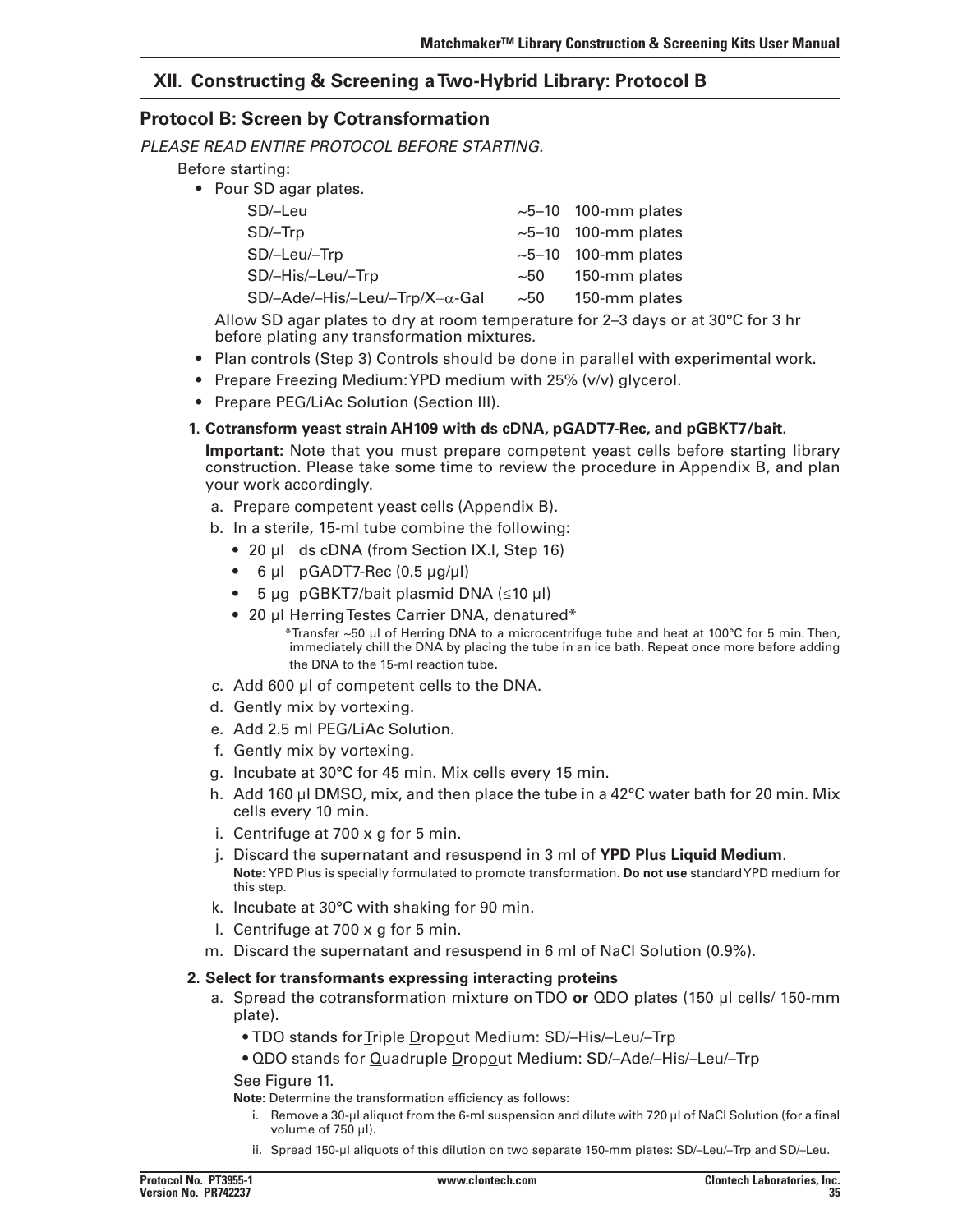b. Incubate at 30°C until colonies appear.

After 2–3 days, some colonies will be visible, but plates should be incubated for at least 5 days to allow slower growing colonies to appear. Ignore the small, pale colonies that may appear after 2 days but never grow to  $>1$  mm in diameter. True Ade+, His+ colonies are robust and can grow to  $>2$  mm. Also, Ade<sup>+</sup> colonies are white or light pink, whereas Ade– colonies will slowly turn red on adenine-limited medium.

- c. Score for growth on the SD/-Leu and SD/-Leu/-Trp dilution plates.
	- i. Count the colonies growing on SD/-Leu.

 #colonies x 1,000 = #transformants / 3 µg pGADT7-Rec.

Expected results:  $\geq 1 \times 10^6$  transformants / 3 µg pGADT7-Rec

ii. Count the colonies growing on SD/-Leu/-Trp.

 #colonies x 1,000 = #clones screened

Expected results:  $\geq$ 5 x 10<sup>5</sup> clones / library

- d. For colonies growing on TDO medium: Replica plate colonies onto QDO medium. Incubate at 30°C for 3–8 days.
- e. Choose Ade+/His+ colonies for further analysis**.**

 Not all of the colonies surviving this selection will be true two-hybrid positives. However, the most common class of false positives will be eliminated by screening for expression of *ADE2* and *HIS3* (James *et a*l., 1996). Other types of false positives can be eliminated as described in Section XIII.

f. Streak out Ade+/His+ colonies on fresh SD/–Ade/–His/–Leu/–Trp/X–α-Gal master plates and grow for 2–4 days at 30°C. Having  $X$ - $\alpha$ -Gal present in the medium enables you to test Ade+/His+ colonies for the activation of a third reporter: *MEL1*, which encodes  $\alpha$ -galactosidase, a secreted enzyme that hydrolyzes X- $\alpha$ -Gal to produce a blue end product.

### **3. Controls for Protocol B: Small-ScaleYeast Cotransformation**

 Usethissmall-scalecotransformationprotocoltoproducethefollowingtwocontrolstrains.

#### **Two-Hybrid Cotransformation Controls**

|                            | <b>Cotransform AH109 with:</b>                               | <b>Control Strain[plasmids]</b>                             |
|----------------------------|--------------------------------------------------------------|-------------------------------------------------------------|
| <b>1. Positive Control</b> | • SV40 Large T PCR Fragment<br>pGADT7-Rec<br>٠<br>pGBKT7-53  | Recombination<br>AH109[pGADT7-RecT + pGBKT7-53]<br>in vivo  |
| 2. Negative Control        | • SV40 Large T PCR Fragment<br>pGADT7-Rec<br>٠<br>pGBKT7-Lam | Recombination<br>AH109[pGADT7-RecT + pGBKT7-Lam]<br>in vivo |

#### **table XI. Set-up for Control Two-hybrid Cotransformations**

| <b>Component</b>                                  | #1 Positive Control $(\text{ul})$ | #2 Negative Control $(\mu$ |
|---------------------------------------------------|-----------------------------------|----------------------------|
| SV40 Large T PCR Fragment (25 ng/µl               | 5.0                               | 5.0                        |
| pGADT7-Rec (Sma I-linearized; 500 ng/µl)          | 0.5                               | 0.5                        |
| pGBKT7-53 (500 ng/µl)                             | 0.5                               |                            |
| pGBKT7-Lam (500 ng/µl)                            |                                   | 0.5                        |
| Herring Testes Carrier DNA (10 mg/ml), denatured* | 5                                 | 5                          |
| <b>AH109 Competent Yeast Cells</b>                | 50                                | 50                         |
| PEG/LiAc Solution                                 | 500                               | 500                        |

 \* Transfer ~50 µl of Herring DNA to a microcentrifuge tube and heat at 100°C for 5 min.Then, immediately chill the DNA by placing the tube in an ice bath. Repeat once more before adding the DNA to the 1.5-ml reaction tube.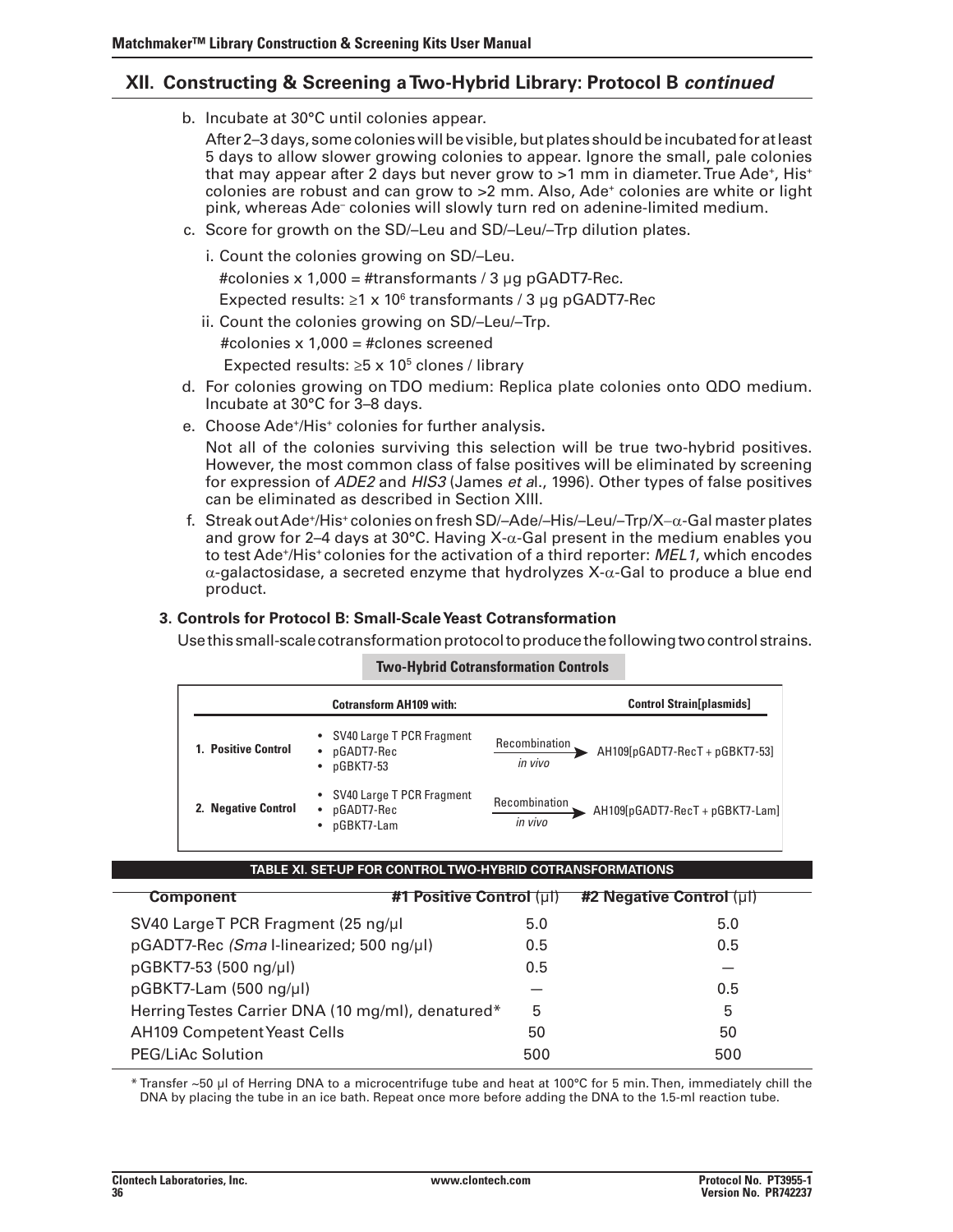- a. Prepare competent yeast cells (Appendix B).
- b. Set up two 1.5-ml microcentrifuge tubes. Add DNA, competent yeast cells, and PEG/ LiAc Solution using the volumes and in the order indicated (Table XI).
- c. Mix thoroughly by gently vortexing.
- d. Incubate in a water bath at 30°C for 30 min. Vortex gently every 15 min.
- e. Add 20  $\mu$  of DMSO to each tube, mix, and then place the tube in a 42 $\degree$ C waterbath for 20 min. Vortex gently every 5 min.
- f. Centrifuge at high speed for 15 sec.
- g. Remove supernatant and resuspend in 1 ml of **YPD Plus Liquid Medium**.
- h. Incubate in a water bath at  $30^{\circ}$ C for 90 min. Mix every 15 min by gently vortexing.
- i. Centrifuge at high speed for 15 sec.
- j. Discard the supernatant and resuspend in 1 ml of NaCl Solution by gently pipetting up and down.
- k. Spread 100  $\mu$  of a 1:10, 1:100, and 1:1,000 dilution onto 100-mm SD agar plates:
	- • SD/–Leu/–Trp To check the cotransformation efficiency
	- • SD/–Ade/–His/–Leu/–Trp/X−α-Gal To select for cotransformants expressing interacting proteins
- 1. Incubate the plates at  $30^{\circ}$ C (face down) for 2–4 days, until colonies appear.
- m. Compare your results with those shown in Table XII.
- n. Pick the largest colonies and restreak them on the same selection medium.
- o. After colonies have grown, seal these master plates with Parafilm and store at 4°C. Forlong term storage (>2 weeks), prepare glycerol stock cultures and freeze at –70°C. These strains are useful references for checking new batches of SD selection medium.

| TABLE XII. CONTROL TWO-HYBRID COTRANSFORMATIONS: EXPECTED RESULTS             |                                                     |             |           |
|-------------------------------------------------------------------------------|-----------------------------------------------------|-------------|-----------|
| <b>Control Strain</b><br><b>Plate on SD Minimal Media</b><br><b>Phenotype</b> |                                                     |             |           |
|                                                                               |                                                     | Mel1        | His/Ade   |
| <b>Positive Control</b><br>$AH109[pGADT7-RecT + pGBKT7-53]$                   | $-$ Ade/ $-$ His/ $-$ Leu/ $-$ Trp/X- $\alpha$ -Gal | Blue        | $\ddot{}$ |
| <b>Negative Control</b><br>AH109[pGADT7-RecT + pGBKT7-Lam]                    | $-$ Ade/ $-$ His/ $-$ Leu/ $-$ Trp/X- $\alpha$ -Gal | no colonies |           |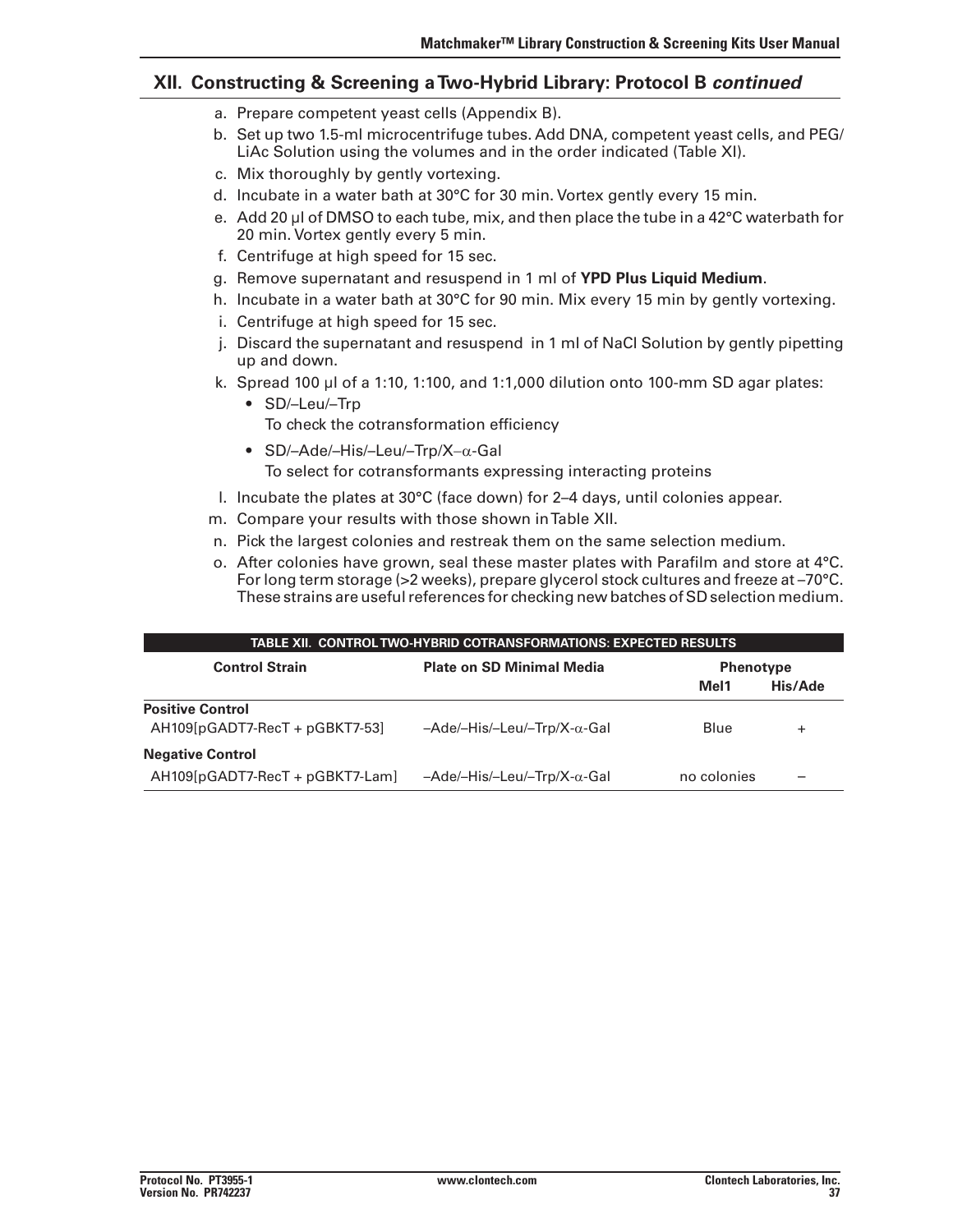# **XIII. Analyzing Positive Interactions**

This section presents strategies for verifying and analyzing protein-protein and protein-DNA interactions. Figure 12 provides a detailed overview.

#### **A. Retest the Phenotype**

- 1. Library transformants may contain more than one AD/library plasmid, which can complicate the analysis of putative positive clones.Thus, it is a good idea to restreak the positive colonies on SD dropout plates 2–3 times to segregate the AD/library plasmids. You should restreak on an SD dropout medium that selects for both the library and bait plasmids as well as for the one-hybrid or two-hybrid interaction:
	- a. Restreak positive one-hybrid clones on SD/–His/–Leu/–Trp + optimal [3-AT].

 Restreak positive two-hybrid clones on eitherTDO or QDO medium. Keep in mind that QDO is a more stringent selection. Reminder:

 TDO stands for triple dropout medium = SD/–Ade/–Leu/–Trp or SD/–His/–Leu/–Trp

 QDO stands for quadruple dropout medium = SD/–Ade/–His/–Leu/–Trp

- b. Incubate plates at 30°C for 4–6 days.
- 2. [Optional]Test the phenotype further by assaying for a third reporter gene or by selecting for the interaction under different concentrations of 3-AT.
	- Two-hybrid colonies: Replica plate or transfer well-isolated colonies to SD/-Ade/-His/-Leu/–Trp plates containing  $X-\alpha$ -Gal to verify that they maintain the correct phenotype and to test for the expression of *MEL1*.
	- One-hybrid colonies: Replica plate or transfer well-isolated colonies to SD/–His/–Leu/– Trp plates containing different concentrations of 3-AT to verify that they maintain the correct phenotype and to test the strength of the interaction.
- 3. Collect the restreaked and retested positive colonies in a grid fashion on fresh master plates.
- 4. Incubate plates at 30°C for 4–6 days.
- 5. After colonies have grown, seal plates with Parafilm, and store at 4°C for up to 4 weeks.

### **B. Rescue the Library cDNA Insert**

To identify the gene (and thus protein) responsible for a positive one-hybrid or two-hybrid interaction, first rescue the gene by Plasmid Isolation or by PCR Colony-Screening:

#### **Plasmid Isolation:**

- 1. Isolate plasmid DNA from yeast using the Yeastmaker Yeast Plasmid Isolation Kit (Cat. No. 630441) or other suitable method.
- 2. Because the plasmid DNA isolated from each yeast colony will be a mixture of the bait plasmid and at least one type of AD/library plasmid, you will need to separate the plasmids by selection in *E. coli.*

**Note:** Bait pasmids used with previous versions of our two-hybrid and one-hybrid systems contained the gene for ampicillin resistance. Bait plasmids used with newer versions of our kits, however, contain the gene for kanamycin resistance.

 Ifyouusedbaitandlibraryplasmids that containdifferentantibiotic selectionmarkers:

- a. Transform the isolated plasmid extract from yeast into a general purpose *E. coli* strain.
- b. Plate the transformants on LB medium containing ampicillin to select for the AD/ library plasmid only.

 Ifyouusedbaitandlibraryplasmids that containthe sameantibiotic selectionmarker:

- a. Transform the yeast-purified plasmid into KC8 *E. coli* cells.
- b. Plate the transformants on M9 medium lacking leucine to select for the AD/library plasmid only.

**Note:** KC8 cells have a defect in *leuB* that can be complemented by yeast *LEU2.*

- 3. Purify the AD/library plasmid using any suitable method.
- 4. Amplify the cDNA insert by PCR using the Matchmaker AD LD-Insert Screening Amplimer Set (Cat. No. 630433) and the Advantage 2 PCR Kit (Cat. No. 639206).
- 5. Analyze the PCR product as described in Part C.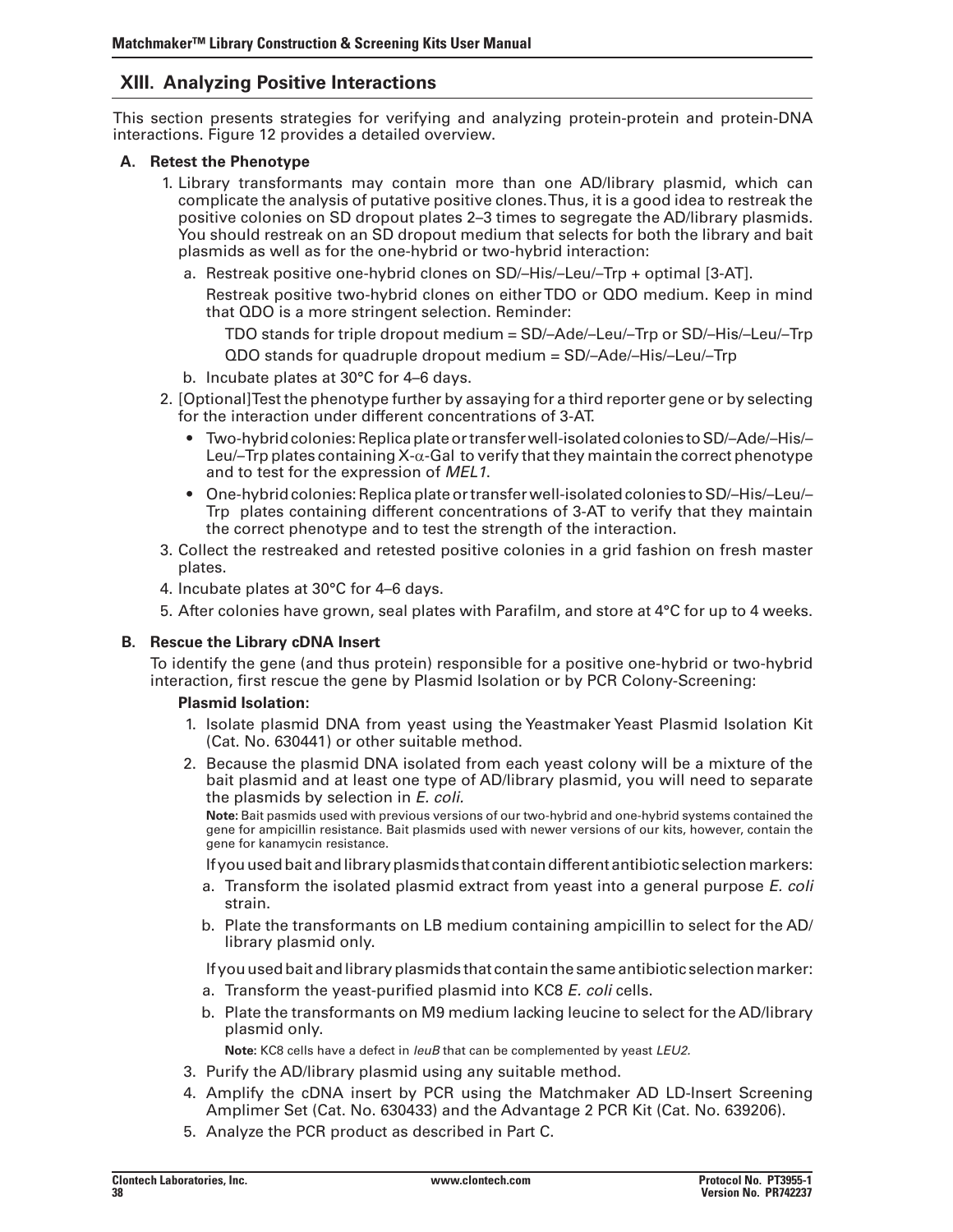

**Figure 12. Strategies for analyzing and verifying putative positive one-hybrid and two-hybrid interactions**.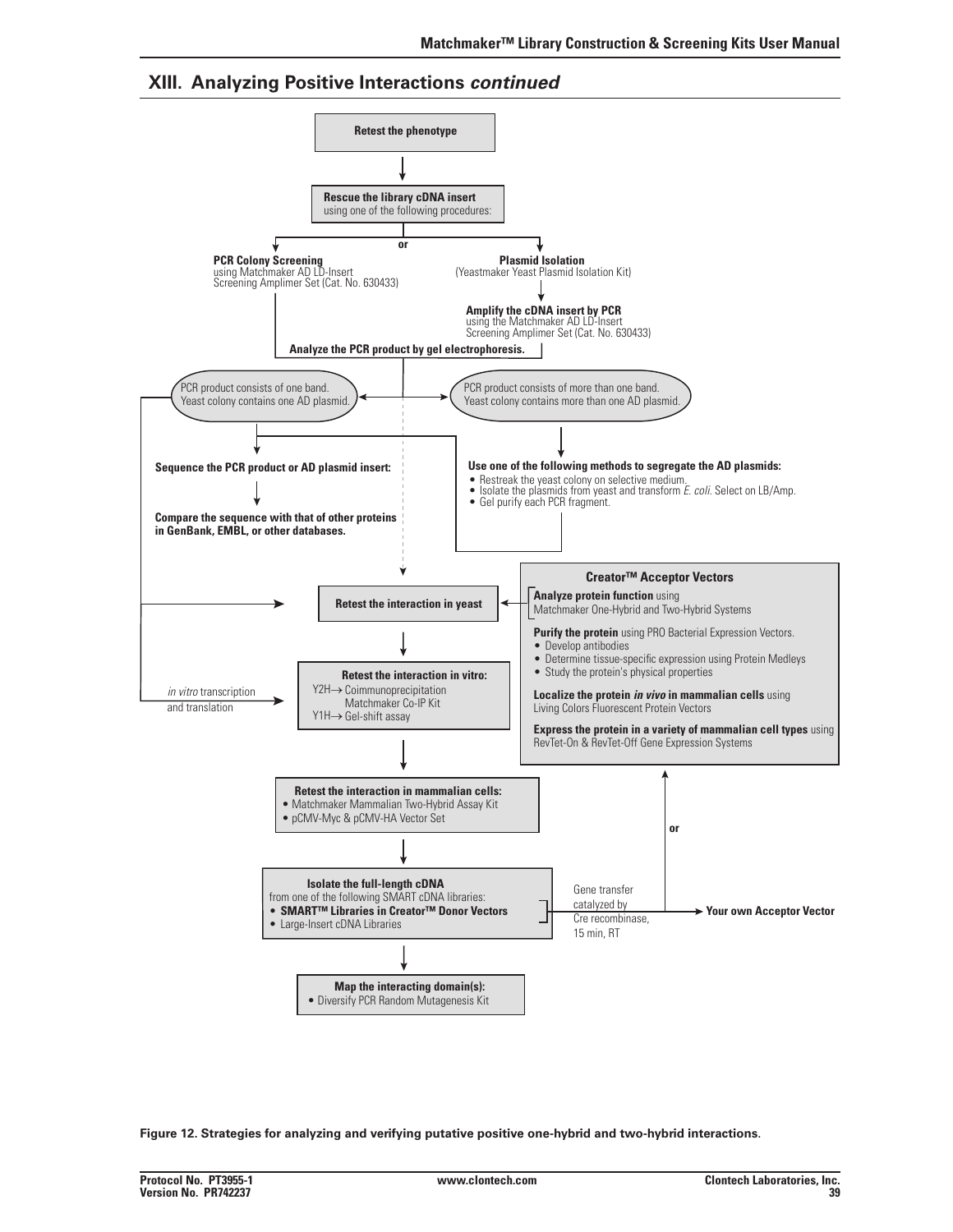#### **PCR Colony Screening:**

 This procedure uses the Matchmaker AD LD-Insert Screening Amplimer Set (Cat. No. 630433) and Advantage 2 PCR Polymerase Mix. We recommend using the Advantage 2 Polymerase Mix, rather than any other DNA polymerase formulation, because we find that it performs well in yeast cell samples, and because it is optimized for applications that involve longer templates and require high fidelity.

- 1. Preheat a PCR thermal cycler to 94°C.
- 2. Place the Advantage 2 PCR Kit components and GAL4ADLD-Insert Screening Amplimers oniceandallowthemtothawcompletely.Mixeachcomponentthoroughlybeforeuse.

 **TABLE XIII: ASSEMBLING MASTER MIXES for PCR colony screening**

 3. Prepare a Master Mix by combining the components as specified inTable XIII.

| <u>INDEE AIII: AUUEMDEMU MAUTEN MIAEU FUNTUN UUEUNT UUNEENING</u> |                          |                   |
|-------------------------------------------------------------------|--------------------------|-------------------|
| 1 rxn                                                             | 10 rxns                  | 25 rxns           |
|                                                                   | + 1 extra                | +1 extra          |
| $41$ µl                                                           | $451$ µl                 | $1066$ µl         |
| $5 \mu l$                                                         | $55 \text{ }\mu\text{l}$ | $130$ µl          |
| 1 $\mu$                                                           | 11 $\mu$                 | $26$ µl           |
| 1 µl                                                              | 11 $\mu$                 | $26$ µl           |
| - µI                                                              | 11 $\mu$                 | $26$ µl           |
| 1 $\mu$ l                                                         | 11 $\mu$                 | $26$ µl           |
| $50$ µl                                                           | 550 µl                   | $1300 \text{ µl}$ |
|                                                                   |                          |                   |

4. Using a sterile pipette tip, scrape a few cells from a colony that you wish to analyze. Place the cells in the bottom of a clean 250-µl PCR tube.

5. Add 50 µl of Master Mix to the tube. Gently pipette up and down to disperse the cells.

- 6. Overlay the reaction mixture with 2 drops of mineral oil if necessary. Cap the tube and place it in a preheated thermal cycler.
- 7. Begin thermal cycling. If you have a hot-lid thermal cycler, use the following program:

 **Note:** These cycling parameters may not be optimal for non hot-lid thermal cyclers.

- $94°C 3 min$
- 25-30 cycles:
	- 94°C 30 sec
	- 68°C 3 min
- $•68°C$  3 min
- Soak at 15°C
- 8. Analyze the PCR product as described in Part C.

### **C. Analyze the cDNA Insert by Agarose/EtBr Gel Electrophoresis**

Analyze a 5-µl aliquot of the PCR product (from Part B) alongside DNA size markers on a 0.8% 1XTAE agarose/EtBr gel.

**Tip:**To distinguish the PCR product from similar size inserts in other AD/library plasmids, digest the PCR product with a frequent-cutter restriction enzyme such as Alu I or Hae III. Run a small sample on a 2% agarose/EtBr gel. Compare the digestion pattern with that of other inserts.

- If a high percentage of the colonies appear to contain the same AD/library insert, expand your PCR analysis to another batch of 50 colonies. Alternatively, eliminate the abundant clonesbyperformingyeast colonyhybridizationoneachmasterplate.RefertotheYPH for thisprocedure.Useavector-freeoligonucleotideprobedesignedfromthesequenceofthe mostabundantinsert.Transferarepresentativeofeachtypeofinserttoanewmasterplate.
- • If the PCR product consists of more than one band, see Part E, below.
- If the PCR product consists of a single band: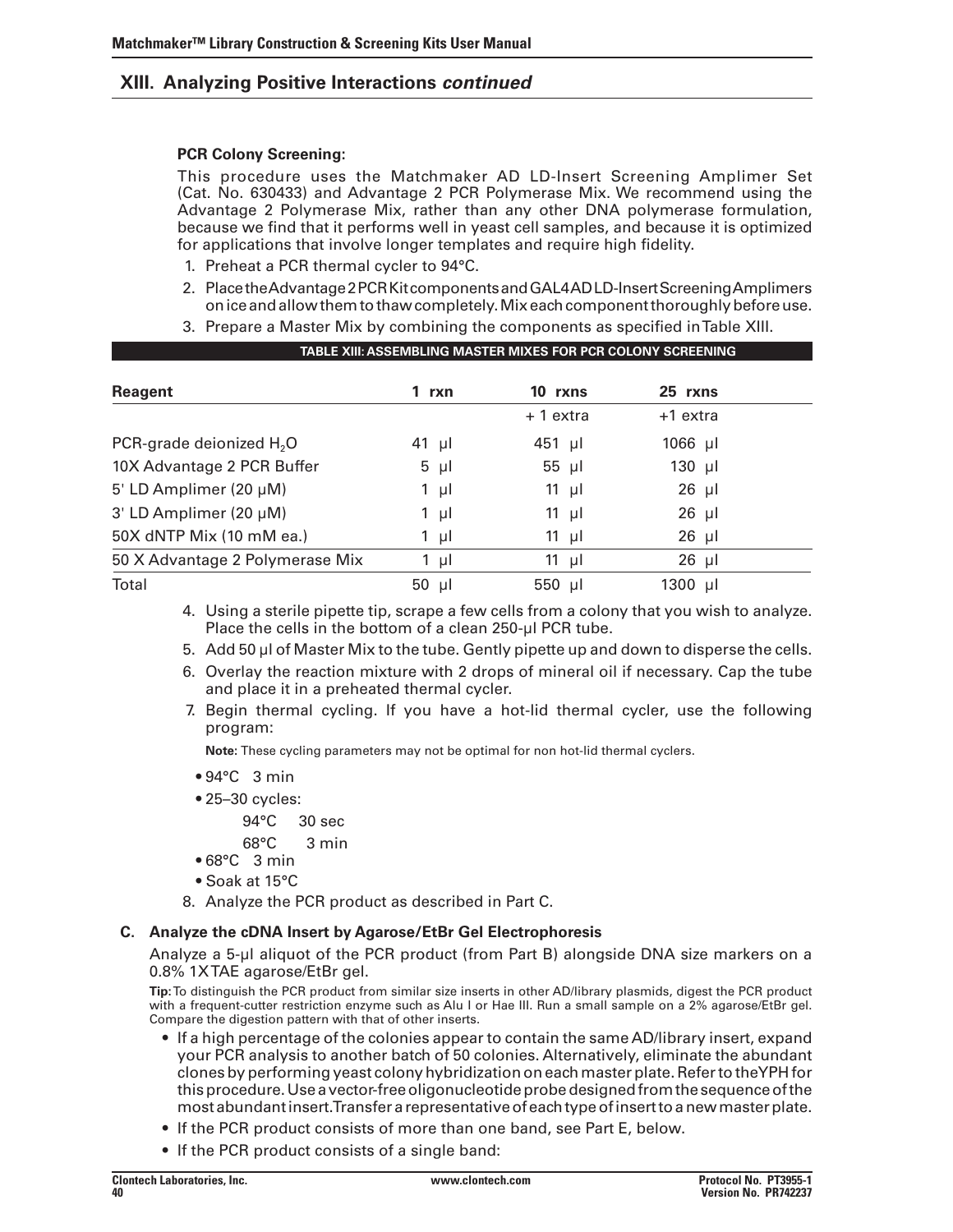- 1. Prepare a new master plate with a representative clone from each group.
- 2. If you are satisfied with the number of unique clones, prepare a glycerol stock of each unique type. Store at –80°C.
- 3. Purify the PCR product using any suitable method. We normally use a NucleoSpin Extraction Kit (Cat. No. 635961)
- 4. Proceed with Part D.

### **D. Sequence the cDNA Insert**

AD/library cDNA inserts can be sequenced using the Matchmaker AD LD-Insert Screening Amplimer Set (Cat. No. 630433), aT7 Sequencing Primer, or the 3' AD Sequencing Primer provided with MatchmakerTwo-Hybrid System 3 (Cat. No. 630303). **Always check the vector sequence against the primer you wish to use. Be aware that some MatchmakerAD plasmids (e.g., pACT2) do not contain aT7 Promoter.**

Verify the presence of an open reading frame (ORF) fused to the GAL4 AD sequence, and compare the sequence to those in GenBank, EMBL, or other databases.

- If your sequencing results reveal a very short peptide (<10 amino acids) fused to the AD—or no fusion peptide at all—keep sequencing beyond the stop codon.You may find another (larger) open reading frame (ORF). Such gaps can occur when a portion of the 5' untranslated region of an mRNA is cloned along with the coding region. A Western blot will reveal the presence and size of an AD fusion protein.
- In some cases, two different ORFs may be expressed as a fusion with the AD even though a nontranslated gap comes between them due, for example, to occasional translational read-through.
- If your sequencing results fail to reveal any ORF in frame with the AD coding region, it could be thatthepositivelibrarycloneistranscribedinthereverseorientationfromacrypticpromoter withintheADH1terminator(Chien*et al*.,1991).Yeastalsoallowtranslationalframeshifts.A large ORF in the wrong reading frame may actually correspond to the expressed protein.

### **E. Segregation of AD/Library Plasmids**

Use one of the following procedures when a positive one-hybrid or two-hybrid colony contains multiple, non-identical AD/library plasmids.

#### **• Segregation inYeast:**

- 1. Restreak positive colonies on SD dropout plates 2-3 times to segregate the AD/library plasmids, as described in Part A, Step 1.
- 2. Replica plate or transfer well-isolated colonies to the appropriate SD dropout plates to verify that they maintain the correct phenotype.

#### **• Segregation in Bacteria:**

- 1. Isolate the plasmids from yeast using any standard method. Note:TheYeastmakerYeast Plasmid Isolation Kit (Cat. No. 630441) provides a complete system for isolating plasmid DNA from yeast.
- 2. Transform *E. coli* DH5α cells with the plasmid preparation and select on LB/amp plates. Pick individual colonies.
- **• PCR Fragment Purification** using agarose gel electrophoresis.

### **F. Retest the Interaction inYeast**

 Retest protein-protein and protein-DNA interactions in yeast by either cotransformation or yeast mating.

#### **1. Cotransformation**

- a. Transform competent yeast cells\* with the bait and AD/library plasmids. Alternatively, transform yeast cells\* with bait plasmid, pGADT7-Rec(2), and the PCR product of interest, generated in Part B.
	- \* For one-hybrid analysis, use yeast strainY187. For two-hybrid analysis, use yeast strain AH109.

Be sure to include the appropriate negative and positive controls. For examples, refer to the controls used in Sections XI and XII. One negative control should consist of yeast cells transformed with your candidate AD/library plasmid and an empty bait plasmid—either pHIS2.1 or pGBKT7, depending on the system you are using.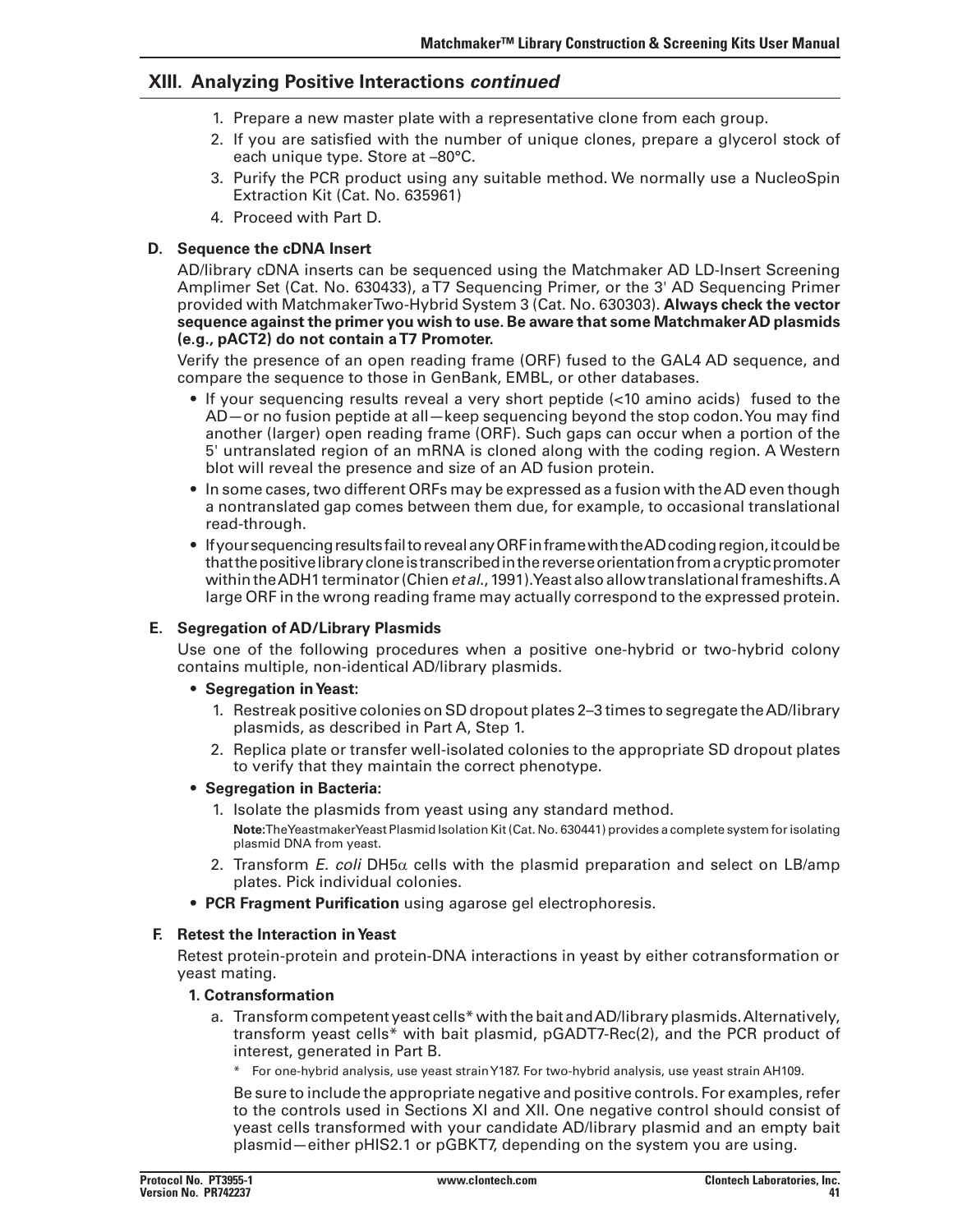If you are retesting a one-hybrid interaction, and a non-binding mutant of yourtarget element is available, consider using it as an additional negative control. Prepare a mutant-type construct otherwise identical to your original target-reporter construct and transformY187 with the mutant reporter plasmid, the candidate cDNA insert, and pGADT7-Rec2. Colonies should result from transcriptional activation using the wild-type but not the mutant-type target. For an example, see Li & Herskowitz, 1993.

- b. Plate on the appropriate SD dropout medium.
- c. Incubate plates at  $30^{\circ}$ C until colonies appear.

### **2. Yeast Mating**

 The following procedure describes how yeast mating can be used to retest positive **two-hybrid interactions**. If you have access to a *MAT***a** strain such as AH109, a similar approach could be used for the analysis of one-hybrid interactions, in which case the DNA-BD/bait plasmid is replaced by the pHIS2.1 reporter plasmid.

 If you have many positive clones to analyze, it will be more convenient to handle the clones in batches of 10 or so each.

- a. Transform AH109 with the AD/library plasmid(s), and select on SD/-Leu.
- b. Transform Y187 (or a suitable  $MAT\alpha$  strain) with the following three plasmids, and select on SD/–Trp plates:
	- i. DNA-BD
	- ii. DNA-BD/bait
	- iii. pGBKT7-Lam
- c. For each candidate AD/library plasmid to be tested, set up the yeast matings indicated in Figure 13 using the Trp<sup>+</sup> and Leu<sup>+</sup> transformants obtained in Steps a  $\&$  b above. Refer to Section XII.A.8 for a small-scale yeast mating procedure.

d. Select for diploids by spreading mating mixtures on SD/–Leu/–Trp plates as directed.

e. Streak or replica-plate to SD/–Ade/–His/–Leu/–Trp/X- $\alpha$ -gal.True positives are AD/library clones exhibiting reporter gene expression only when the AD/library plasmid is introduced by mating with the plasmid encoding the DNA-BD/bait protein.

AdditionalTwo-HybridTests:

- Transfer the library insert from the AD to the DNA-BD vector and vice versa, and then repeat the two-hybrid assay (Chien *et al*., 1991; van Aelst *et al*., 1993).You should still be able to detect the interaction.
- Create a frameshift mutation just upstream of the library insert in the AD plasmid by cutting at the *Mlu* I site, filling in the overhangs, and then religating (Bendixen *et al*., 1994). Repeat the two-hybrid assay; you should not be able to detect the interaction.
- • Generate site-specific deletion or substitution mutants and repeat the two-hybrid assay.



**Figure 13.Yeast mating to verify protein-protein (two-hybrid) interactions.**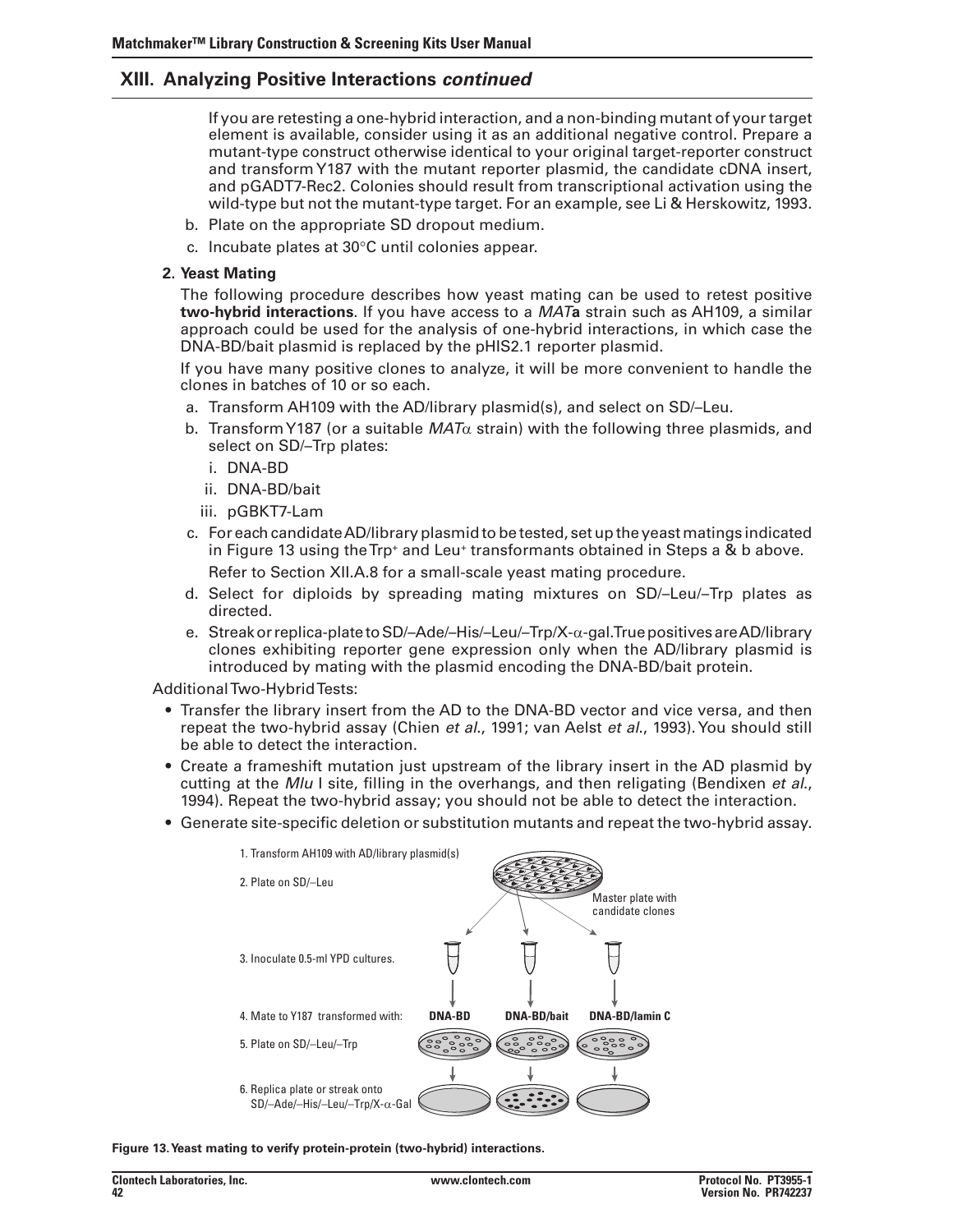#### **G. Retest the Interaction** *In Vitro*

- • **Two-hybrid** (Protein-protein) interactions can often be confirmed *in vitro* using coimmunoprecipitation (Co-IP).The **Matchmaker™ Co-IP Kit (Cat. No. 630449)** includes all the essential reagents (including antibodies, Protein A Beads, and a detailed step-by step protocol) needed to perform *in vitro* Co-IP. Following is a general Co-IP protocol suitable for Matchmaker vectors.
	- a. Transcribe and translate the epitope-tagged fusion proteins *in vitro* using the T7 promoters in the AD and DNA-BD vectors.

 **Note:** Matchmaker System 3 vectors—pGADT7, pGADT7-Rec, pGADT7-Rec2, pLP-GADT7, pGBKT7, and pLP-GBKT7—contain aT7 RNA polymerase promoter and either a c-Myc or hemagglutinin (HA) epitope tag so that you can use them directly for *in vitro* transcription and translation. (For all other GAL4-based vectors, you must incorporate aT7 promoter and epitope tag using PCR and an appropriate pair of primers.) Because theT7 promoter in System 3 vectors is located downstream of the GAL4 coding sequence, the GAL4 domains are not transcribed.Thus, *in vitro* Co-IP specifically detects interactions between bait and library proteins.

 b. Coimmunoprecipitate the epitope-tagged fusion proteins using c-Myc and HA antibodies (Durfee *et al*., 1993; Zhang *et al*., 1993).

 **Note:** If the fusion proteins *do not* coimmunoprecipitate*,* use other means to confirm the interaction. Protein interactions with weak affinities may escape detection by coimmunoprecipitation. See Phizichy & Fields (1995) for details on more sensitive detection methods. Furthermore, the AD fusion proteins may potentially not be in-frame with the epitope tag.

- • **One-Hybrid** (Protein-DNA) interactions can often be confirmed and studied *in vitro* using an electrophoretic mobility-shift assay (EMSA; Wu *et al.,* 1994).
	- a. Transcribe and translate the HA epitope-tagged fusion protein *in vitro* using the T7 promoter in the AD vector pGADT7-Rec2. **Note:**TheT7 promoter in pGADT7-Rec2 is located downstream of the GAL4 coding sequence; thus, the

GAL4 activation domain is not transcribed in vitro.

b. Perform an EMSA assay with your wild-type and mutant DNA targets to verify and, if desired, to map the DNA-binding activity of the protein.

#### **H. Retest the Interaction in Mammalian Cells**

In mammalian cells, proteins are more likely to be in their native conformations and to have the appropriate post-translational modifications; therefore, results are more likely to represent biologically significant interactions.

#### • **Two-hybrid interactions**

 Clontech offers the following products for testing two-hybrid interactions in mammalian cells:

- – The**pCMV-Myc&pCMV-HAVectorSet**(Cat.No.631604)for *in vivo*coimmunoprecipitation in mammalian cells. The CMV promoter in these vectors allows constitutive expression of the bait and library cDNA in a wide variety of mammalian cell types.
- The **MammalianTwo-HybridAssay Kit** (Cat. No. 630301) is ideal for confirming protein interactions via two-hybrid interactions in mammalian cells.

#### • **One-hybrid interactions**

 One way to test one-hybrid interactions in mammalian cells is to clone your DNA target into a mammalian reporter vector. For example, if your DNA target is part of larger, *cis*acting regulatory sequence—a promoter or promoter/enhancer element—the element can be cloned into one of our promoterless LivingColors® Fluorescent Protein, pSEAP, or pβgal ReporterVectors. Similarly, the cDNA encoding the putative DNA-binding protein can be cloned into a constitutive mammalian expression vector such as pIRES2-EGFP. If the putative DNA-binding protein functions as a transcriptional activator, you may be able to detect its activity by cotransfecting cells with these vector constructs.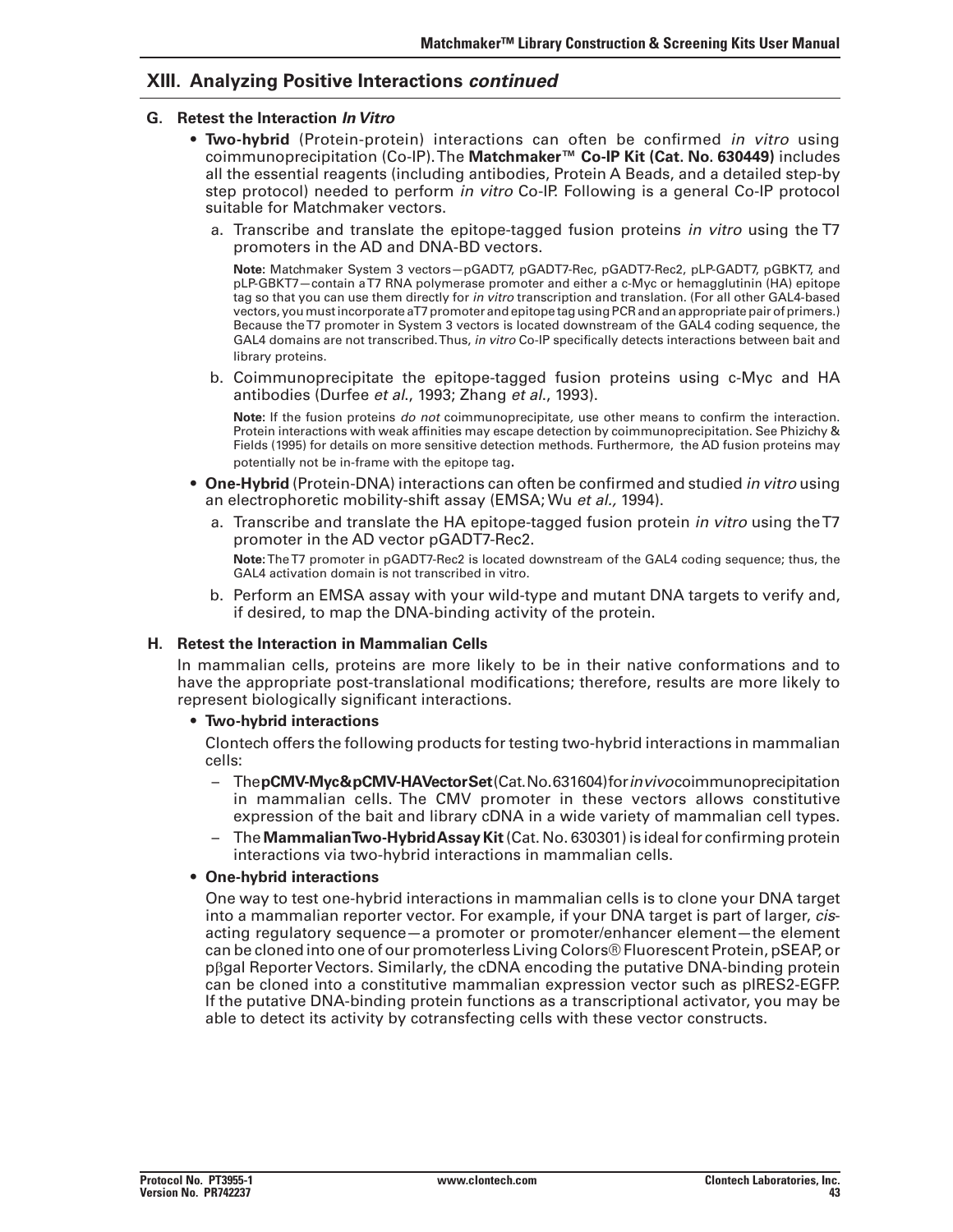# **XIV. Troubleshooting Guide**

#### **A. Constructing DNA-BD Fusions**

DNA-BD/bait activates reporter genes

- The bait protein has a transcriptional activation domain. This is especially likely if the bait protein is a transcription factor. Acidic amphipathic domains are often responsible for unwanted transcriptional activation (Ruden *et al*., 1991; Ruden, 1992). Remove the activating domain by creating specific deletions within the gene. Retest the deletion constructs for activation.Atthe amino acid level, a net negative charge per 10 amino acids is a minimal AD. Note that such deletions may also eliminate a potentially interacting domain.
- If two test proteins are being assayed, switch from the DNA-BD to the AD vector and vice versa.

Bait protein is toxic to yeast cells

• In some cases, strains that do not grow well in liquid culture will grow reasonably well on agar plates. Resuspend the colony in 1 ml of SD/–Trp, then spread the cell suspension on five 100-mm SD/–Trp plates. Incubate the plates at 30°C until the colonies are confluent. Scrape the colonies from each plate, pool them in one tube, and resuspend in a total of 5 ml of 0.5XYPDA. Use the cell suspension in the normal mating procedure.

### **B. Generating cDNA Libraries**

Low yield of ds cDNA

- One or more essential reagents may have been inadvertently omitted from the first-strand or ds cDNA synthesis steps. Repeat both steps, being careful to check off every item as you add it to the reaction.
- • Low yields of ds cDNA may be due to PCR undercycling. If you suspect undercycling, incubate the PCR reaction mixture for two more cycles and recheck the product. If you already used the maximum recommended number of cycles, increase by three more cycles. If additional cycles do not improve the yield of PCR product, repeat the PCR using a fresh aliquot of the first-strand product.
- A low yield of ds cDNA may also be due to a low yield of first-strand cDNA. Possible problems with the first-strand reaction include a mistake in the procedure (such as using a suboptimal incubation temperature or omitting a component) orinsufficient RNA in the reaction. It is also possible that the RNA has been partially degraded (by contaminating RNases) before the first-strand synthesis. Problems with the first-strand cDNA synthesis can be more easily diagnosed if you perform parallel reactions using the control RNA provided in the kit. If good results were obtained with the control RNA but not with your experimental RNA, then there may be a problem with your RNA.

Size distribution of ds cDNA is less than expected

• Your RNA starting material may be degraded, very impure, or too dilute. Check the quality and quantity of your RNA by running a sample on a gel. If the RNA seems too dilute, but otherwise of good quality, restart the experiment using more RNA. If the RNA seems degraded, restart the experiment using a fresh lot or preparation of RNA. Also, check the stability of your RNA by incubating a small sample at 37°C for 2 hr. Run it on a gel, parallel to a fresh (unincubated) sample. If the RNA appears to be unstable, it will yield poor results. If this is the case, reisolate the RNA using a different method (see Related Products). Problems with your RNA are easily diagnosed if you perform parallel reactions using the control RNA provided in this kit.

Presence of low molecular weight (<0.1 kb) material in the ds cDNA product

• The raw cDNA (e.g., before size fractionation) is expected to contain some low-molecularweight DNA contaminants, including unincorporated primers, SMART oligonucleotides, and very short PCR products. However, these small fragments are generally removed from the ds cDNA preparation in the size fractionation step using the columns provided. Note that a preponderance of low-molecular-weight (<0.1 kb) material in the raw PCR product may be indicative of overcycling. If you suspect overcycling, then the PCR step must be repeated with a fresh sample of first-strand cDNA, using 2–3 fewer cycles.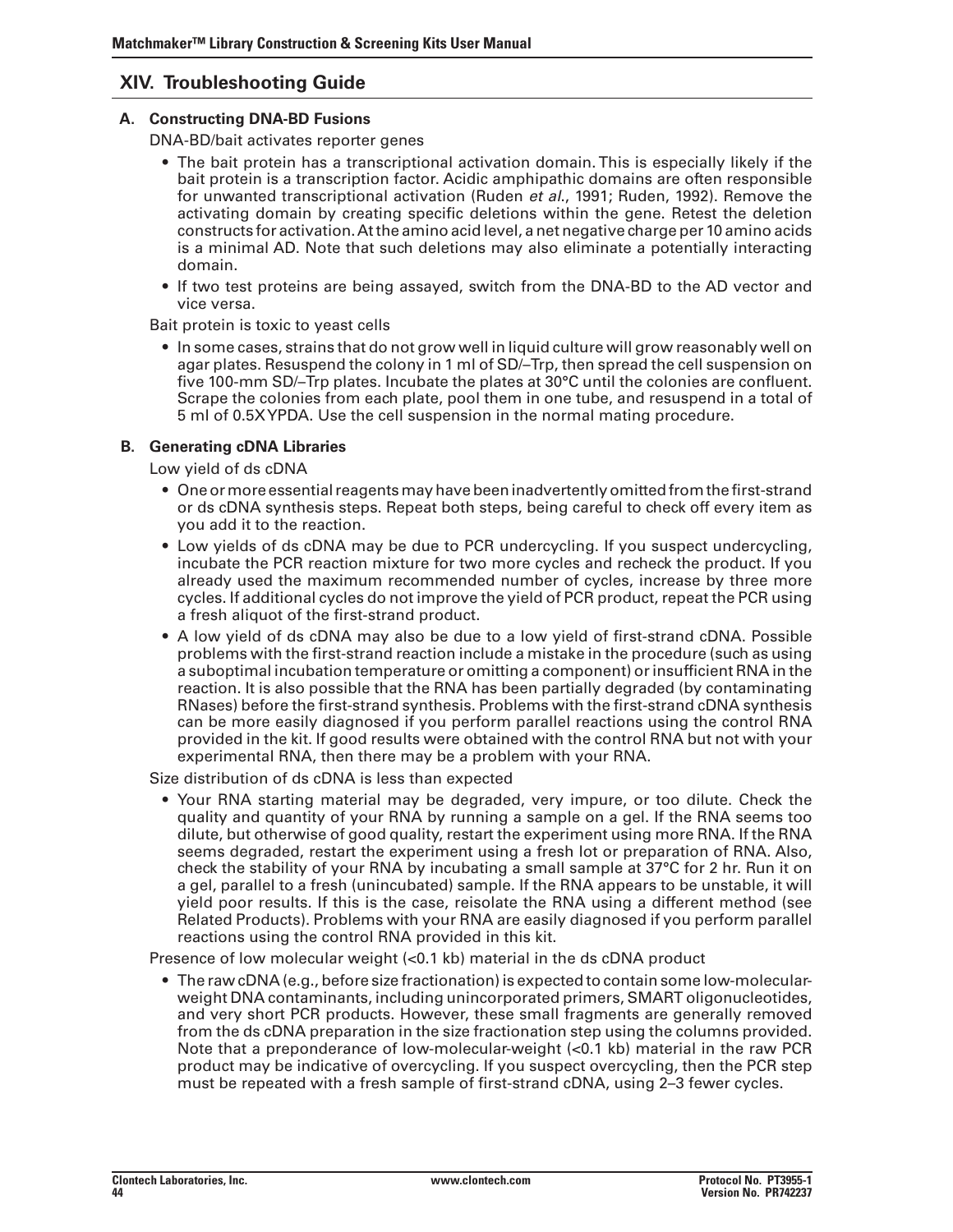### **XIV. Troubleshooting Guide** *continued*

Presence of low molecular weight (<0.1 kb) in the size-fractionated ds cDNA

- • CHROMA SPIN columns are designed to remove low-molecular-weight cDNA fragments, small DNA contaminants, and unincorporated nucleotides from the cDNA. When using these columns to purify ds cDNA, please keep the following points in mind:
	- The resolving function of the column will be diminished if the gel matrix becomes dry. In drying, the matrix body may shrink away from the inner wall of the column casing.The ds cDNA mixture can then flow down the sides of the column, allowing small contaminants to elute with the cDNA.
	- The column should be stored and used at room temperature. If it is chilled at  $4^{\circ}$ C and then warmed to room temperature for use, bubbles may form, which interfere with the proper functioning of the column.
	- Extreme, uneven deposition of the ds cDNA mixture on the surface of the column can cause inefficient separation of ds cDNA from low-molecular-weight contaminants.

#### **C. Constructing & Screening One-Hybrid andTwo-Hybrid Libraries**

Low transformation efficiency

- Check the purity of the DNA and, if necessary, repurify by ethanol precipitation.
- • The fusion protein encoded by the DNA-BD/bait plasmid (**Two-Hybrid System**) may be toxic.Try using a vector that expresses lower levels of the fusion, such pGBT9.
- • Improper media preparation. Remake media and test with control transformations.
- • ChecktheefficiencyusingthepGBT9ControlPlasmid.PlateonSD/–Trp.Thetransformation should yield  $\geq 1 \times 10^5$  colonies/µg DNA.

#### Low mating efficiency (**Two-Hybrid System**)

- • Theremayhavebeenaninsufficientnumberofpretransformedbaitcellsinthemating.When you prepare the overnight liquid culture of the bait strain, be sure to use a large, fresh colony fortheinoculum.Aftercentrifugingandresuspending,countthecellsusingahemacytometer. The density should be ≥1 x 10 $^{\rm 9}$ /ml, an ~100-fold excess over the pretransformed library cells.
- One or both of the fusion proteins is toxic to yeast. You may be able to engineer the fusion in a way that alleviates its toxicity but still allows the interaction to occur. Alternatively, use a DNA-BD or AD vector (e.g., pBridge or pGBT9) that expresses lower levels of the fusion. It may be necessary to perform the mating on agar plates (Bendixen *et al.*, 1994) or on filters (Fromont-Racine *et al*., 1997). Be sure to set up mating controls for comparison.
- Bait proteins may interfere with mating if they share homology to veast-mating proteins—e.g., pheromone receptors (Shultz *et al.,* 1995; Pringle *et al*., 1992). If homology is suspected, it may be necessary to screen your library by cotransformation.

Excessive background growth on library screening medium

- $\bullet$  Check to make sure you have prepared the selection medium correctly. Add the appropriate amount of 3-AT. Perform a 3-AT titration with the transformed reporter strain to optimize the concentration.
- If your target-pHIS2.1 reporter (**One-Hybrid System**) grows on SD/–His medium even in the presenceof≥60mM3-AT,theinsertedtargetelementmaybeinteractingwithyeastendogenous transcriptionalactivators,ormaynotrequiretrans-actingfactorstoactivatethe*HIS3*reporter. It may be necessary to redesign the target element and construct a new reporter vector.
- • The DNA-BD fusion protein (**Two-Hybrid System**) may have transcriptional activating properties. Deletion of certain portions of bait proteins may be required to eliminate unwantedactivitybeforetheproteincanbeusedinatwo-hybridscreen(Bartel*et al.*,1993b).

Failure to detect known protein-protein (**Two-Hybrid**) or DNA-protein interactions (**One-Hybrid**) interactions

- • If expression of one or both of the hybrid proteins is toxic to the cell, transformants will not grow or will grow very slowly.Truncation of one of the hybrid proteins may alleviate the toxicity and still allow the interaction to occur.Try using vectors such as pGBT9 or pBridge that express lower levels of the DNA-BD fusion protein.
- The cotransformation efficiency is too low. You may not be screening a sufficient number of library cotransformants.This can be critical, especially if the interacting target protein is encoded by a rare transcript in the source tissue.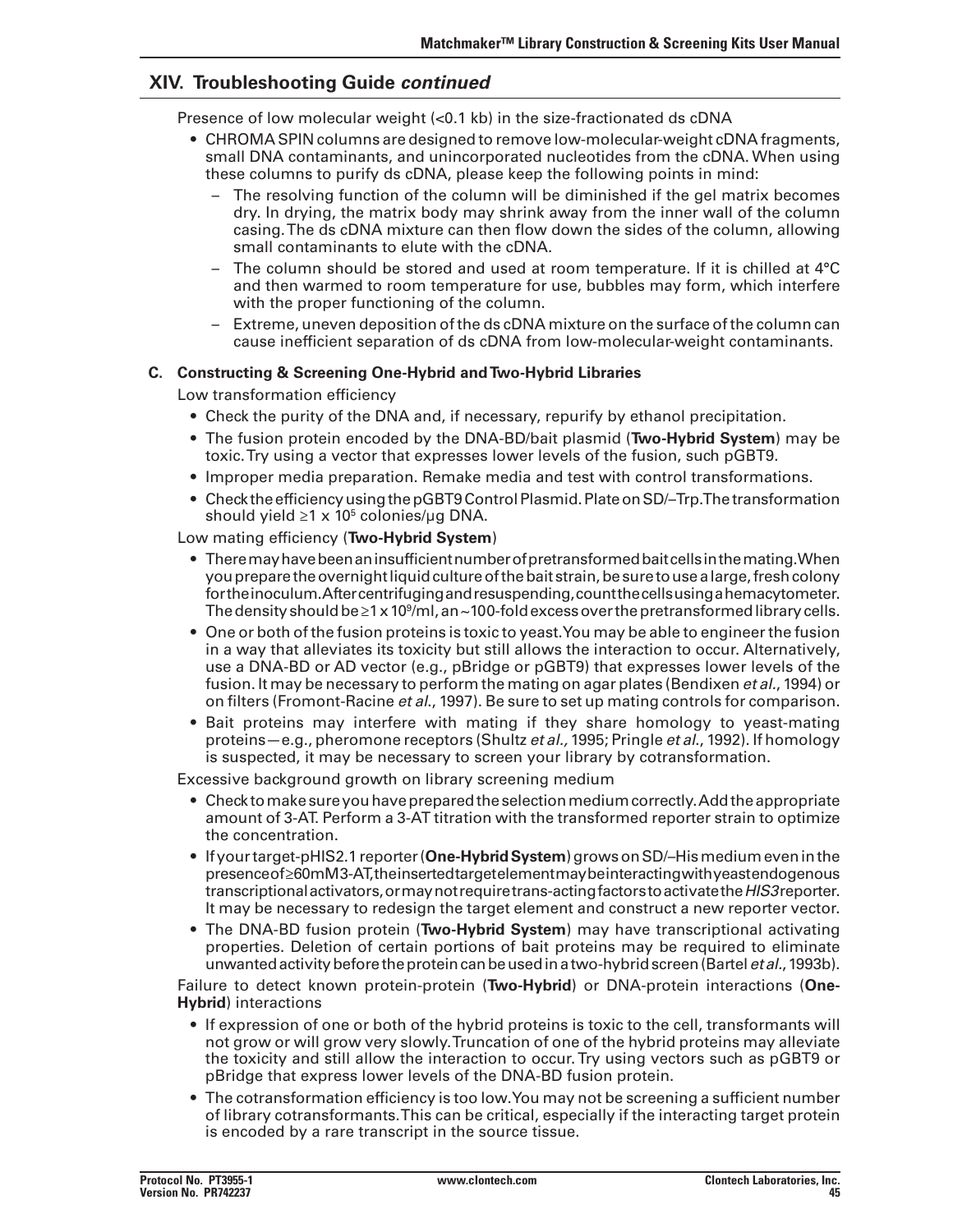### **XIV. Troubleshooting Guide** *continued*

- If one of the following situations is occurring, it may interfere with the ability of the two hybrid proteins to interact: (1) the hybrid proteins are not stably expressed in the host cell; (2) the fused GAL4 domains occlude the site of interaction; (3) the hybrid protein folds improperly; or (4) the hybrid protein cannot be localized to the yeast nucleus. In these cases, it may help to construct hybrids containing different domains of the bait or library protein. For example, to study proteins that normally do not localize to the nucleus, it may be necessary to generate mutant forms of the protein that can be transported across the nuclear membrane.
- • Some types of protein interactions may not be detectable in a GAL4-based system. The conditions in yeast cells may not allow the proper folding or post-translational modifications required for interaction of some mammalian proteins.

AD fusion library plasmid activates the reporters independent of the DNA-BD/bait protein (**Two-Hybrid System**)

 • A rare category of false positives in which an AD/library hybrid activates transcription inappropriately. Referto Section XIII for methods to verify protein interactions; see Bartel *et al.* (1993a) for further discussion of false positives.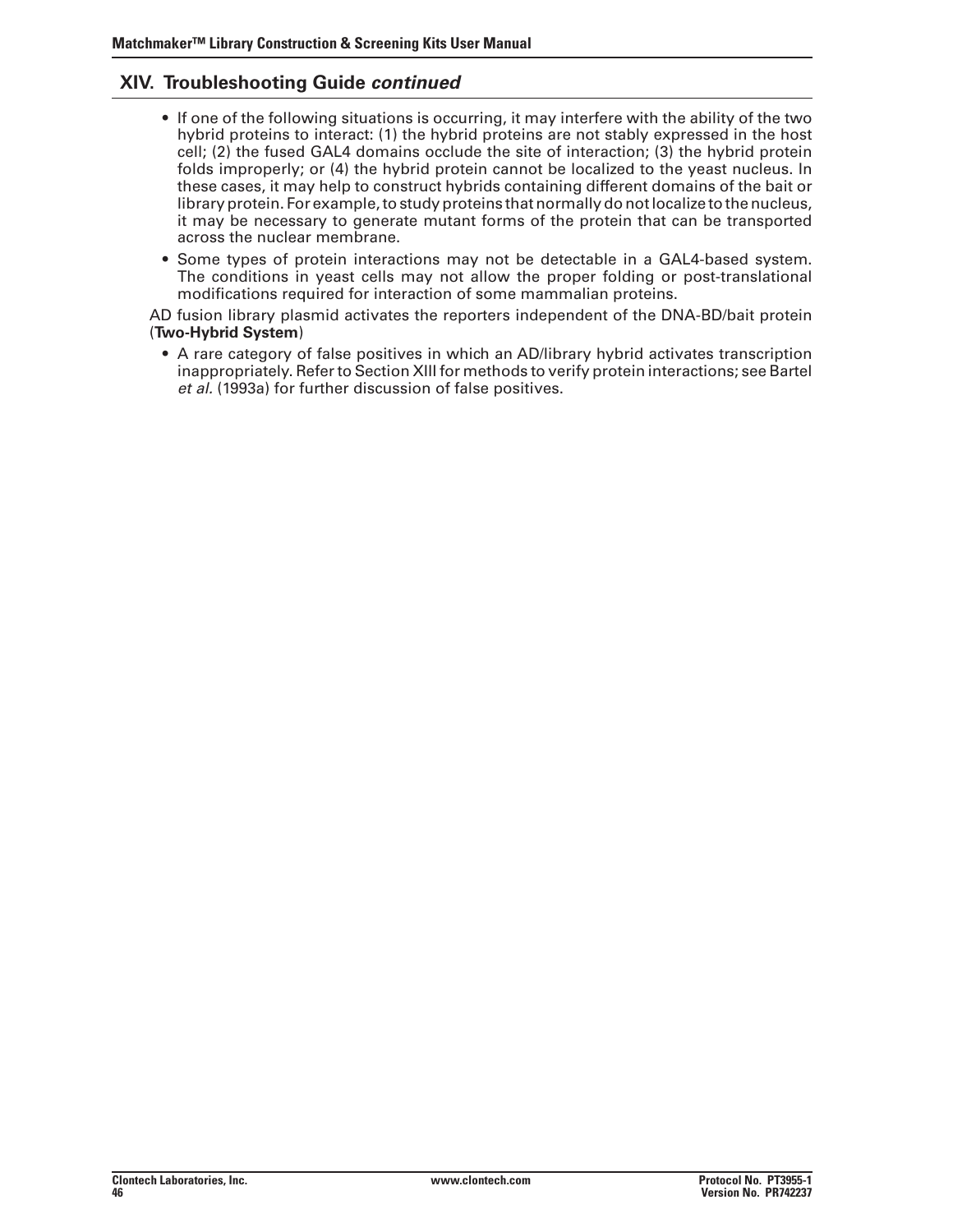### **XV. References**

Allen, J. B., Wallberg, M. W., Edwards, M. C. & Elledge, S. J. (1995) Finding prospective partners in the library: the yeast two-hybrid system and phage display find a match. *TIBS* **20**:511–516.

Aho, S., Arffman, A., Pummi, T. & Uitto, J. (1997) A novel reporter gene *MEL1* for the yeast two-hybrid system. *Anal. Biochem.* **253**:270–272.

Arndt,K.T.,Styles,C. & Fink, G.R.(1987) Multiple globalregulators control *HIS4* transcription in yeast.*Science* **237**:874–880.

Ausubel, F. M., Brent, R., Kingston, R. E., Moore, D. D., Seidman, J. G., Smith, J. A. & Struhl, K. (1995) Current Protocols in Molecular Biology (John Wiley & Sons).

Barnes,W. M. (1994) PCR amplification of up to 35-kb DNA with high fidelity and high yield from l bacteriophage templates. *Proc. Natl. Acad. Sci. USA* **91**:2216–2220.

Bartel, P.L., Chien, C.-T., Sternglanz, R. & Fields, S. (1993a) Using the two-hybrid system to detect protein-protein interactions. In*Cellular Interactions in Development: A Practical Approach*.,ed.Hartley,D.A. (OxfordUniversityPress,Oxford)pp153–179.

Bartel, P. L, Chien, C.-T., Sternglanz, R. & Fields, S. (1993b) Elimination of false positives that arise in using the two-hybrid system. *BioTechniques* **14**:920–924.

Bendixen, C., Gangloff, S. & Rothstein, R. (1994) A yeast mating-selection scheme for detection of protein-protein interactions. *Nucleic Acids Res.* **22**:1778–1779.

Birnboim, H. C. & Doly, J. (1979) A rapid alkaline extraction procedure for screening recombinant plasmid DNA. *Nucleic Acids Res.* **7**:1513.

Borson, N. D., Sato, W. L. & Drewes, L. R. (1992) A lock-docking oligo(dT) primer for 5' and 3' RACE PCR. *PCR Methods & Appl.* **2**:144–148.

Chen, X., Rubock, M. J. & Whitman, M. (1996) A transcriptional partner for MAD proteins in TGF-b signalling. *Nature* **383**:691–696.

Chenchik, A., Diatchenko, L., Chang, C. & Kuchibhatla, S. (January 1994) Great Lengths cDNA Synthesis Kit for high yields of full-length cDNA. *Clontechniques* **IX**(1):9–12.

Chenchik, A., Zhu,Y.Y., Diatchenko, L., Li, R., Hill, J. & Siebert, P. D. (1998) Generation and use of high-quality cDNA from small amounts of total RNA by SMART PCR. In *Gene Cloning and Analysis by RT-PCR* (BioTechniques Books, MA), pp. 305–319.

Chien, C.T., Bartel, P. L., Sternglanz, R. & Fields, S. (1991)The two-hybrid system: A method to identify and clone genes for proteins that interact with a protein of interest. *Proc. Nat. Acad. Sci. USA* **88**:9578–9582.

Chomczynski,P.&Sacchi,N.(1987)Single-stepmethodofRNAisolationbyacidguanidiniumthiocyanate-phenol-chloroform extraction. *Anal. Biochem.* **162**:156–159.

D'Alessio, J. M. & Gerard, G. F. (1988) Second-strand cDNA synthesis with *E. coli* DNA polymerase I and RNase H: the fate of information at the mRNA 5' terminus and the effect of *E. coli* DNA ligase. *Nucleic Acids Res*. **16:**1999–2014.

Dalton, S. &Treisman, R. (1992) Characterization of SAP-1, a protein recruited by serum response factor to the *c-fos* serum response element. *Cell* **68**:597–612.

Durfee,T., Becherer, K., Chen, P. L.,Yeh, S. H.,Yang,Y., Kilbburn, A. E., Lee,W. H. & Elledge, S. J. (1993)The retinoblastoma protein associates with the protein phosphatase type 1 catalytic subunit. *Genes Devel.* **7**:555–569.

Estojak, J., Brent, R. & Golemis, E. A. (1995) Correlation of two-hybrid affinity data with *in vitro* measurements. *Molecular and Cellular Biology* **15**:5820–5829.

Farrell,Jr.,R.E.(1993)*RNA Methodologies—A Lab Guide for Isolation and Characterization*(AcademicPress,SanDiego,CA).

Feilotter, H. E., Hannon, G. J., Ruddel, C. J. & Beach, D. (1994) Construction of an improved host strain for two hybrid screening. *Nucleic Acids Res.* **22:**1502–1503.

Fields, S. (1993)The two-hybrid system to detect protein-protein interactions. *METHODS: A Companion to Meth. Enzymol*. **5:**116–124.

Fields, S. & Song, O. (1989) A novel genetic system to detect protein-protein interactions. *Nature* **340**: 245–247.

Fields,S.&Sternglanz,R**.**(1994)Thetwo-hybridsystem:anassayforprotein-proteininteractions.*Trends Genet.***10**:286–292.

Finley, Jr., R. L. & Brent, R. (1994) Interaction mating reveals binary and ternary connections between *Drosophila* cell cycle regulators. *Proc. Natl. Acad. Sci. USA* **91:**12980–12984.

Fromomt-Racine, M., Bertrand, E., Pictet, R. & Grange,T. (1993) A highly sensitive method for mapping the 5' termini of mRNAs. *Nucleic Acids Res*. **21:**1683–1684.

Fromont-Racine, M., Rain, J. C., Legrain, P. (1997)Toward a functional analysis of the yeast genome through exhaustive two-hybrid screens. *Nat Genet.* **16**:216–217.

Furuichi,Y. & Miura, K. (1975) A blocked structure at the 5' terminus of mRNA from cytoplasmic polyhedrosis virus. *Nature*  **253:**374–375.

Ghosh, S., Selby, M. J. & Peterlin, B. M. (1993) Synergism betweenTat and VP16 in *trans*-activation of HIV-1 LTR. *J. Mol. Biol.* **234**:610–619.

Gietz, D., St. Jean, A., Woods, R. A., & Schiestl, R. H. (1992) Improved method for high efficiency transformation of intact yeast cells. *Nucleic Acids Res*. **20**:1425.

Golemis,E.A.,Gyuris,J.&Brent,R.(1996)Analysisofproteininteractions;andInteractiontrap/two-hybridsystemstoidentify interacting proteins. In *Current Protocols in Molecular Biology* (John Wiley & Sons, Inc.), Sections 20.0 and 20.1.

Gstaiger, M., Knoepfel, L., Georgiev, O., Schaffner, W. & Hovens, C. M. (1995) A B-cell coactivator of octamer-binding transcription factors. *Nature* **373**:360–362.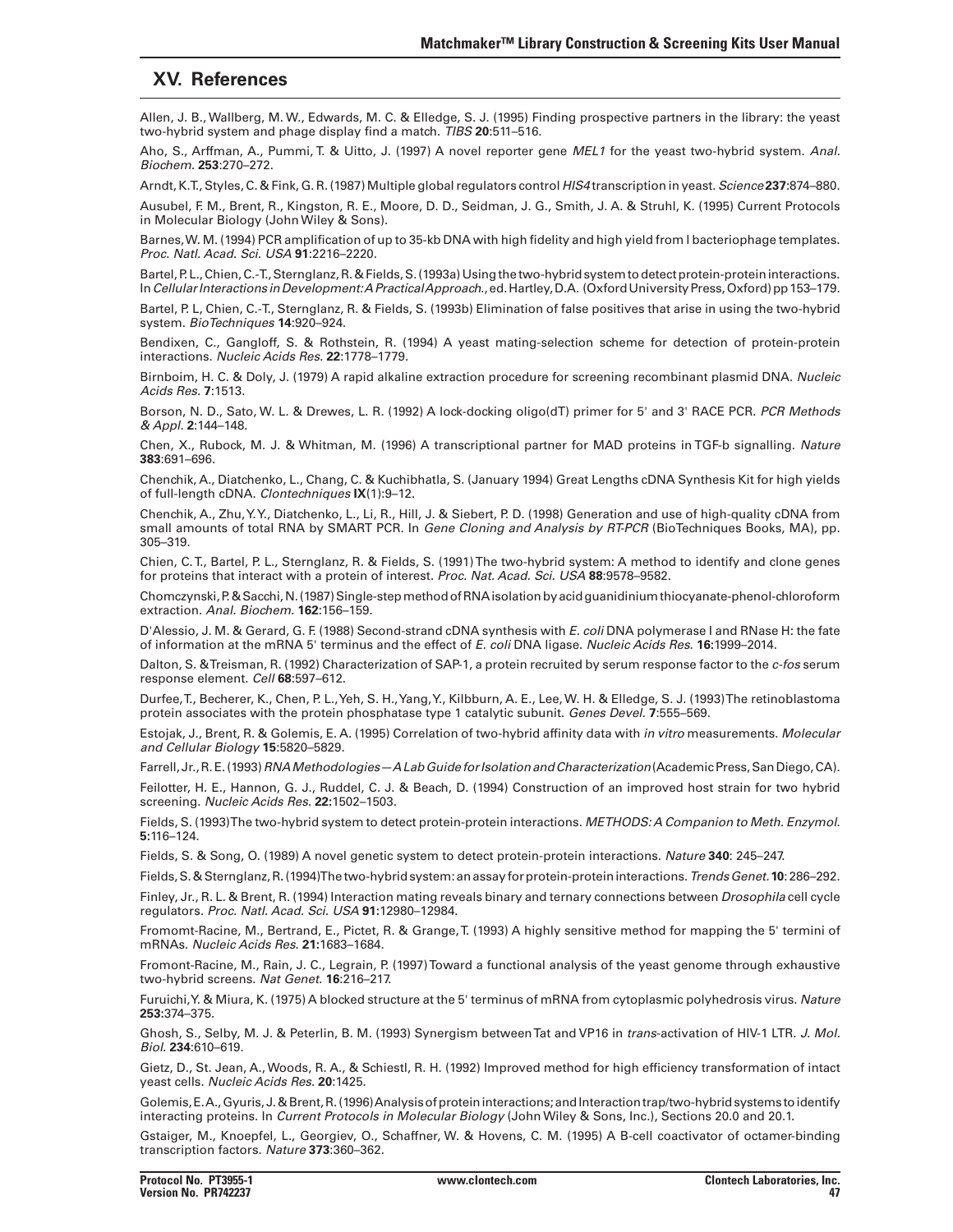### **XV. References** *continued*

Guarente, L. (1993) Strategies for the identification of interacting proteins. *Proc. Natl. Acad. Sci. USA* **90**:1639–1641.

Gubler, U. & Hoffman, B. J. (1983) A simple and very efficient method for generating cDNA libraries. *Gene* **25**:263–269.

Gubler, U. & Hoffman, B. J. (1983) A simple and very efficient method for generating complementary DNA libraries. *Gene* **25**:263–269.

Guthrie, C. & Fink, G. R. (1991) Guide to yeast genetics and molecular biology. *Methods in Enzymology* (Academic Press, San Diego) **194**:1–932.

Gyuris, J., Golemis, E., Chertkov, H. & Brent, R. (1993) Cdi1, a human G1 and S phase protein phosphatase that associates with Cdk2. *Cell* **75:**791–803.

Hagen, F. S., Gray, C. L. & Kuijper, J. L. (1988) Assaying the quality of cDNA libraries. *BioTechniques* **6**(4):340–345.

Harper, J.W., Adami, G. R.,Wei, N., Keyomarsi, K. & Elledge, S. J. (1993) The p21 Cdk-interacting protein Cip1 is a potent inhibitor of G1 cyclin-dependent kinases. *Cell* **75**:805–816.

Heslot, H. & Gaillardin, C., eds. (1992) *Molecular Biology and Genetic Engineering of Yeasts* (CRC Press, Inc.).

Hill, J., Donald, K. A. & Griffiths, D. E. (1991) DMSO-enhanced whole cell yeast transformation. *Nucleic Acids Res*. **19**:5791.

Holm,C.(1993)A functional approachtoidentifyingyeasthomologsofgenes fromother species. In*Methods: A Companion to Methods in Enzymology* **5:**102–109.

Hopkin, K. (1996)Yeast two-hybrid systems: more than bait and fish. *J. NIH Res*. **8**:27–29.

Huynh,T. V.,Young, R. A. & Davis, R. W. (1985) *DNA Cloning: A Practical Approach*, ed. Glover, D. M. (IRL Press, Oxford).

Ito, H., Fukada,Y., Murata, K. & Kimura, A. (1983)Transformation of intact yeast cells treated with alkali cations. *J. Bacteriol.*  **153**:163–168.

Iwabuchi, K., Li, B., Bartel, P. & Fields, S. (1993) Use of the two-hybrid system to identify the domain of p53 involved in oligomerization. *Oncogene* **8**:1693–1696.

James, P., Haliaday, J. & Craig, E. A. (1996) Genomic libraries and a host strain designed for highly efficient two-hybrid selection in yeast. *Genetics* **144:**1425–1436.

Kato, S., Sekine, S., Oh, S.-W., Kim, N.-S., Umezawa,Y., Abe, N.,Yokoyama-Kobayashi, M. & Aoki,T. (1994) Construction of a human full-length cDNA bank. *Gene* **150:**243–250.

Kellogg, D. E.,Rybalkin, I.,Chen,S., Mukhamedova, N.,Vlasik,T.,Siebert, P. & Chenchik,A.(1994)TaqStartAntibody: Hot start PCR facilitated by a neutralizing monoclonal antibody directed against *Taq* DNA polymerase. *BioTechniques* **16:**1134–1137.

Kumar, R., Chen, S., Scheurer, D., Wang, Q.-L., Duh, E., Sung, C.-H., Rehemtulla, A., Swaroop, A., Adler, R. & Zack, D. J. (1996) The bZIP transcription factor Nrl stimulates rhodopsin promoter activity in primary retinal cell cultures. *J. Biol. Chem.* **271**(47):29612–29618.

Kuo, H. J., Maslen, C. L., Keene, D. R. & Glanville, R.W. (1997)TypeVI collagen anchors endothelial basement membranes by interacting with type IV collagen. *J. Biol. Chem.* **272:** 26522–26529.

Lehming, N.,Thanos, D., Brickman, J. M., Ma, J., Maniatis,T. & Ptashne, M. (1994) An HMG-like protein that can switch a transcriptional activator to a repressor. *Nature* **371**:175–179.

Li, B. & Fields, S. (1993) Identification of mutations in p53 that affect its binding to SV40 T antigen by using the yeast two-hybrid system. *FASEB J.* **7**:957–963.

Li, J. J. & Herskowitz, I. (1993) Isolation of ORC6, a component of the yeast origin of recognition complex by a one-hybrid system. *Science* **262:**1870–1873.

Liaw, G.-J. (1994) Improved protocol for directional multimerization of a DNA fragment. *BioTechniques* **17**:668–670.

Liu, J.,Wilson,T.E., Milbrandt, J. & Johnston, M. (1993) Identifying DNA-binding sites and analyzing DNA-binding domains using a yeast selection system. In *Methods: A Companion to Methods in Enzymology* **5**:125–137.

Louret, O. F., Doignon, F. & Crouzet, M. (1997) Stable DNA binding yeast vector allowing high bait expression for use in the two-hybrid system. *BioTechniques* **23**:816–819.

Luban, J., Alin, K. B., Bossolt, K. L., Humaran, T. & Goff, S. P. (1992) Genetic assay for multimerization of retroviral *gag* polyproteins. *J Virol.* **66**:5157–5160.

Luban, J. & Goff, S. P. (1995) The yeast two-hybrid system for studying protein interactions. *Curr. Opinion. Biotechnol.* **6**(1): 59–64.

Luo,Y., Vijaychander, S., Stile, J. & Zhu, L. (1996) Cloning and analysis of DNA-binding proteins by yeast one-hybrid and one-two-hybrid systems. *Biotechniques* **20**:564–568.

Ma, J. & Ptashne, M. (1987) A new class of yeast transcriptional activators. *Cell* **51:**113–119.

Marcil, R. & Higgins, D. R. (1992) Direct transfer of plasmid DNA from yeast to *E. coli* by electroporation. *Nucleic Acids Res*. **20:**917.

MatchmakerTwo-Hybrid System 3 (January 1999)*Clontechniques* **XIV**(1):12–14.

Matchmaker Library Construction & Screen Kit (October 2000)*Clontechniques* **XV**(4):5–7.

McNabb, D.S. & Guarente, L. (1996) Genetic and biochemical probes for protein-protein interactions. *Curr. Opin. Biotechnol.* **7**(5):554–559.

Mendelsohn, A. R. & Brent, R. (1994) Biotechnology applications of interaction traps/two-hybrid systems. *Curr. Opinion Biotechnol*. **5**:482–486.

Okayama, H. & Berg, P. (1982) High efficiency cloning of full-length cDNA. *Mol. Cell. Biol.* **2**:161–170.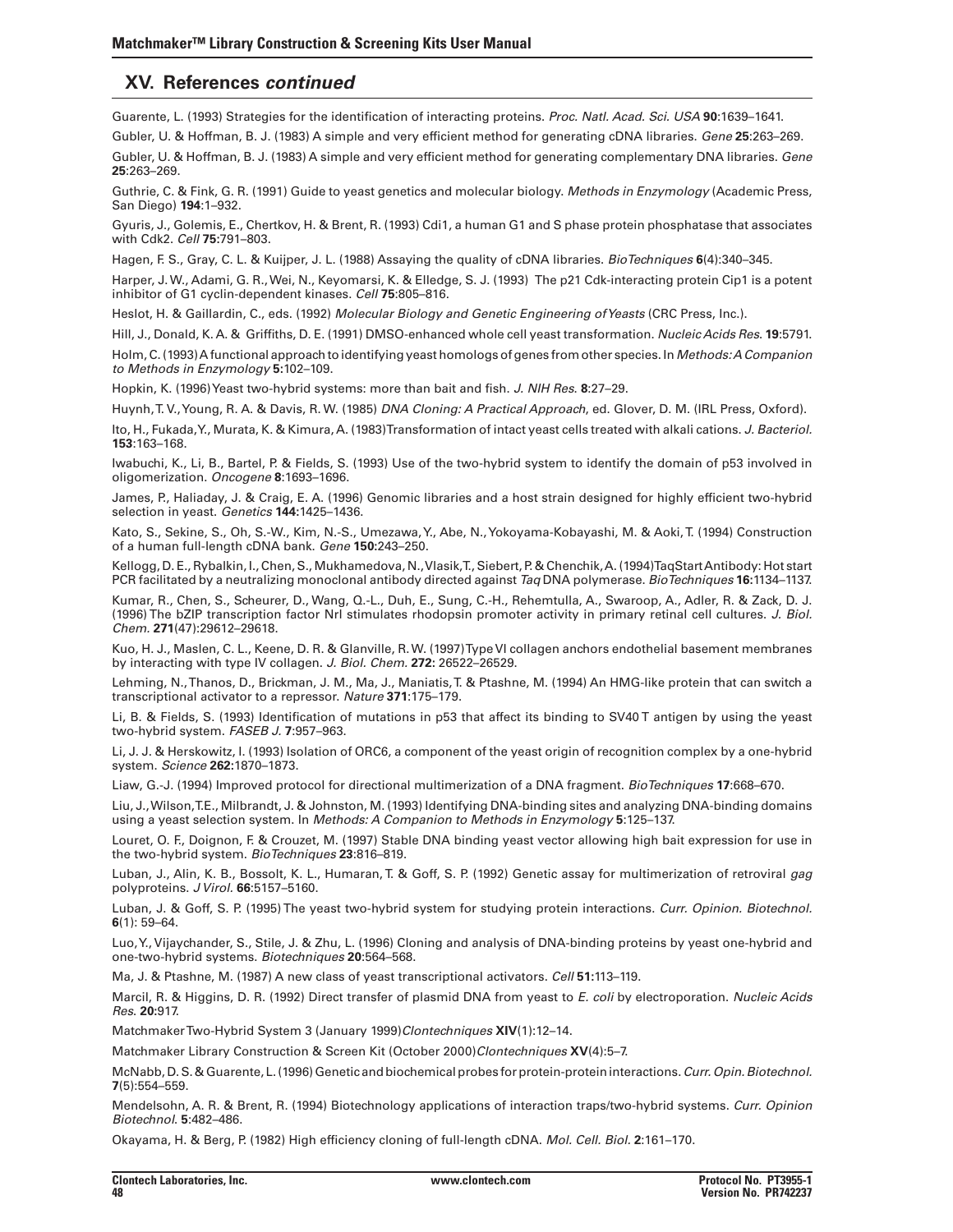### **XV. References** *continued*

Ozenberger, B. A. &Young, K. H. (1995) Functional interaction of ligands and receptors of the hematopoietic superfamily in yeast. *Mol. Endocrinol.* **9:**1321–1329.

Phizichy,E.M.&Fields,S.(1995)Protein-proteininteractions:Methods fordetectionandanalysis. *Microbiol. Rev.***59**:94–123. Pringle, J. R., Broach, J. R. & Jones, E. W., eds. (1992) The Molecular and Cellular Biology of the Yeast Saccharomyces:

Genome Dynamics, Protein Synthesis, and Energetics (Cold Spring Harbor Laboratory Press, Cold Spring Harbor, NY).

Ruden, D. M. (1992) Activating regions of yeast transcription factors must have both acidic and hydrophobic amino acids. *Chromosoma* **101**:342–348.

Ruden, D. M., Ma, J., Li,Y.,Wood, K. & Ptashne, M. (1991) Generating yeast transcriptional activators containing no yeast protein sequences. *Nature* **350**:250–251.

Sambrook, J., Fritsch, E. F. & Maniatis,T. (1989) *Molecular Cloning: A Laboratory Manual* (Cold Spring Harbor Laboratory, Cold Spring Harbor, NY).

Scharf, S. J. (1990) Cloning with PCR. In *PCR Protocols: A Guide to Methods and Applications*. eds. Innis, M. A., Gelfand, D. H., Sninsky, J. J. & White,T. J. (Academic Press, Inc., San Diego), pp. 84–91.

Schiestl, R. H. & Gietz, R. D. (1989) High efficiency transformation of intact cells using single stranded nucleic acids as a carrier. *Curr. Genet.* **16**:339–346.

Schultz, J., Ferguson, B., Sprague, G. F., Jr. (1995) Signal transduction and growth control in yeast. *Curr. Opin. Genet. Dev.* **5**:31–37.

Strubin, M., Newell, J. W. & Matthias, P. (1995) OBF-1, a novel B cell-specific coactivator that stimulates immunoglobin promoter activity through association with octamer-binding proteins. *Cell* **80**:497–506.

Thukral, S. K., Blain, G. C., Chang, K. K. & Fields, S. (1994) Distinct residues of human p53 implicated in binding to DNA, simian virus 40 largeT antigen, 53BP1, and 53BP2. *Mol. Cell. Biol.* **14**:8315-8321.

Tirode, F.,Malaguti,C.,Romero, F.,Attar,R.,Camonis, J.&Egly, J.M.(1997)A conditionally expressedthirdpartner stabilizes or prevents the formation of a transcriptional activator in a three-hybrid system. *J. Biol. Chem.* **272:** 22995–22999.

van Aelst, L., Barr, M., Marcus, S., Polverino, A. & Wigler, M. (1993) Complex formation between RAS and RAF and other protein kinases. *Proc. Natl. Acad. Sci. USA* **90**:6213–6217.

Vojtek, A., Hollenberg, S. & Cooper, J. (1993) Mammalian Ras interacts directly with the serine/threonine kinase Raf. *Cell* **74**:205–214.

Wang, M. M. & Reed, R. R. (1993) Molecular cloning of the olfactory neuronal transcription factor Olf-1 by genetic selection in yeast. *Nature* **364**:121–126.

Wei, Z., Angerer, R. C. & Angerer, L. M. (1999) Identification of a new sea urchin ets protein, SpEts4, by yeast one-hybrid screening with the hatching enzyme promoter. *Mol. Cell. Biol.* **19**:1271–1278.

Wilson,T. E., Fahrner,T. J., Johnston, M. & Milbrandt, J. (1991) Identification of the DNA binding site for NGFI-B by genetic selection in yeast. *Science* **252:**1296–1300.

Wu,Y., Liu,Y., Lee, L.,Miner, Z. & Kulesz-Martin,M.(1994)Wild-type alternatively spliced p53: binding to DNA and interaction with the major p53 protein *in vitro* and in cells. *EMBO J.* **13:**4823–4830.

Yang, M.,Wu, Z. & Fields, S. (1995) Protein-peptide interactions analyzed with the yeast two-hybrid system. *Nucleic Acid Res.* **23**(7):1152–1156.

Ye,Q.,&Worman,H. J.(1995)Protein-proteininteractionsbetweenhumannuclearlamins expressedinyeast. *Experimental Cell Res*. **219**:292–298.

Zhang, X., Settleman, J., Kyriakis, J. M., Takeuchi-Suzuki, E., Elledge, S. J., Marshall, M. S., Bruder, J. T., Rapp, U. R. & Avruch, J. (1993) Normal and oncogenic p21ras proteins bind to the amino-terminal regulatory domain of c-Raf-1. *Nature*  **364**:308–313.

Zhu, L. & Hannon, G. J. (2000)Yeast HybridTechnologies. Eds. Zhu, L. & Hannon, G. J. (Eaton Publishing, BioTechniques Books Division, Natick, MA).

Zhu,Y.Y., Machleder, E. M., Chenchik, A., Li, R. and Siebert, P. D. (2001) Reverse transcriptase template switching: A SMART™ approach for full-length cDNA library construction. *Biotechniques* **30**:892–897.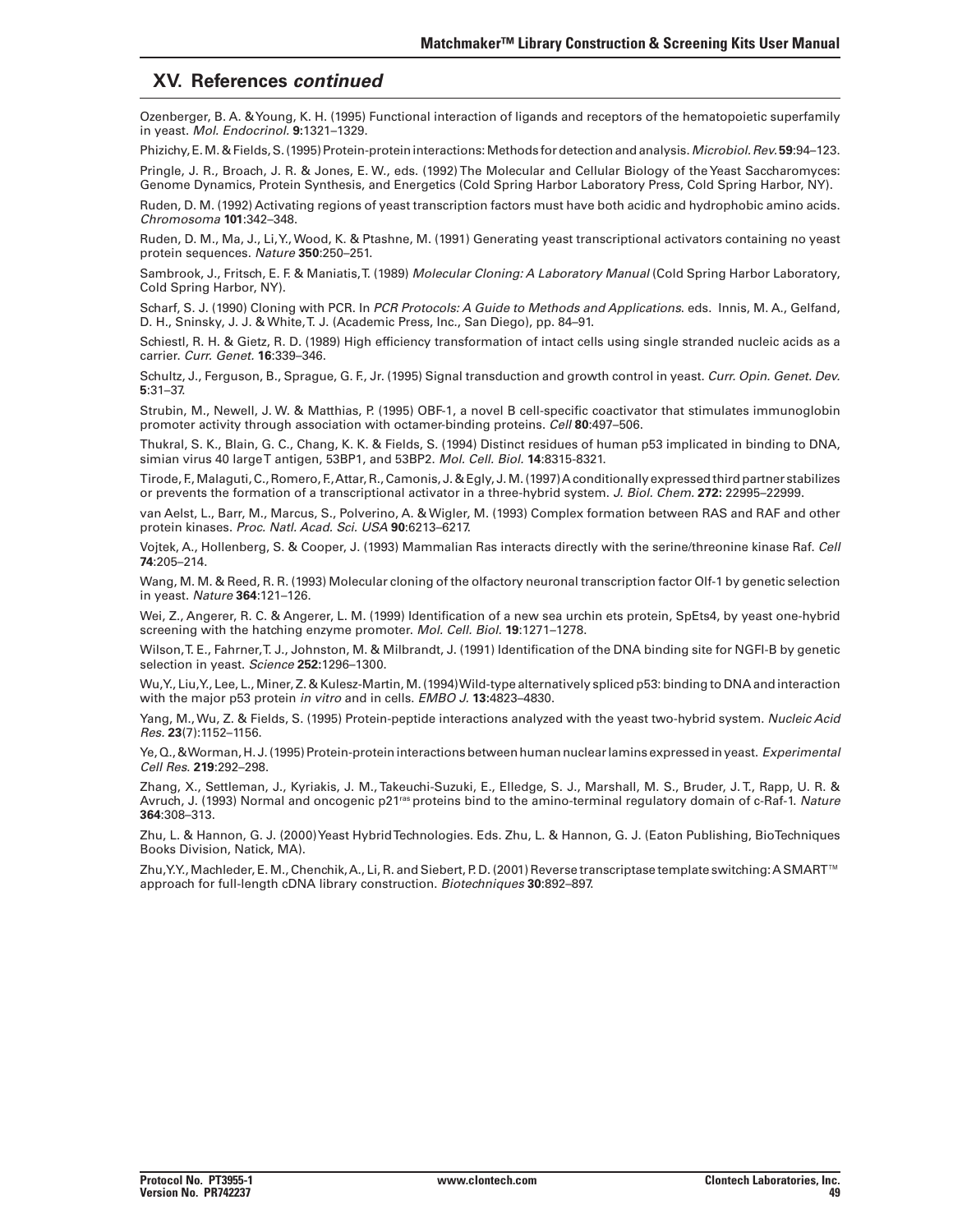# **XVI. Related Products**

For the latest and most complete listing of all Clontech products, please visit **www.clontech.com**

| <b>Products</b>                                                                                                                                                                                                                                                                                           | Cat. Nos.                  |
|-----------------------------------------------------------------------------------------------------------------------------------------------------------------------------------------------------------------------------------------------------------------------------------------------------------|----------------------------|
| RNA isolation, cDNA synthesis, PCR purification                                                                                                                                                                                                                                                           |                            |
| • NucleoTrap® mRNA Kit (Mini or Midi sizes)                                                                                                                                                                                                                                                               | 636022<br>636023           |
| · NucleoSpin® RNA II Kit                                                                                                                                                                                                                                                                                  | 635990<br>635991<br>635992 |
| • NucleoSpin® Extraction Kit                                                                                                                                                                                                                                                                              | 635961                     |
| • Advantage® 2 PCR Kit                                                                                                                                                                                                                                                                                    | 639206<br>639207           |
| • Advantage® 2 Polymerase Mix                                                                                                                                                                                                                                                                             | 639201<br>639202           |
| • Poly A+ RNA                                                                                                                                                                                                                                                                                             | many                       |
| • Total RNA                                                                                                                                                                                                                                                                                               | many                       |
| • Human b-Actin Control Amplimer Set                                                                                                                                                                                                                                                                      | 639001<br>639002           |
| • Mouse b-Actin Control Amplimer Set                                                                                                                                                                                                                                                                      | 639007<br>639008           |
| • Rat b-Actin Control Amplimer Set                                                                                                                                                                                                                                                                        | 639011<br>639012           |
| ● CHROMA SPIN™+TE-400 Columns                                                                                                                                                                                                                                                                             | 636076                     |
| • SMART <sup>™</sup> PCR cDNA Synthesis Kit                                                                                                                                                                                                                                                               | 634902                     |
| Yeast culture & plasmid isolation                                                                                                                                                                                                                                                                         |                            |
| ● Yeastmaker <sup>™</sup> Yeast Transformation System 2                                                                                                                                                                                                                                                   | 630439                     |
| ● Yeastmaker <sup>™</sup> Yeast Plasmid Isolation Kit                                                                                                                                                                                                                                                     | 630441                     |
| • YPD Medium                                                                                                                                                                                                                                                                                              | 630409                     |
| • YPD Agar Medium                                                                                                                                                                                                                                                                                         | 630410                     |
| • Minimal SD Base (contains glucose)                                                                                                                                                                                                                                                                      | 630411                     |
| • Minimal SD Agar Base (contains glucose)                                                                                                                                                                                                                                                                 | 630412                     |
| • Dropout (DO) Supplements for use with any SD Base                                                                                                                                                                                                                                                       | many                       |
| Two-Hybrid screening & analysis                                                                                                                                                                                                                                                                           |                            |
| • Matchmaker <sup>™</sup> Two-Hybrid System 3                                                                                                                                                                                                                                                             | 630303                     |
| • pCMV-Myc & pCMV-HA Vector Set                                                                                                                                                                                                                                                                           | 631604                     |
| • Mammalian Matchmaker™ Two-Hybrid Assay Kit                                                                                                                                                                                                                                                              | 630301                     |
| ● Matchmaker <sup>™</sup> cDNA & Genomic Libraries                                                                                                                                                                                                                                                        | many                       |
| ● Matchmaker <sup>™</sup> Pretransformed Libraries                                                                                                                                                                                                                                                        | many                       |
| Note: Clontech offers premade cDNA and genomic AD fusion libraries from a broad range of tissues for use in<br>two-hybrid assays. For added convenience, you can also choose from a variety of Pretransformed Libraries. These<br>libraries are not recommended for use in Matchmaker one-hybrid screens. |                            |
| Matchmaker <sup>™</sup> AD LD-Insert Screening Amplimer Set<br>$\bullet$                                                                                                                                                                                                                                  | 630433                     |
| · GAL4 DNA-BD Monoclonal Antibody                                                                                                                                                                                                                                                                         | 630403                     |

- GAL4 AD Monoclonal Antibody 630402 • HA-Tag Polyclonal Antibody 631207 • c-Myc Monoclonal Antibody 631206 • pGBKT7 DNA-BD Vector 630443 • pGADT7 AD Vector 630442 • pBridge Vector 630404
- pLP-GBKT7 DNA-BD Acceptor Vector **630406**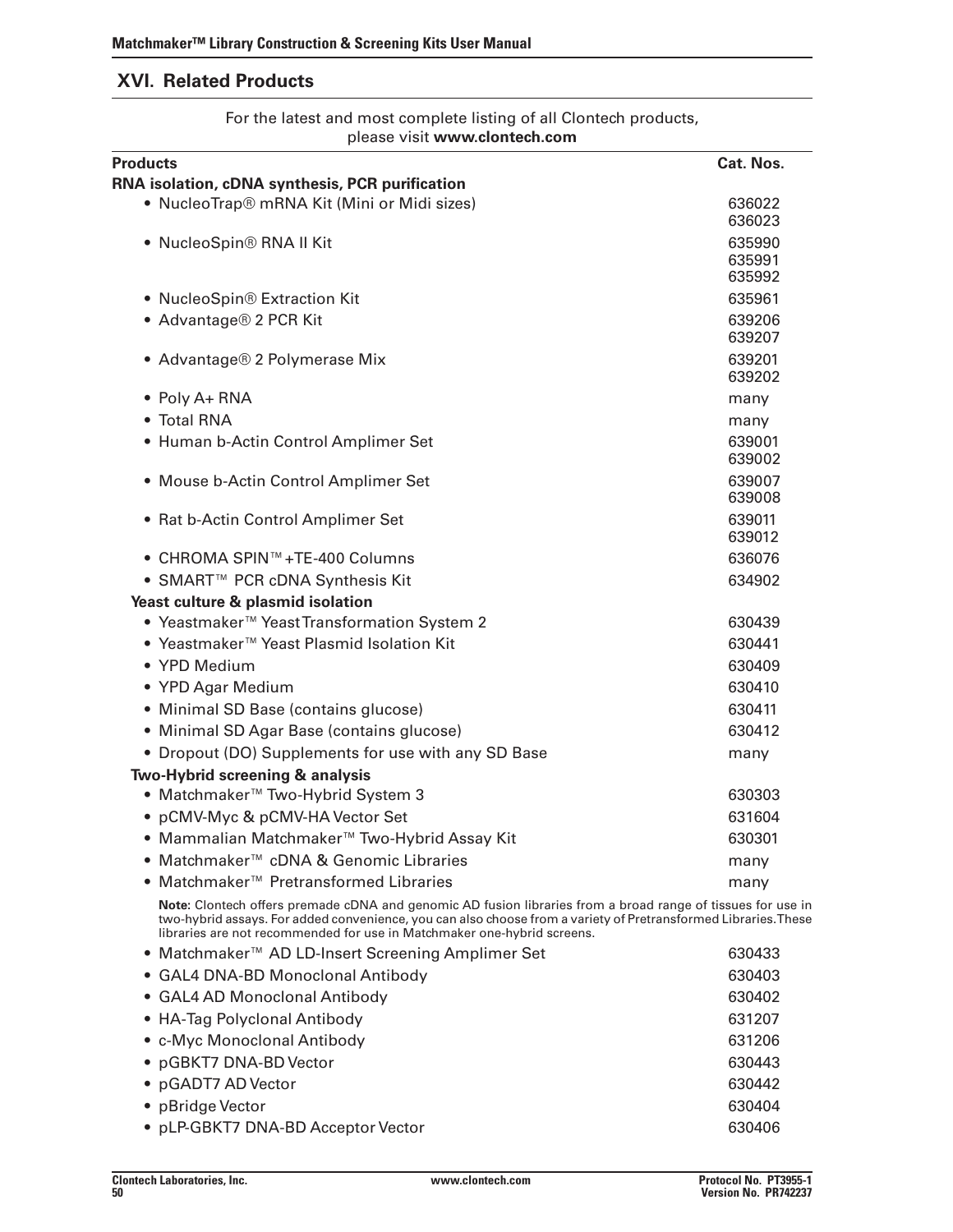# **XVI. Related Products**

| Two-Hybrid screening & analysis (continued) | Cat. Nos. |
|---------------------------------------------|-----------|
| • pLP-GADT7 AD Acceptor Vector              | 630405    |
| • $X$ - $\alpha$ -gal                       | 630407    |
| • Matchmaker <sup>™</sup> Co-IP Kit         | 630449    |
| • Luminescent $\beta$ -gal Detection Kit II | 631712    |
| <b>General cloning reagents</b>             |           |
| • Creator <sup>™</sup> pDNR Cloning Kits    | many      |
| ● QUICK-Clone™ cDNA                         | many      |
| • KC8 Electrocompetent Cells                | 630435    |
| • Fusion-Blue™ Competent Cells              | 636700    |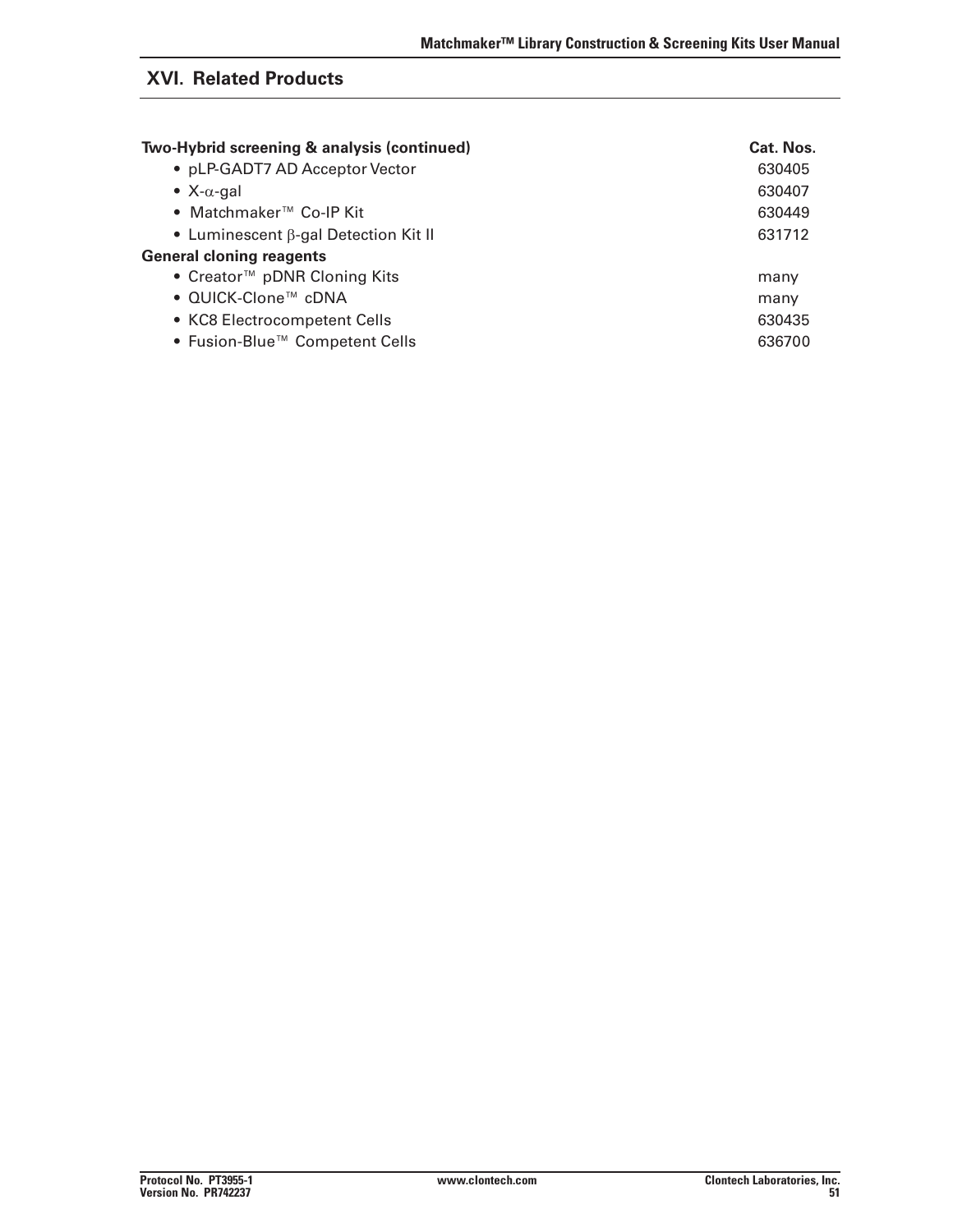# **Appendix A:Typical Results of ds cDNA Synthesis**

Double-stranded cDNA synthesized from Control Human Placenta Poly A+ RNA using the protocol in this manual should appear as a moderately strong smear from ≥0.1 kb to 4 kb (or more) on a 1.2% agarose/EtBr gel (Figure 14).



**Figure 14. Double-stranded cDNA synthesized from Control Human Placenta Poly A+RNA.** 1 µl (1.0 µg) of Control Human Placenta Poly A+RNA was used as the template for first-strand cDNA synthesis.Two first-strand samples were prepared: One with a random primer (our CDS III/6 Primer; **Lanes 1 & 3**), and the other with an oligo(dT) primer (our CDS III Primer; **Lanes 2 & 4**). Next, 2 µl of the single-stranded cDNA was amplified by LD-PCR. Each ds cDNA product was then purified with a CHROMA SPIN+TE-400 Column.The ds cDNA was analyzed on a 1.2% agarose/EtBr gel before (**Lanes 1 & 2**; 7 µl cDNA per lane) and after (**Lanes 3 & 4**; 5 µl cDNA per lane) column purification. **Lane M** was loaded with 250 ng of a 1-kb DNA size marker.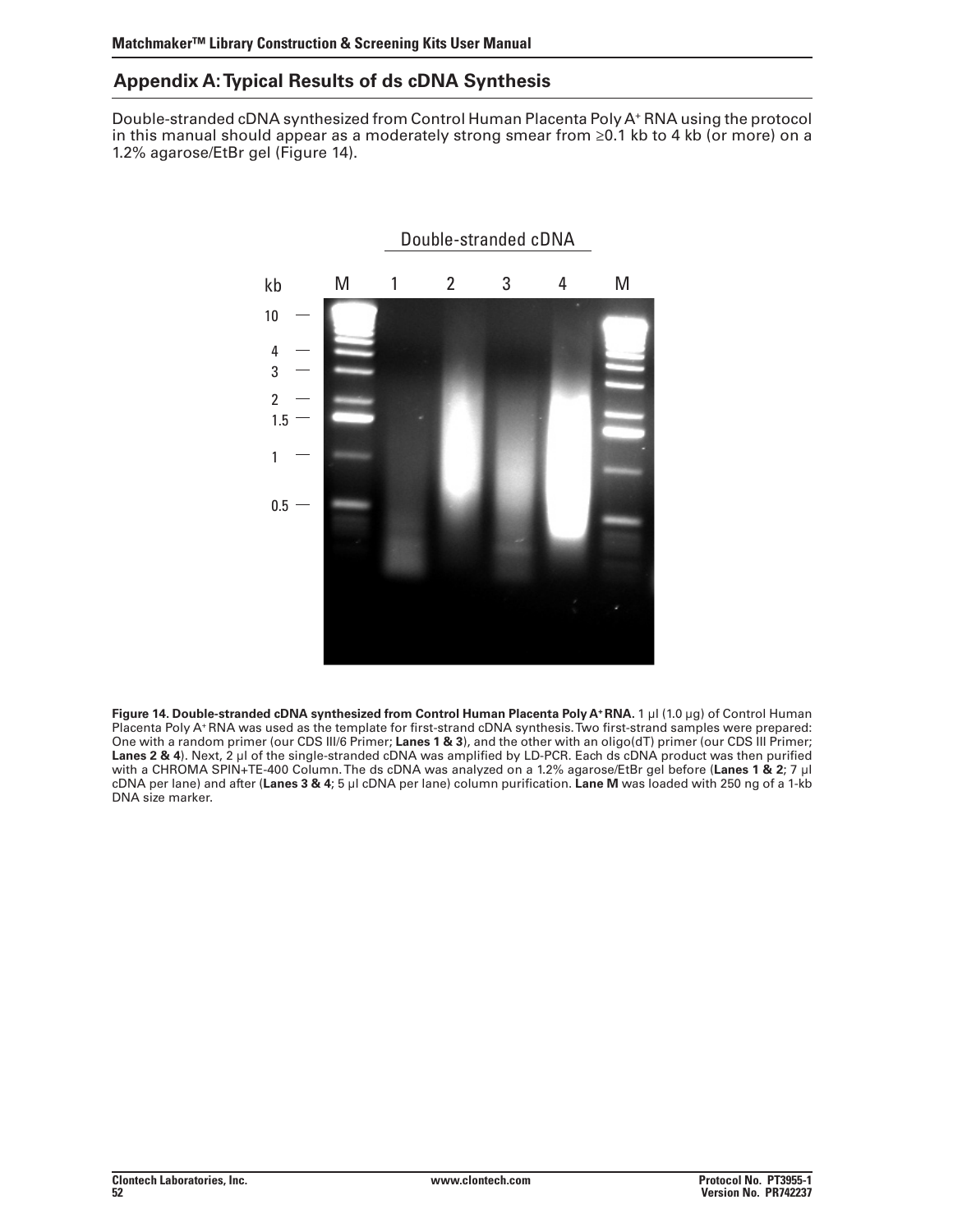# **Appendix B: Preparation of CompetentYeast Cells—LiAc Method**

This protocol will yield 1.2 ml of competent cells.

 Before starting:

- • Streak aYPDA agar plate with a small portion of frozen yeast stock—e.g., AH109 orY187. (If the tube has thawed prior to streaking, vortex to ensure even distribution of the yeast cells.) Incubate the plate upside down at  $30^{\circ}$ C until colonies appear ( $\sim$  3 days). Yeast strains can be stored for up to 1 month at 4°C onYPDA medium in culture plates sealed with Parafilm.
- Prepare 1.1XTE/LiAc Solution (Section III)
- Prepare YPDA liquid medium (Yeast Protocols Handbook)
- 1. Inoculate one colony ( $\leq$  4 weeks old, 2–3 mm in diameter) into 3 ml of YPDA medium in a sterile, 15-ml centrifuge tube.
- 2. Incubate at 30°C with shaking for 8 hr.
- 3. Transfer 5 µl of the culture to a 250-ml flask containing 50 ml of YPDA.
- 4. Incubate at 30°C with shaking at 230–250 rpm for 16–20 hr. The OD<sub>600</sub> should reach 0.15–0.3.
- 5. Centrifuge the cells at 700 x g for 5 min at room temperature.
- 6. Discard the supernatant and resuspend the cell pellet in 100 ml ofYPDA.
- 7. Incubate at 30°C for 3–5 hr (OD $_{600}$  = 0.4–0.5).
- 8. Centrifuge the cells at 700  $\times$  g for 5 min at room temperature.
- 9. Discard the supernatant and resuspend the cell pellet in 60 ml of sterile, deionized H<sub>2</sub>O.
- 10. Centrifuge the cells at  $700 \times g$  for 5 min at room temperature.
- 11. Discard the supernatant and resuspend the cells in 3 ml of 1.1XTE/LiAc Solution.
- 12. Split the resuspension between two 1.5-ml microcentrifuge tubes (1.5 ml per tube).
- 13. Centrifuge each tube at high speed for 15 sec.
- 14. Discard the supernatant and resuspend each pellet in 600 µl of 1.1XTE/LiAc Solution. **Note:** Competent cells should be used for transformation immediately following preparation; however, if necessary they can be stored at room temperature for a few hours without significantly affecting the competency.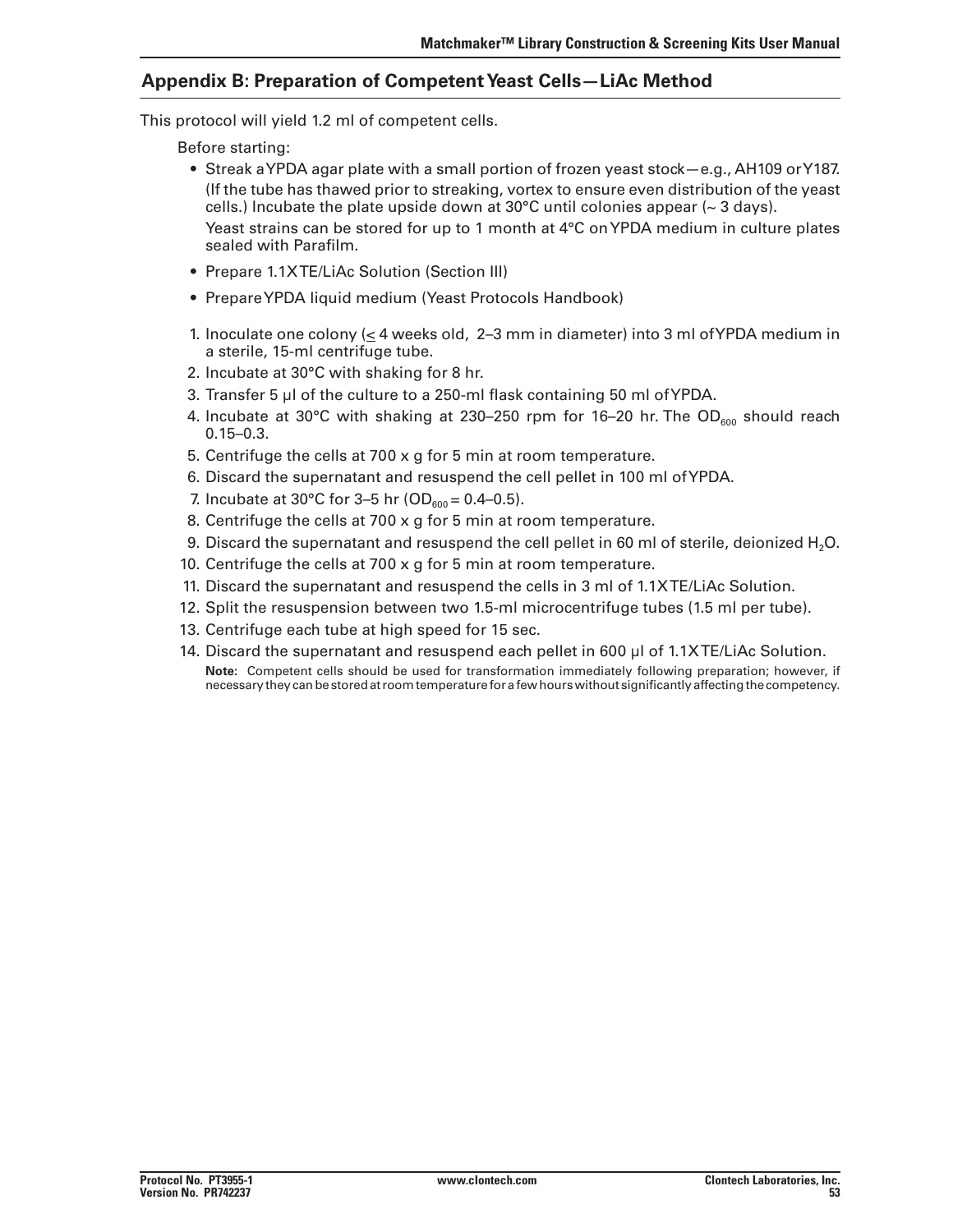# **Appendix C: One-Hybrid Control Vector Information**



**Figure 15. Map of p53HIS2 ControlVector.** p53HIS2 is a yeast one-hybrid reporter vector that serves as a positive control in the Matchmaker One-Hybrid Library Construction & Screening Kit (Cat N o. 630304). It contains 3 tandem copies of the consensus DNA binding site for p53. The three DNA targets are located upstream of the minimal promoter of the *HIS3* locus ( $P_{\text{minHIS3}}$ ) and the *HIS3* nutritional reporter gene. p53HIS2 is designed for use with pGAD-Rec2-53, a plasmid that encodes murine p53 as a fusion to the GAL4 AD.Yeast cells that contain both of these plasmids will display the His+ phenotype as a result of the interaction between murine p53 and the DNA binding sites in p53HIS2. When the GAL4 AD-p53 fusion interacts with these sites, it stimulates transcription of *HIS3*, giving yeast strains such asY187 and AH109, which are normally auxotrophic for histidine, the ability to grow on histidine dropout medium.

p53HIS2 contains an autonomous replication sequence (*ARS4*) and *TRP1* nutritional marker for replication and selection in yeast; the centromeric sequence *CEN6* ensures proper segregation of the plasmid during mitosis and meiosis. The vector also contains a Col E1 ori and kanamycin resistance gene (Kanr ) for propagation and selection in *E. coli.* This vector has not been completely sequenced.



**Figure 16. Map of pGAD-Rec2-53 AD Control Vector.** pGAD-Rec2-53 encodes a fusion of the GAL4 AD and murine p53, a known DNA-binding protein (Thukral, S. K., *et al.,* 1994).The vector is derived from pGADT7-Rec2 and was constructed at Clontech by homologous recombination in *E. coli*. Specifically, the vector was produced by transforming competent *E. coli*  cells with *Eco*R I/*Bam*H I-linearized pGADT7-Rec2 and ds cDNA encoding murine p53 (a.a. 73-391). As a result, this vector does not contain theT7 RNA polymerase promoter or hemagglutinin (HA) epitope tag, nor does it share any homology with the SMART III or CDS III oligonucleotides.

pGAD-Rec2-53 is designed for use as a positive control vector in Matchmaker yeast one-hybrid assays. It is not intended to serve as a cloning vector, nor is it intended to be used as a source of murine p53 cDNA. Instead, use pGAD-Rec2-53 with p53HIS2 to produce a positive control yeast strain.Yeast strains AH109 andY187, which are normally unable to grow on histidinedeficient media, will grow on medium lacking histidine when transformed with pGAD-Rec2-53 and p53HIS2.Transformants acquire the ability to synthesize histidine as a result of the interaction between the GAL4 AD-p53 fusion, expressed by pGAD-Rec2-53, and the p53 consensus DNA-binding sequence in p53HIS2. Upon binding the consensus sequence, the GAL4 AD-p53 fusion stimulates transcription of the *HIS3* reporter gene in p53HIS2 and confers the His+ phenotype to the host.

pGAD-Rec2-53 contains an autonomous replication sequence (*ARS4*) and *LEU2* nutritional marker for replication and selection in yeast; the centromeric sequence *CEN6* ensures proper segregation of the plasmid during mitosis and meiosis. The vector also contains a pUC ori and ampicillin resistance gene (Ampr ) for propagation and selection in *E. coli.* This vector has not been completely sequenced.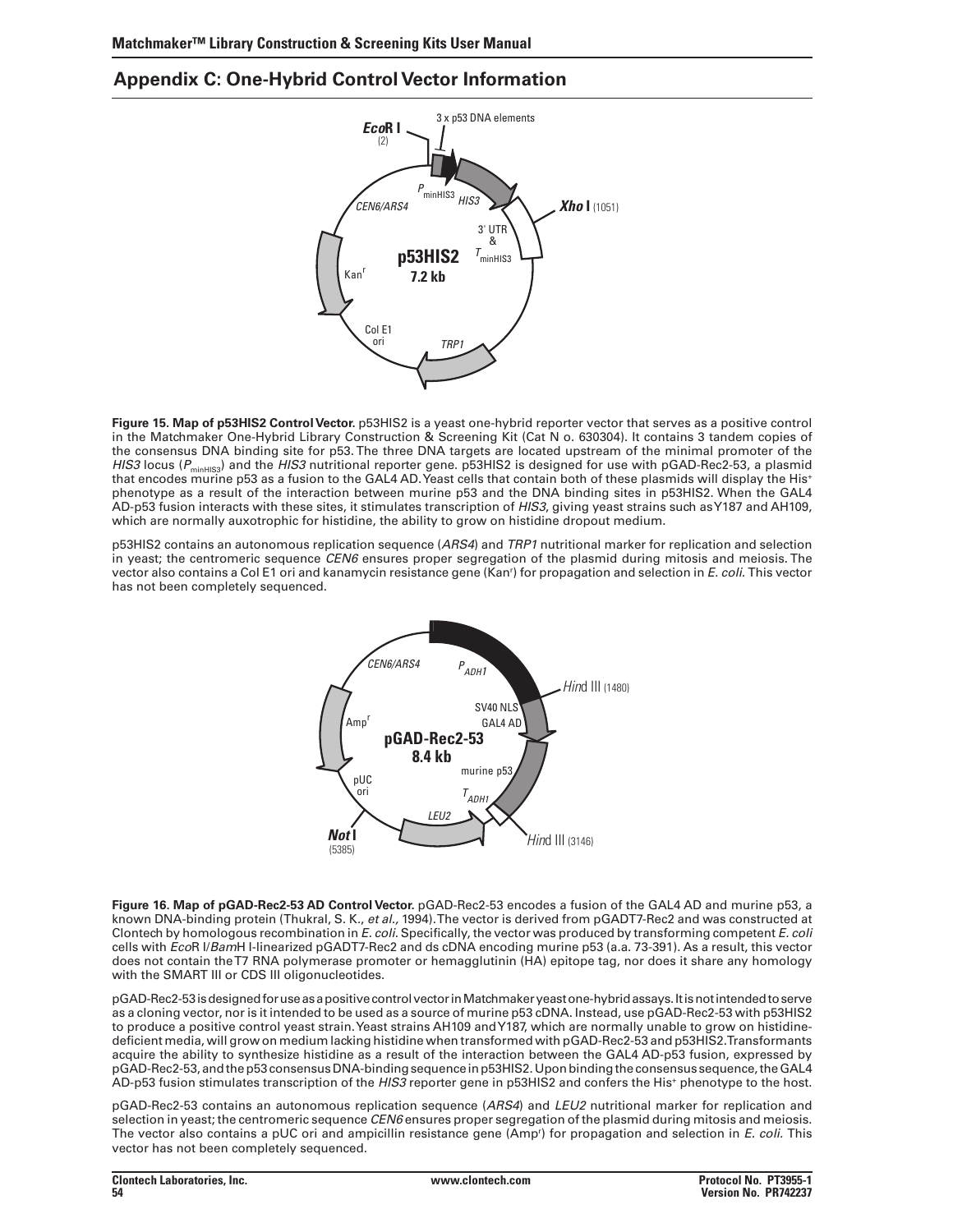# **Appendix D:Two-Hybrid Control Vector Information**



**Figure 17. Map of pGADT7-RecT AD ControlVector.** pGADT7-RecT is a product of recombination that encodes a fusion of the SV40 largeT antigen and the GAL4 AD.To generate this control, cotransform yeast with the SV40 LargeT PCR Fragment and pGADT7-Rec Cloning Vector (*Sma* I-linearized). Because the linearized vector shares sequence homology with the ends of the Large T PCR Fragment, these two components recombine via a double-crossover mechanism to produce the circular control plasmid pGADT7-RecT.The SV40 LargeT DNA (GenBank Locus SV4CG) was derived from a plasmid referenced in Li & Fields (1993). PCR amplification was performed at Clontech.



**Figure 18. Map of pGBKT7-53 DNA-BD ControlVector.** pGBKT7-53 is a positive control plasmid that encodes a fusion of the murine p53 protein (a.a. 72–390) and the GAL4 DNA-BD (a.a. 1–147).The murine p53 cDNA (GenBank Accession Cat. No. K01700) was cloned into pGBKT7 at the *Eco*R I and *Bam*H I sites.The p53 insert was derived from the plasmid described in Iwabuchi *et al.* (1993); plasmid modification was performed at Clontech. pGBKT7-53 has not been sequenced.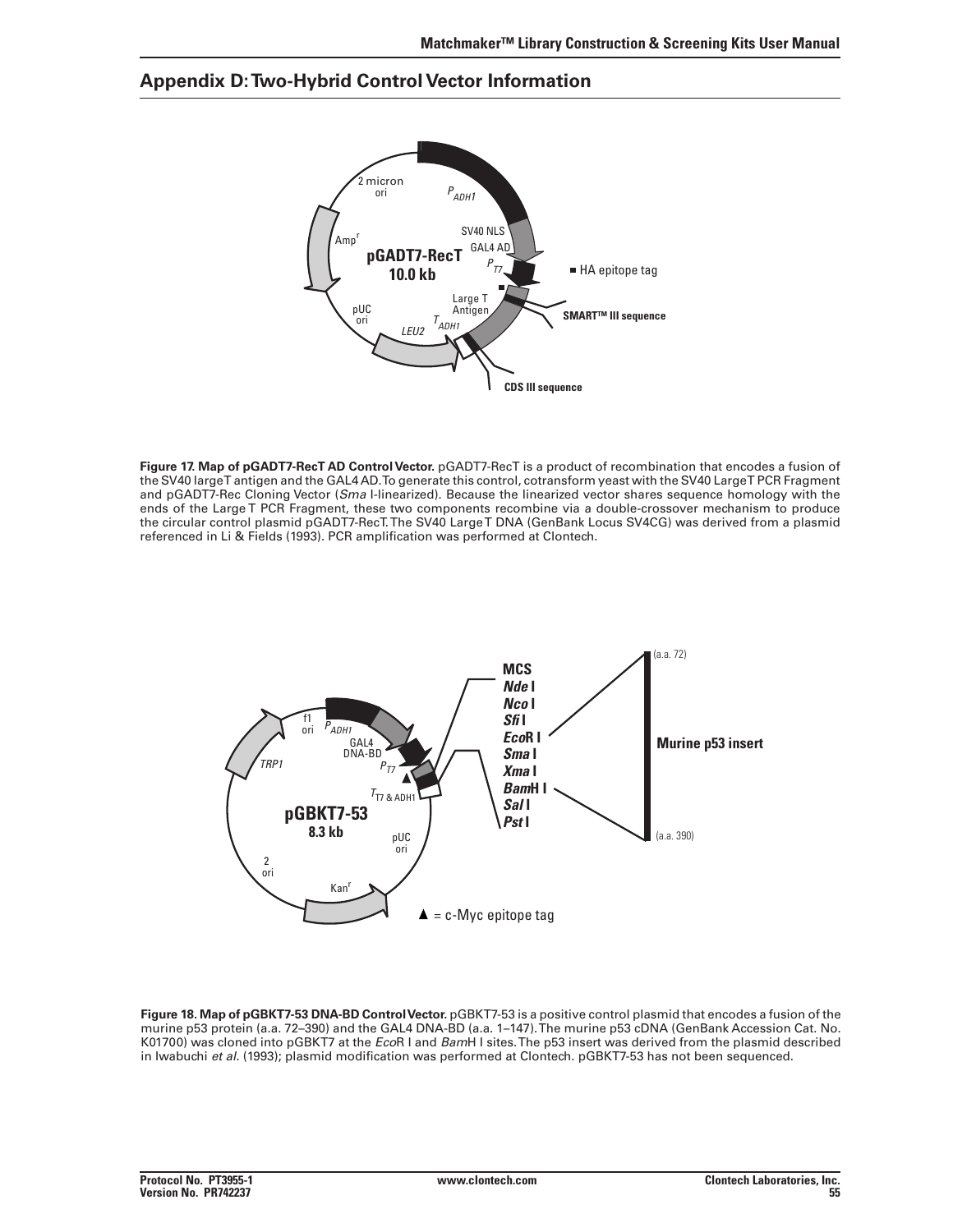# **Appendix D:Two-Hybrid Control Vector Information** *continued*



**Figure 19. Map of pGBKT7-Lam DNA-BD Control Vector.** pGBKT7-Lam is a negative control plasmid that encodes a fusion of the human lamin C protein (a.a. 66–230) and the GAL4 DNA-BD (a.a. 1–147). The lamin C cDNA insert (GenBank Accession Cat. No. M13451) was derived from the plasmid referenced in Bartel *et al.* (1993a). Plasmid modification was performed at Clontech.Yeast cotransformed with pGBKT7-Lam and pGADT7-RecT, provide a measure of the background that is due to false-positive two-hybrid interactions. pGBKT7-Lam has not been sequenced.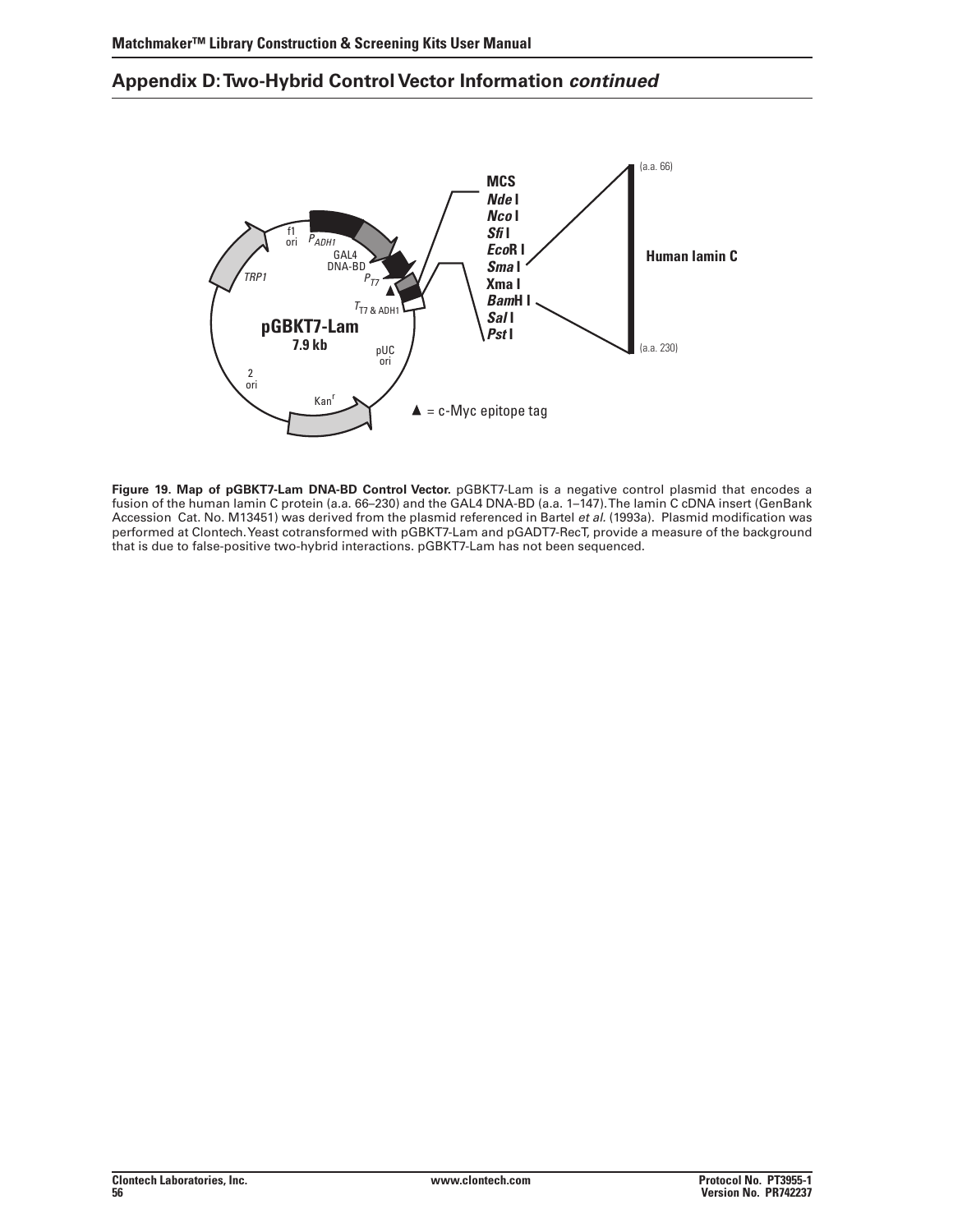# **Notes**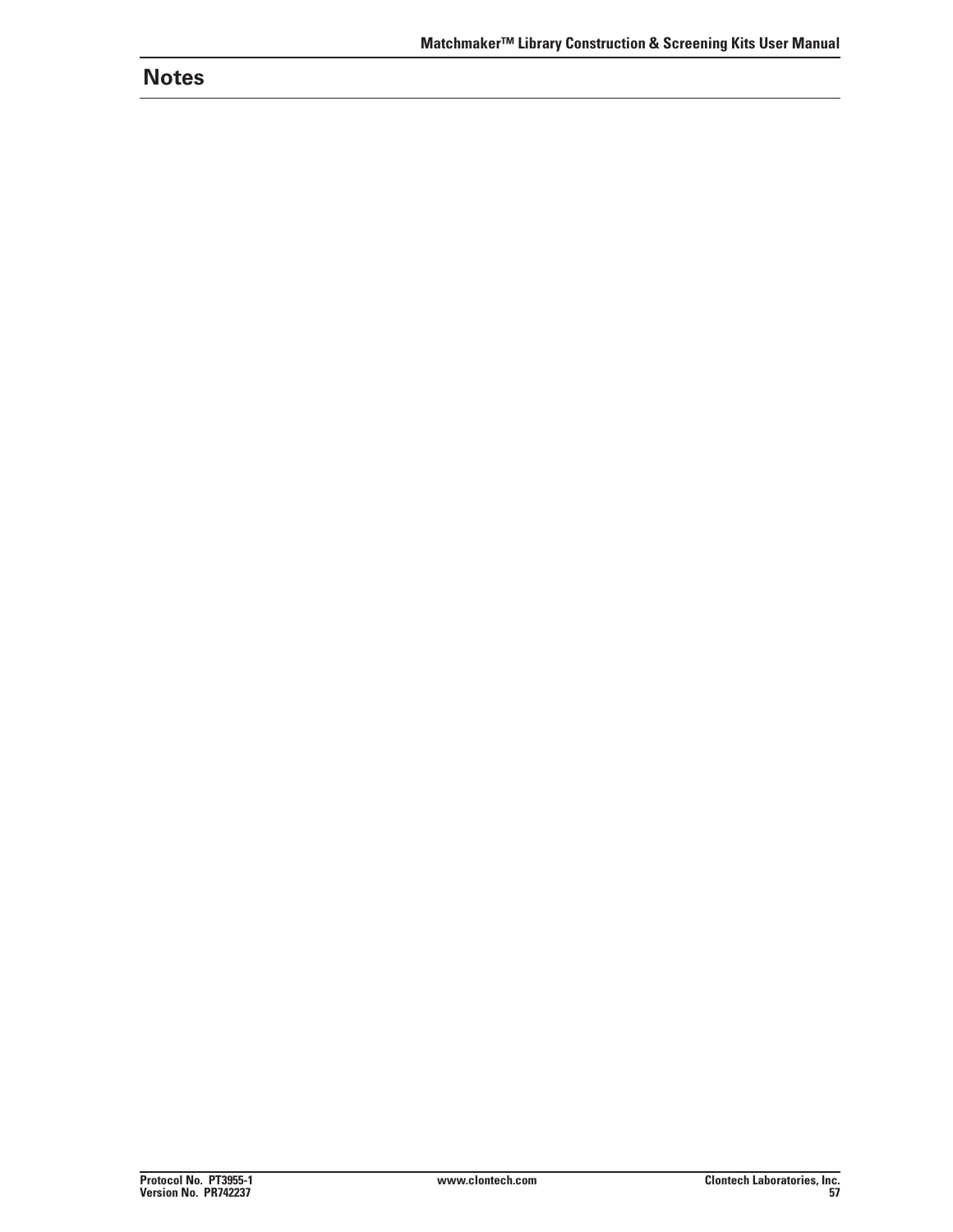# **Notes**